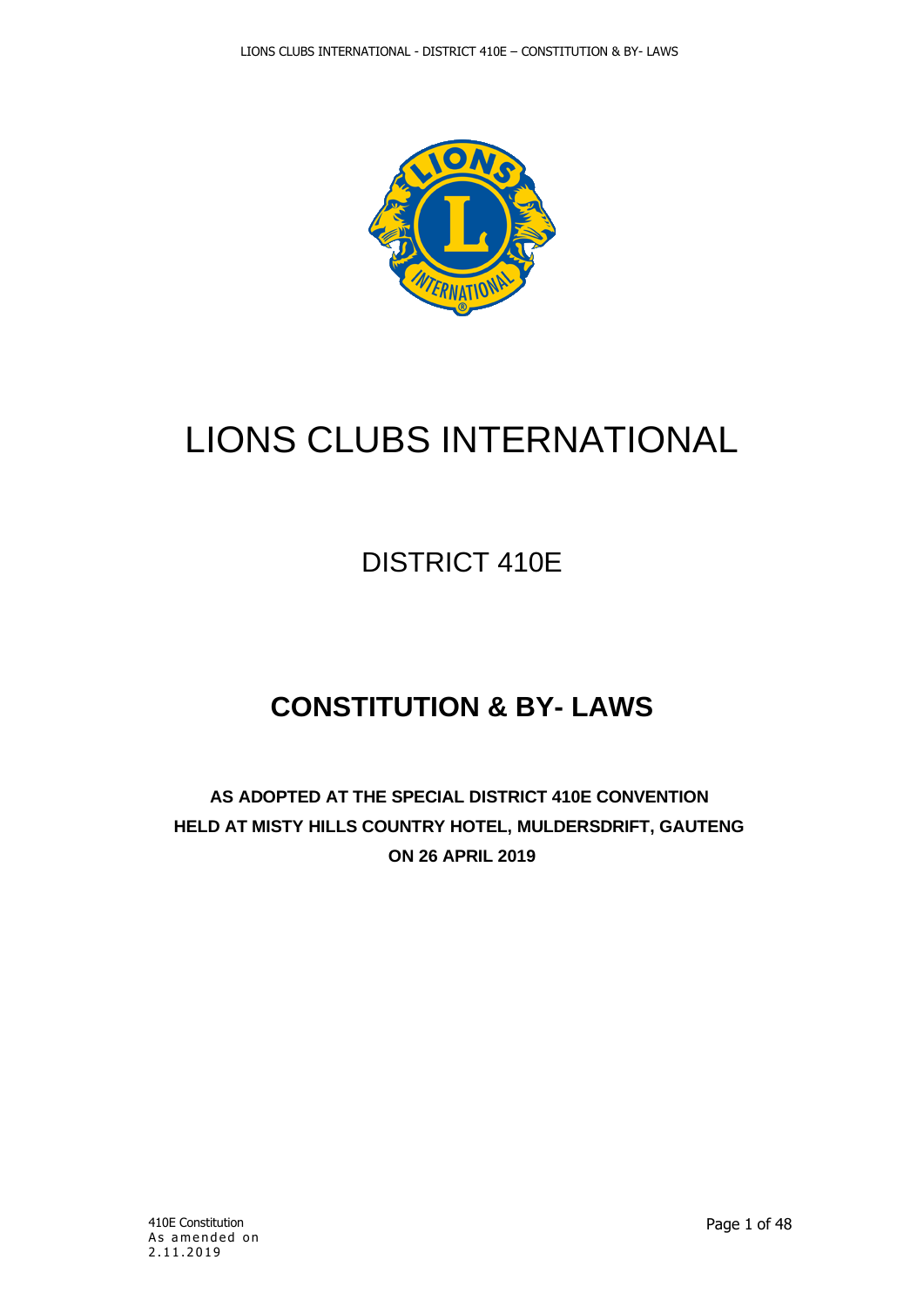## **LIONS CLUBS INTERNATIONAL**

## **PURPOSES**

**TO ORGANIZE,** *charter and supervise service clubs to be known as Lions Clubs.*

**TO COORDINATE** *the activities and standardize the administration of Lions Clubs.*

**TO CREATE** *and foster a spirit of understanding among the peoples of the world.*

**TO PROMOTE** *the principles of good government and good citizenship.*

**TO TAKE** *an active interest in the civic, cultural, social and moral welfare of the community.*

**TO UNITE** *the clubs in the bonds of friendship, good fellowship and mutual understanding.*

**TO PROVIDE** *a forum for the open discussion of all matters of public interest; provided, however, that partisan politics and sectarian religion shall not be debated by club members.*

**TO ENCOURAGE** *service-minded people to serve their community without personal financial reward, and to encourage efficiency and promote high ethical standards in commerce, industry, professions, public works and private endeavours.*

#### **VISION STATEMENT**

**TO BE** *the global leader in community and humanitarian service.*

## **MISSION STATEMENT**

**TO EMPOWER** *volunteers to serve their communities, meet humanitarian needs, encourage peace and promote international understanding through Lions Clubs.*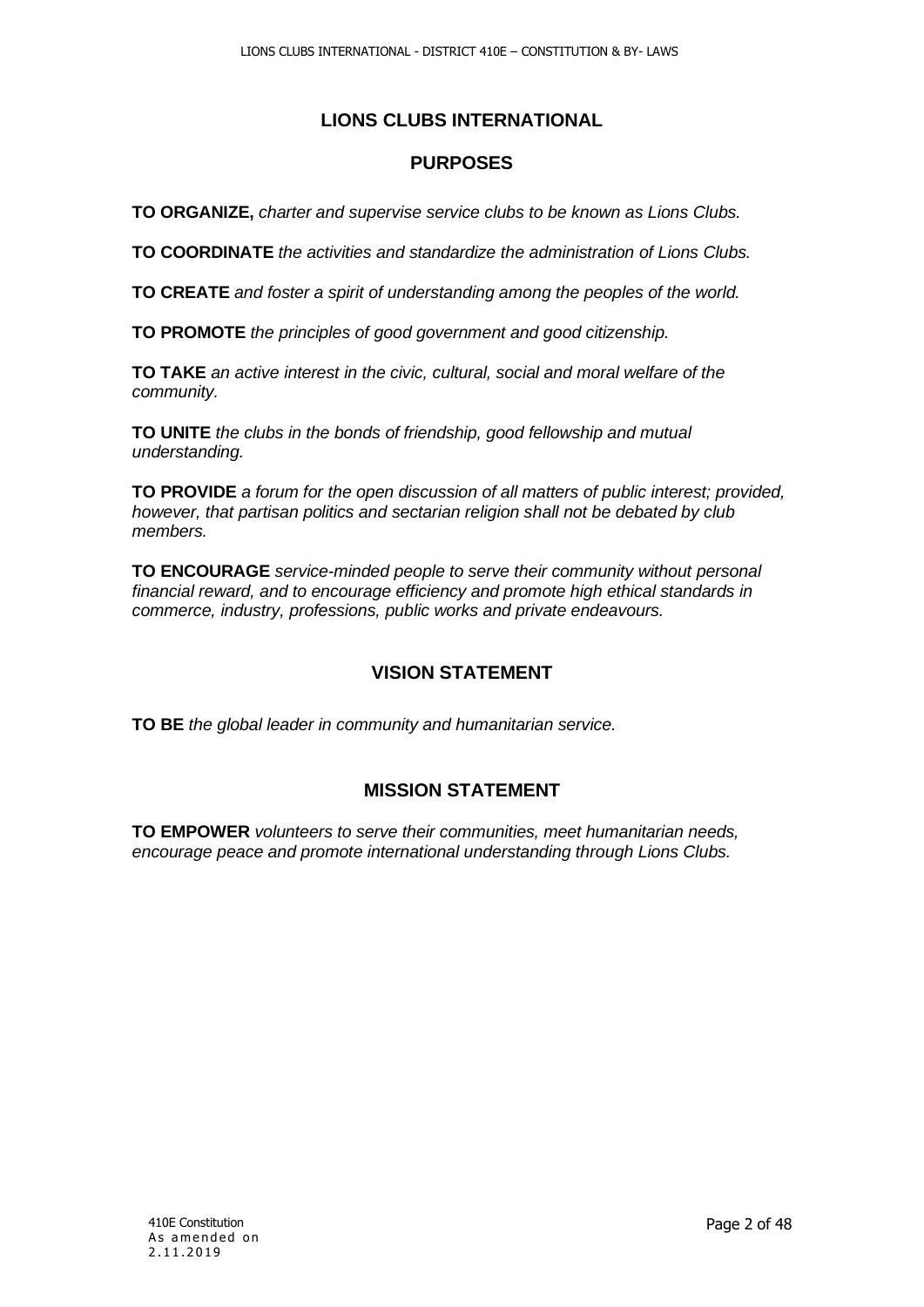#### **THE INTERNATIONAL ASSOCIATION OF LIONS CLUBS**

#### **DISTRICT 410E**

#### **Non-Profit Organisation Registration number -NPO**

## **DISTRICT CONSTITUTION AND BY-LAWS**

## **TABLE OF CONTENTS**

| <b>Section 1</b> |                                                        |
|------------------|--------------------------------------------------------|
|                  |                                                        |
|                  |                                                        |
| <b>Section 1</b> |                                                        |
| <b>Section 2</b> | Objectives of the PBO (Public Benefit Organization)  8 |
|                  |                                                        |
|                  |                                                        |
|                  |                                                        |
|                  |                                                        |
|                  |                                                        |
|                  |                                                        |
|                  |                                                        |
|                  |                                                        |
| <b>Section 1</b> |                                                        |
| <b>Section 2</b> |                                                        |
| <b>Section 3</b> |                                                        |
| <b>Section 4</b> |                                                        |
| <b>Section 5</b> |                                                        |
| <b>Section 6</b> |                                                        |
| <b>Section 7</b> |                                                        |
| <b>Section 8</b> |                                                        |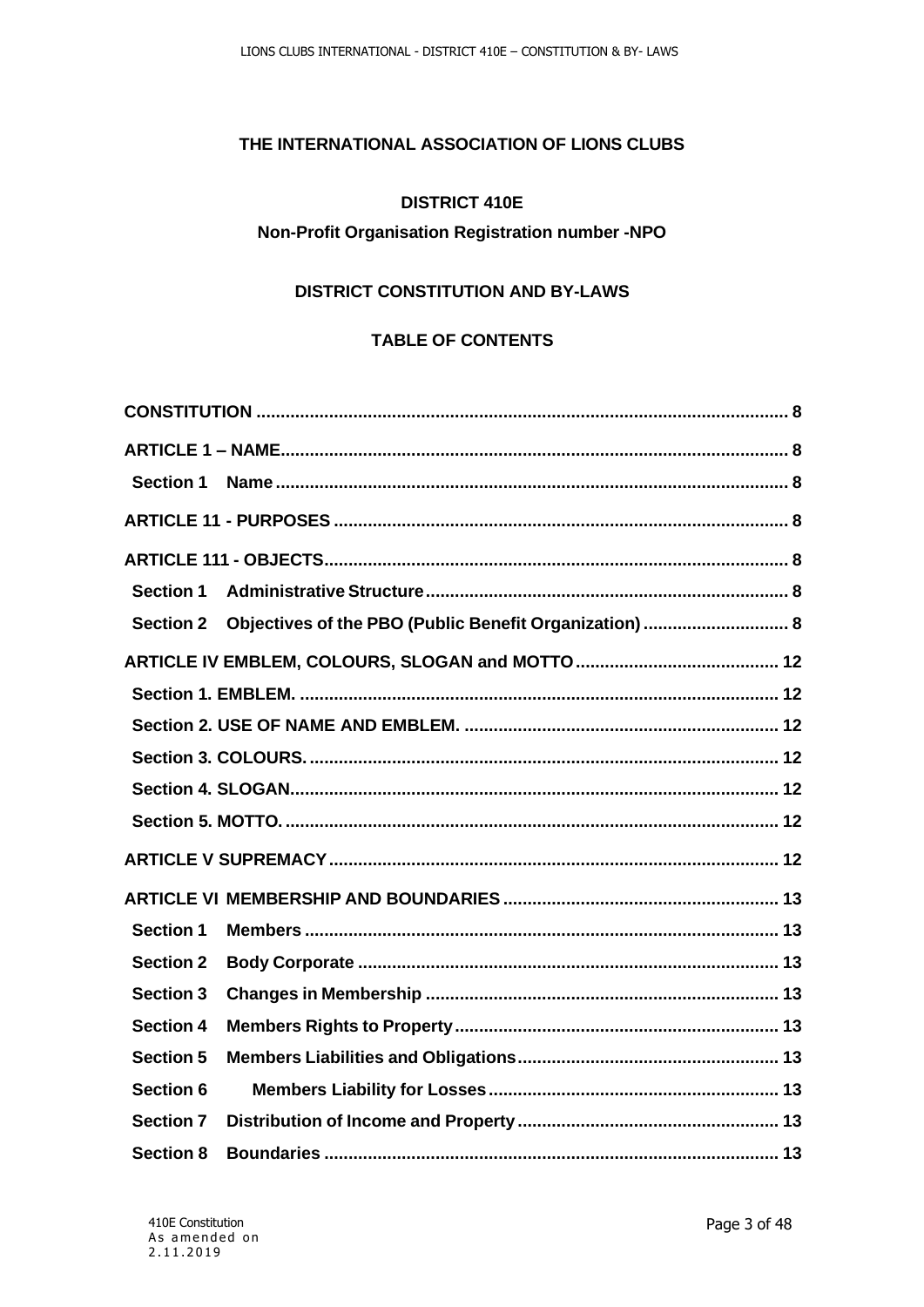| <b>Section 1</b>    |                                                                 |  |
|---------------------|-----------------------------------------------------------------|--|
| Section 2.          |                                                                 |  |
| Section 3.          | First and Second Vice District Governors and other Vacancies 17 |  |
| <b>Section 4</b>    |                                                                 |  |
| <b>Section 5</b>    |                                                                 |  |
| <b>Section 6</b>    |                                                                 |  |
| <b>ARTICLE VIII</b> |                                                                 |  |
| <b>Section 1</b>    |                                                                 |  |
| <b>Section 2</b>    |                                                                 |  |
| <b>Section 3</b>    |                                                                 |  |
| <b>Section 4</b>    |                                                                 |  |
| <b>Section 5</b>    |                                                                 |  |
| <b>Section 6</b>    |                                                                 |  |
| <b>Section 7</b>    |                                                                 |  |
| <b>Section 8</b>    |                                                                 |  |
| <b>Section 9</b>    |                                                                 |  |
| <b>Section 10</b>   |                                                                 |  |
| <b>Section 11</b>   |                                                                 |  |
|                     |                                                                 |  |
| <b>Section 1</b>    |                                                                 |  |
|                     | 24                                                              |  |
| <b>Section 3</b>    |                                                                 |  |
| <b>Section 4</b>    |                                                                 |  |
| <b>Section 5</b>    |                                                                 |  |
|                     |                                                                 |  |
| <b>Section 1</b>    |                                                                 |  |
| <b>Section 2</b>    |                                                                 |  |
| <b>Section 3</b>    |                                                                 |  |
| <b>Section 4</b>    |                                                                 |  |
| <b>Section 5</b>    |                                                                 |  |
|                     |                                                                 |  |
| <b>Section 1</b>    |                                                                 |  |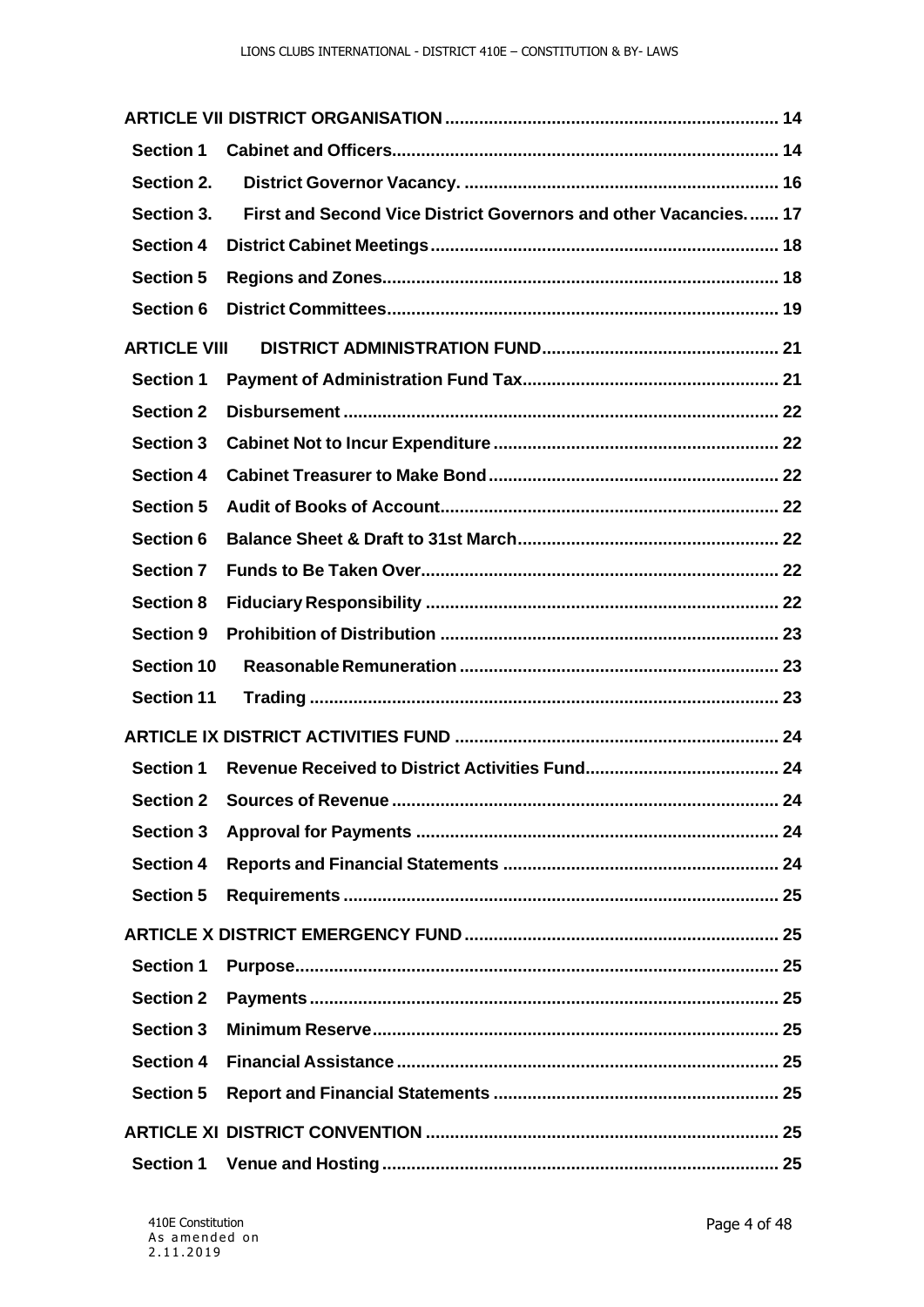| <b>Section 2</b>  |                                                      |  |
|-------------------|------------------------------------------------------|--|
| <b>Section 3</b>  |                                                      |  |
| <b>Section 4</b>  |                                                      |  |
| <b>Section 5</b>  |                                                      |  |
| <b>Section 6</b>  |                                                      |  |
| <b>Section 7</b>  |                                                      |  |
| <b>Section 8</b>  |                                                      |  |
| <b>Section 9</b>  |                                                      |  |
| <b>Section 10</b> |                                                      |  |
|                   |                                                      |  |
| <b>Section 1</b>  |                                                      |  |
| <b>Section 2</b>  |                                                      |  |
| <b>Section 3</b>  |                                                      |  |
| <b>Section 4</b>  |                                                      |  |
| <b>Section 5</b>  |                                                      |  |
|                   |                                                      |  |
|                   |                                                      |  |
|                   | ARTICLE XV DISTRICT DISPUTE RESOLUTION PROCEDURE  29 |  |
|                   |                                                      |  |
| <b>BY-LAWI</b>    |                                                      |  |
| <b>Section 1</b>  |                                                      |  |
| <b>Section 2</b>  |                                                      |  |
| <b>Section 3</b>  |                                                      |  |
| <b>Section 4</b>  |                                                      |  |
| <b>Section 5</b>  |                                                      |  |
| <b>BY-LAW II</b>  |                                                      |  |
| <b>Section 1</b>  |                                                      |  |
| <b>Section 2</b>  |                                                      |  |
|                   |                                                      |  |
| <b>Section 3</b>  |                                                      |  |
| <b>Section 4</b>  |                                                      |  |
| <b>Section 5</b>  |                                                      |  |
| <b>Section 6</b>  |                                                      |  |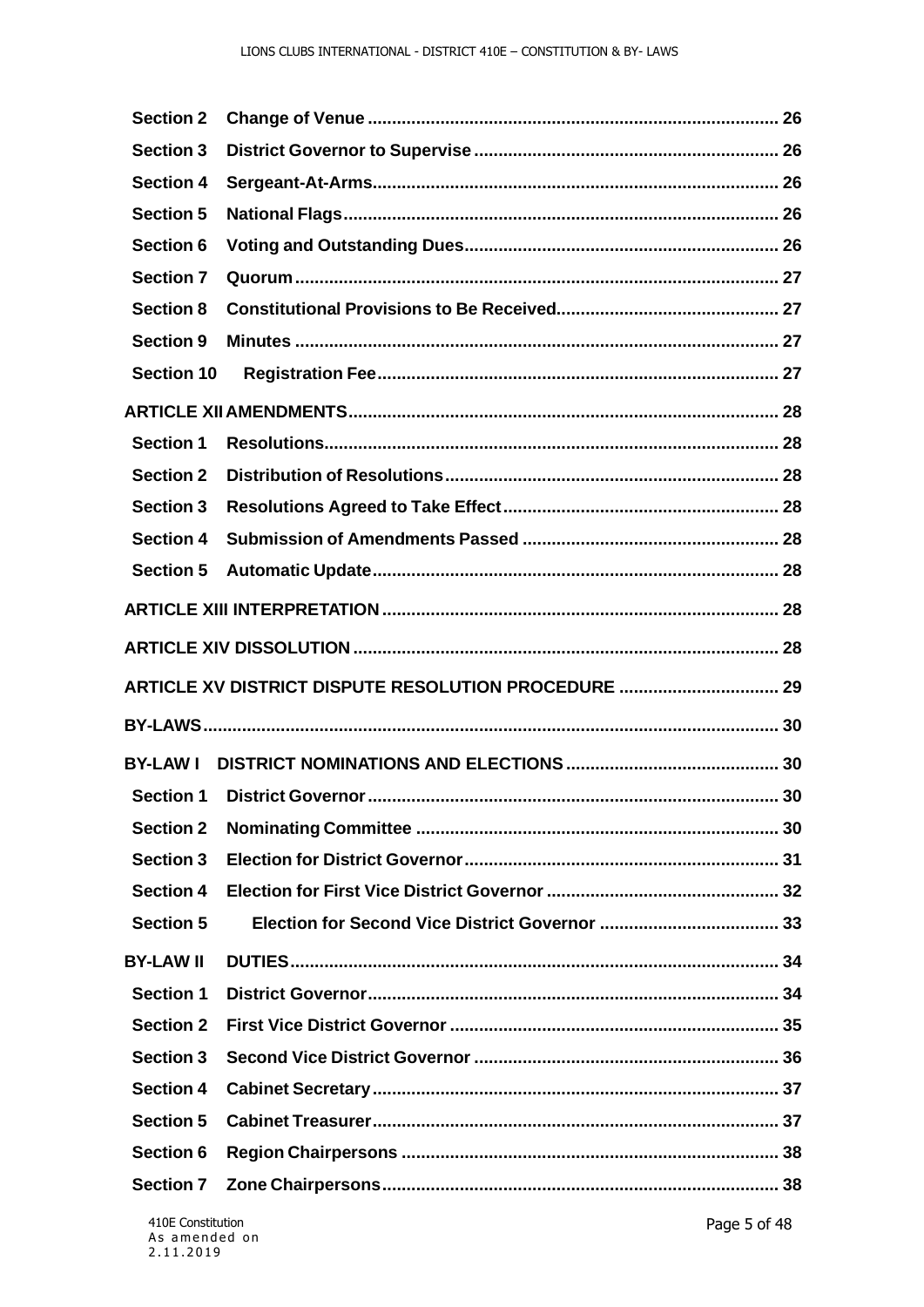| <b>Section 8</b>  |                                                       |  |
|-------------------|-------------------------------------------------------|--|
| <b>Section 9</b>  | Global Membership Team (GMT) District Coordinator  40 |  |
| <b>Section 10</b> | Global Leadership Team (GLT) District Coordinator  41 |  |
| <b>Section 11</b> |                                                       |  |
| <b>Section 12</b> |                                                       |  |
| <b>Section 13</b> |                                                       |  |
| <b>Section 14</b> | Advisory Committee of Past District Governors 43      |  |
| <b>Section 15</b> |                                                       |  |
| <b>Section 16</b> |                                                       |  |
| <b>BY-LAW III</b> |                                                       |  |
| <b>Section 1</b>  |                                                       |  |
| <b>Section 2</b>  |                                                       |  |
| <b>Section 3</b>  |                                                       |  |
| <b>Section 4</b>  |                                                       |  |
|                   |                                                       |  |
| <b>BY-LAW V</b>   | NOMINATION AND ENDORSEMENT INTERNATIONAL DIRECTOR AND |  |
| <b>Section 1</b>  |                                                       |  |
| <b>Section 2</b>  |                                                       |  |
| <b>Section 3</b>  |                                                       |  |
| <b>Section 4</b>  |                                                       |  |
| <b>Section 5</b>  |                                                       |  |
|                   |                                                       |  |
| <b>Section 1</b>  |                                                       |  |
| <b>Section 2</b>  |                                                       |  |
|                   |                                                       |  |
|                   |                                                       |  |
| <b>Section 1</b>  | Notice to Cabinet Secretary and Waiving Thereof 47    |  |
| <b>Section 2</b>  |                                                       |  |
| <b>Section 3</b>  |                                                       |  |
|                   |                                                       |  |
| <b>Section 1</b>  |                                                       |  |
| <b>Section 2</b>  |                                                       |  |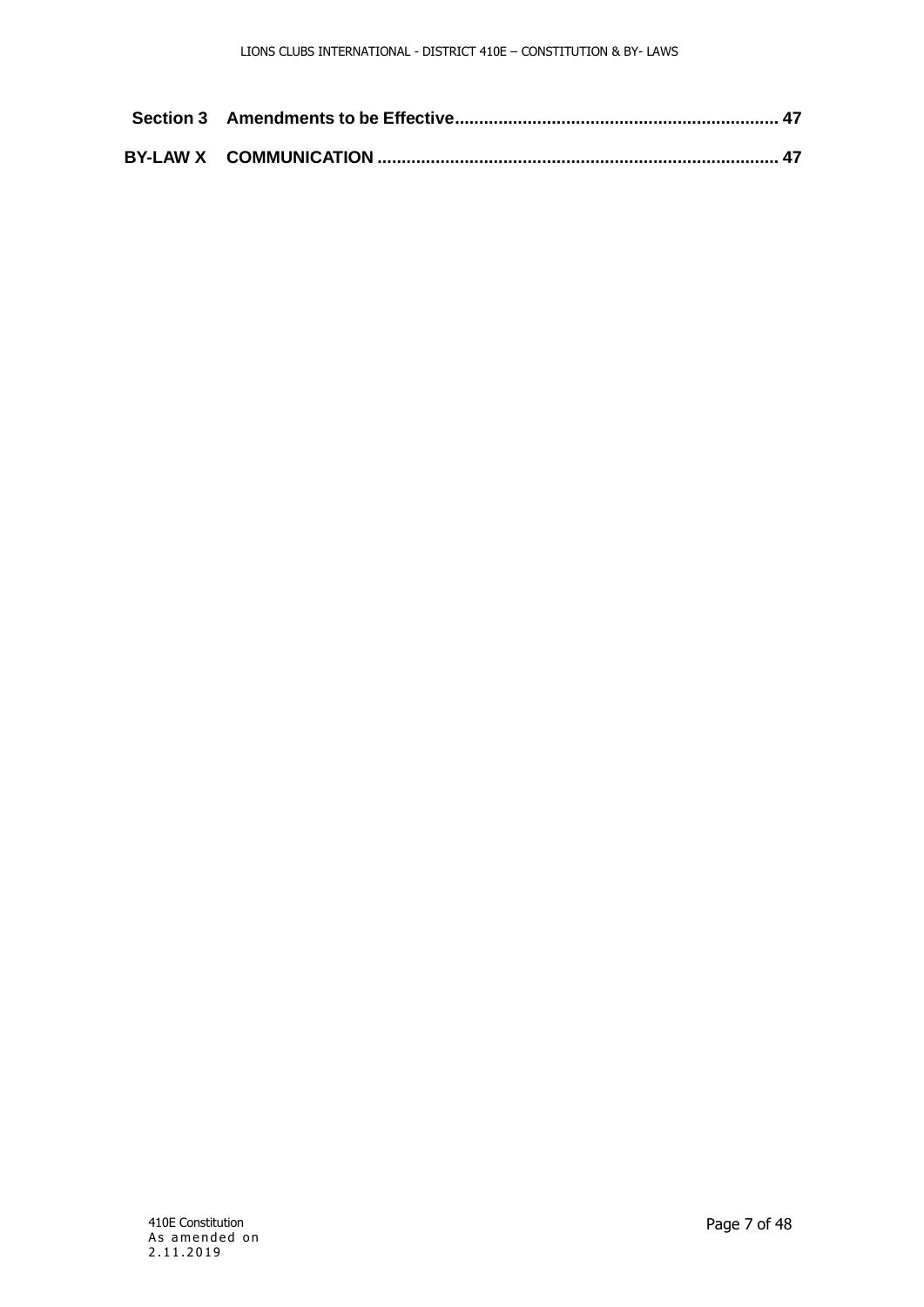## <span id="page-7-0"></span>**CONSTITUTION**

## <span id="page-7-1"></span>**ARTICLE 1 – NAME**

#### <span id="page-7-2"></span>**Section 1 Name**

This organisation shall be known as District 410E (the District) of the International Association of Lions Clubs (Lions International).

## <span id="page-7-3"></span>**ARTICLE 11 - PURPOSES**

The purposes of this District shall be:

- (a) To provide an administrative structure with which to advance the Purposes of Lions Clubs International in this district.
- (b) To create and foster a spirit of understanding among the peoples of the world.
- (c) To promote the principles of good government and good citizenship.
- (d) To take an active interest in the civic, cultural, social and moral welfare of the community.
- (e) To unite the members in the bonds of friendship, good fellowship and mutual understanding.
- (f) To provide a forum for the open discussion of all matters of public interest; provided, however, that partisan politics and sectarian religion shall not be debated by club members.
- (g) To encourage service-minded people to serve their community without personal financial reward, and to encourage efficiency and promote high ethical standards in commerce, industry, professions, public works and private endeavors.

## <span id="page-7-4"></span>**ARTICLE 111 - OBJECTS**

#### <span id="page-7-5"></span>**Section 1 Administrative Structure**

1.1 To provide an Administrative structure with which to advance the purpose and objects of Lions Clubs International in the District.

#### <span id="page-7-6"></span>**Section 2 Objectives of the PBO (Public Benefit Organization)**

The objectives of Lions Clubs International District 410E shall include the following Public Benefit Activities (PBA's) as approved by the Commissioner for Inland Revenue in Section 30 of the Income Tax Act No. 58 of 1962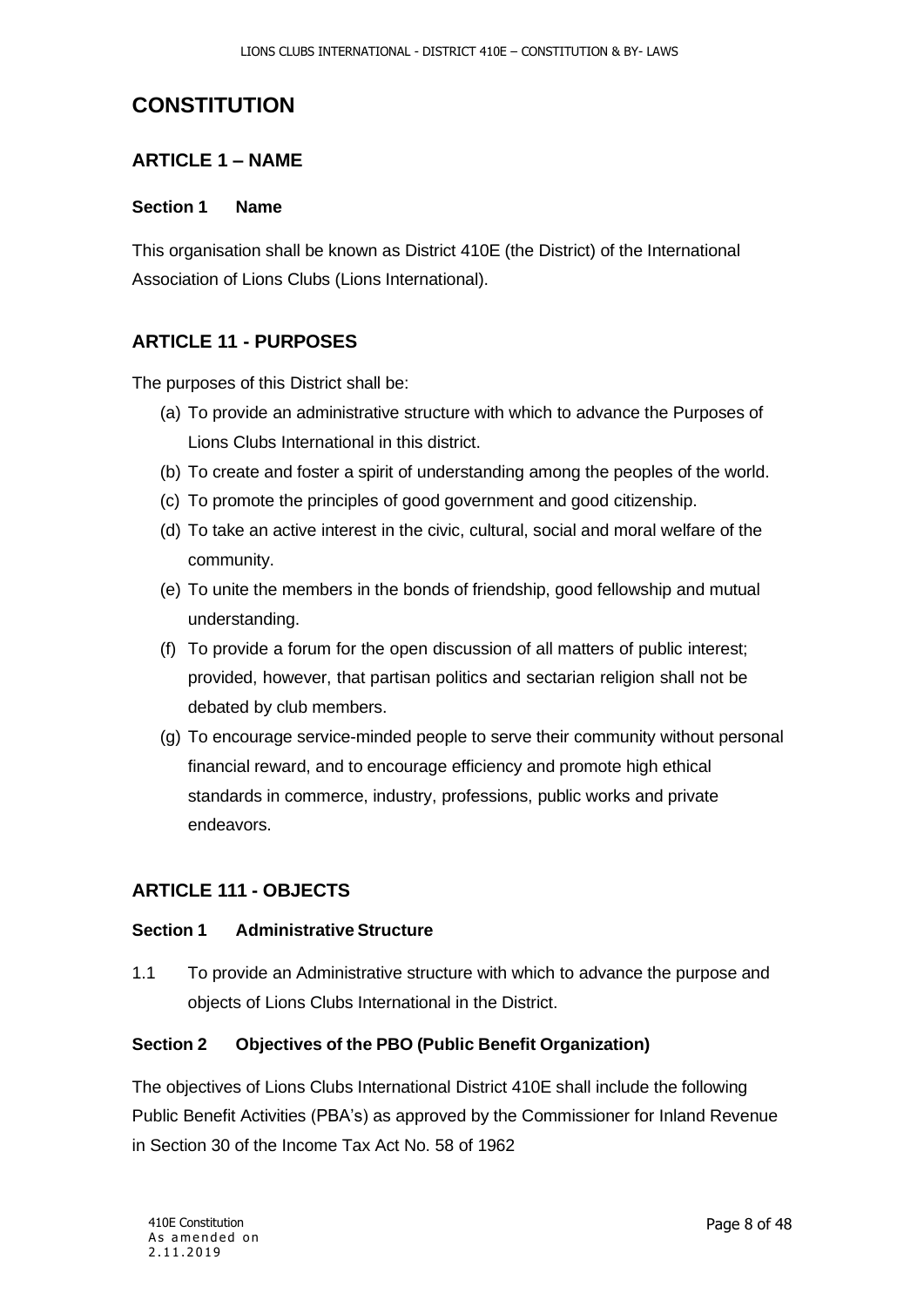2.1 Welfare and Humanitarian

a) The care or counselling of, or the provision of education programmes relating to, abandoned, abused, neglected, orphaned or homeless children.

b) The care or counselling of poor and needy persons where more than 90 per cent of those persons to whom the care or counselling are provided are over the age of 60.

c) The care or counselling of, or the provision of education programmes relating to, physically or mentally abused and traumatized persons.

d) The provision of disaster relief.

e) The rescue or care of persons in distress.

f) The provision of poverty relief.

g) Rehabilitative care or counselling or education of prisoners, former prisoners and convicted offenders and persons awaiting trial.

h) The rehabilitation, care or counselling of persons addicted to a dependenceforming substance or the provision of preventative and education programmes regarding addiction to dependence-forming substances.

i) Conflict resolution, the promotion of reconciliation, mutual respect and tolerance between the various peoples of South Africa.

j) The promotion or advocacy of human rights and democracy.

k) The protection of the safety of the general public.

l) The promotion or protection of family stability.

m) The provision of legal services for poor and needy persons.

n) The provision of facilities for the protection and care of children under schoolgoing age of poor and needy parents.

o) The promotion or protection of the rights and interests of, and the care of, asylum seekers and refugees.

p) Community development for poor and needy persons and anti-poverty initiatives, including-

i) the promotion of community-based projects relating to self-help, empowerment, capacity building, skills development or antipoverty;

ii) the provision of training, support or assistance to community based projects contemplated in item (i); or

iii) the provision of training, support or assistance to emerging micro enterprises to improve capacity to start and manage businesses, which may include the granting of loans on such conditions as may be prescribed by the Minister by way of regulation.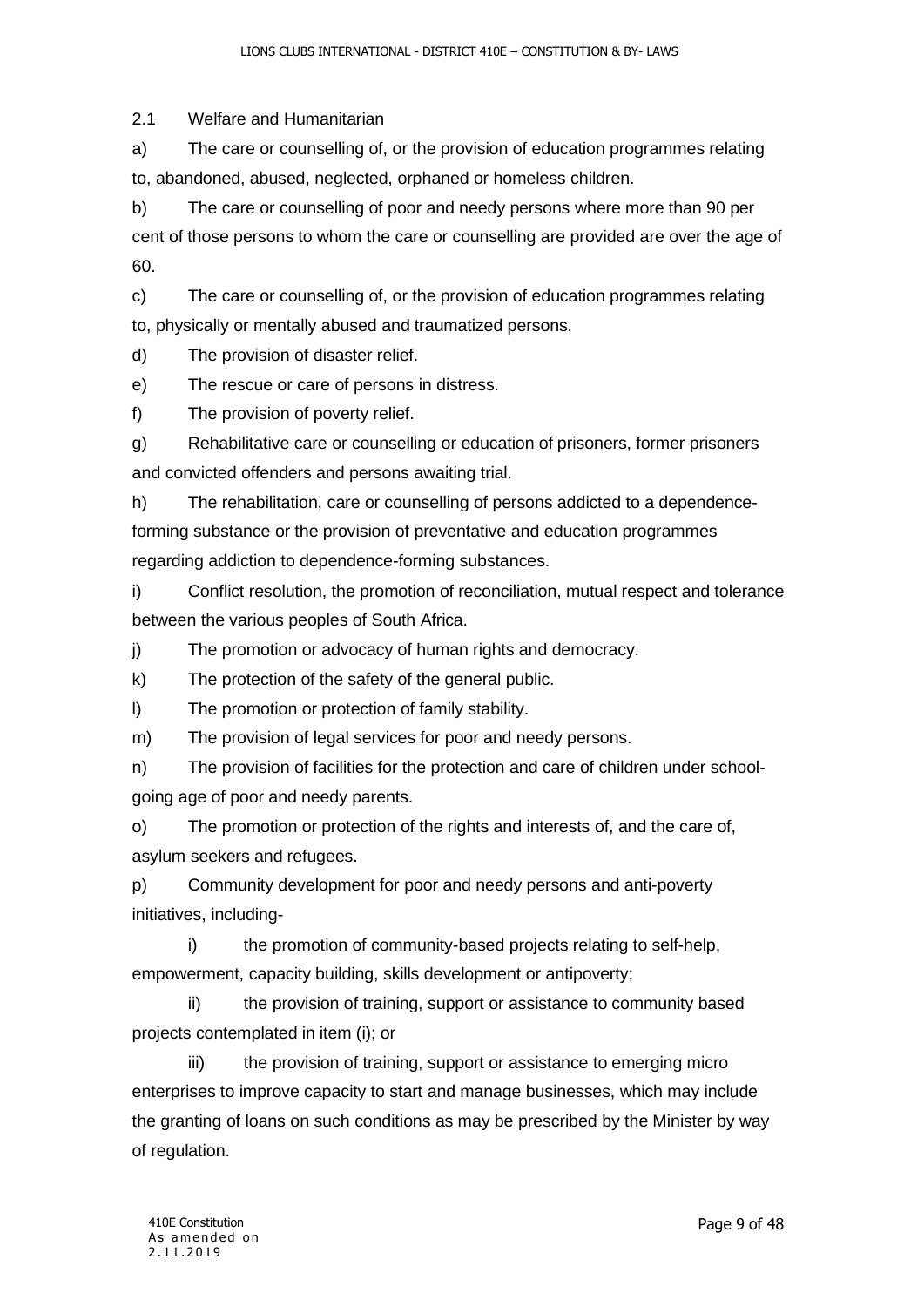2.2 Health Care

a) The provision of health care services to poor and needy persons.

b) The care or counselling of terminally ill persons or persons with a severe physical or mental disability, and the counselling of their families in this regard.

c) The prevention of HIV infection, the provision of preventative and education programmes relating to HIV/AIDS.

d) The care, counselling or treatment of persons afflicted with HIV/AIDS, including the care or counselling of their families and dependents in this regard.

e) The provision of blood transfusion, organ donor or similar services.

f) The provision of primary health care education, sex education or family planning.

2.3 Land and Housing

a) The development, construction, upgrading, conversion or procurement of housing units for the benefit of poor and needy persons.

b) The development, servicing, upgrading or procurement of stands, or the provision of building materials, for purposes of the activities contemplated in subparagraph (a).

c) The provision of residential care for retired persons, where more than 90 per cent of the persons to whom the residential care is provided are over the age of 60 and regular meals and nursing services are provided by the organization carrying on such activity.

d) Building and equipping of community centres, clinics, sport facilities or crèches or other facilities of a similar nature for the benefit of the poor and needy.

e) The promotion, facilitation and support of access to land and use of land, housing and infrastructural development for promoting official land reform programmes.

f) Granting of loans for purposes of subparagraph (a) or (b) subject to such conditions as may be prescribed by the Minister by way of regulation.

g) The protection, enforcement or improvement of the rights of poor and needy tenants, labour tenants or occupiers, to use or occupy land or housing.

2.4 Education and Development

a) The provision of education by a ''school'' as defined in the South African Schools Act, 1996, (Act No. 84 of 1996).

b) The provision of ''higher education'' by a ''higher education institution'' as defined in terms of the Higher Education Act, 1997, (Act No. 101 of 1997).

c) ''Adult basic education and training'', as defined in the Adult Basic Education and Training Act, 2000, (Act No. 52 of 2000), including literacy and numeracy education.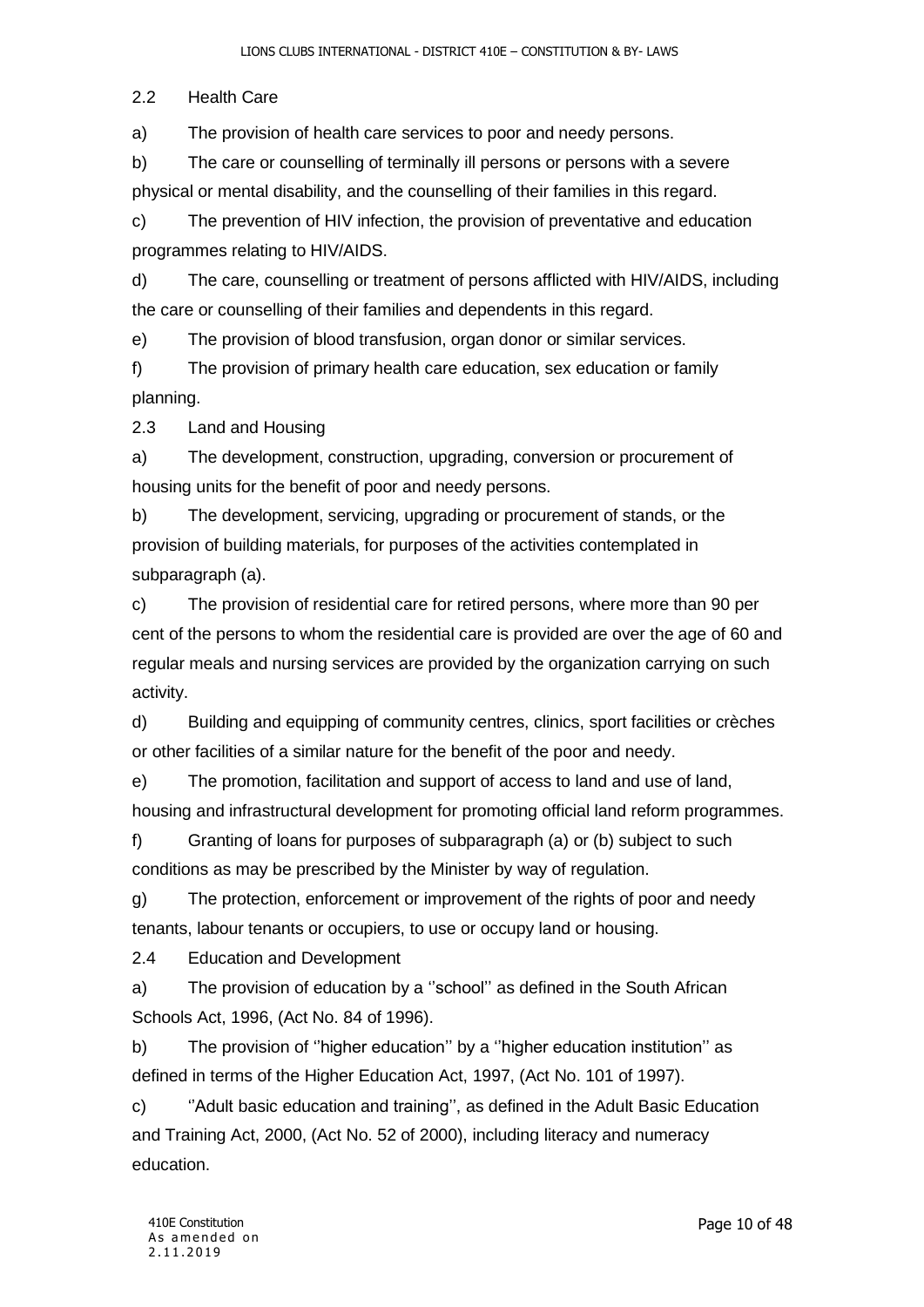d) ''Further education and training'' provided by a ''public further education and training institution'' as defined in the Further Education and Training Act 1998, (Act No. 98 of 1998).

e) Training for unemployed persons with the purpose of enabling them to obtain employment.

f) The training or education of persons with a severe physical or mental disability.

g) The provision of bridging courses to enable educationally disadvantaged persons to enter a higher education institution as envisaged in subparagraph (b).

h) The provision of educare or early childhood development services for preschool children.

i) Training of persons employed in the national, provincial and local spheres of government, for purposes of capacity building in those spheres of government.

j) The provision of school buildings or equipment for public schools and educational institutions engaged in public benefit activities contemplated in subparagraphs (a) to (h).

k) Career guidance and counselling services provided to persons for purposes of attending any school or higher education institution as envisaged in subparagraphs (a) and (b).

l) The provision of hostel accommodation to students of a public benefit organization contemplated in section 30 or an institution, board or body contemplated in section 10(1)  $(cA)(i)$ , carrying on activities envisaged in subparagraphs (a) to (g).

m) Programmes addressing needs in education provision, learning, teaching, training, curriculum support, governance, whole school development, safety and security at schools, pre-schools or educational institutions as envisaged in subparagraphs (a) to (h).

n) Educational enrichment, academic support, supplementary tuition or outreach programmes for the poor and needy.

o) The provision of scholarships, bursaries and awards for study, research and teaching on such conditions as may be prescribed by the Minister by way of regulation in the Gazette.

2.5 Cultural

a) The advancement, promotion or preservation of the arts, culture or customs.

b) The promotion, establishment, protection, preservation or maintenance of areas, collections or buildings of historical or cultural interest, national monuments, national heritage sites, museums, including art galleries, archives and libraries.

c) The provision of youth leadership or development programmes.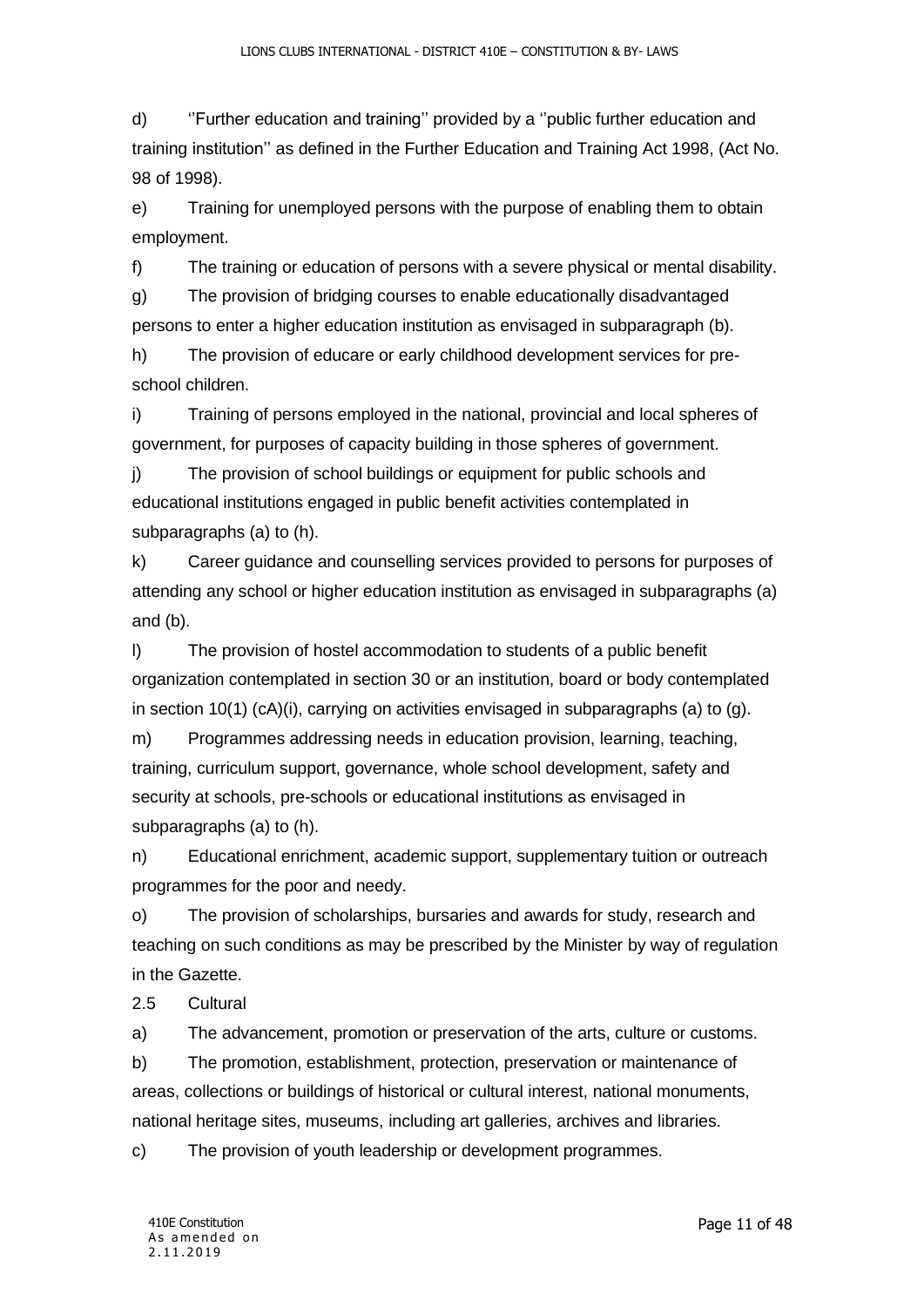2.6 Conservation, Environment and Animal Welfare

a) Engaging in the conservation, rehabilitation or protection of the natural environment, including flora, fauna or the biosphere.

b) The care of animals, including the rehabilitation, or prevention of the ill treatment of animals.

c) The promotion of, and education and training programmes relating to, environmental awareness, greening, clean-up or sustainable development projects.

d) The establishment and management of a transfrontier area, involving two or more countries, which-

i) is or will fall under a unified or co-ordinated system of management without compromising national sovereignty; and

ii) has been established with the explicit purpose of supporting the conservation of biological diversity, job creation, free movement of animals and tourists across the international boundaries within the peace park, and the building of peace and understanding between the nations concerned.

2.7 Research and consumer rights

a) Research including agricultural, economic, educational, industrial, medical, political, social, scientific and technological research.

b) The protection and promotion of consumer rights and the improvement of control and quality with regard to products or services. **Sport** 

The administration, development, co-ordination or promotion of sport or recreation in which the participants take part on a non-professional basis as a pastime. Providing of funds, assets or other resources

The provision of-

a) funds, assets, services or other resources by way of donation;

b) assets or other resources by way of sale for a consideration not exceeding the direct cost to the organization providing the assets or resources;

c) funds by way of loan at no charge; or

d) assets by way of lease for an annual consideration not exceeding the direct cost to the organization providing the asset divided by the total useful life of the asset, to any-

i) any public benefit organization which has been approved in terms of section 30;

ii) any institution, board or body contemplated in section  $10(1)(cA)(i)$ , which conducts one or more public benefit activities in this part (other than this paragraph);

iii) any association of persons carrying on one or more public benefit activity contemplated in this part (other than this paragraph), in the Republic; or

Page 11 of 48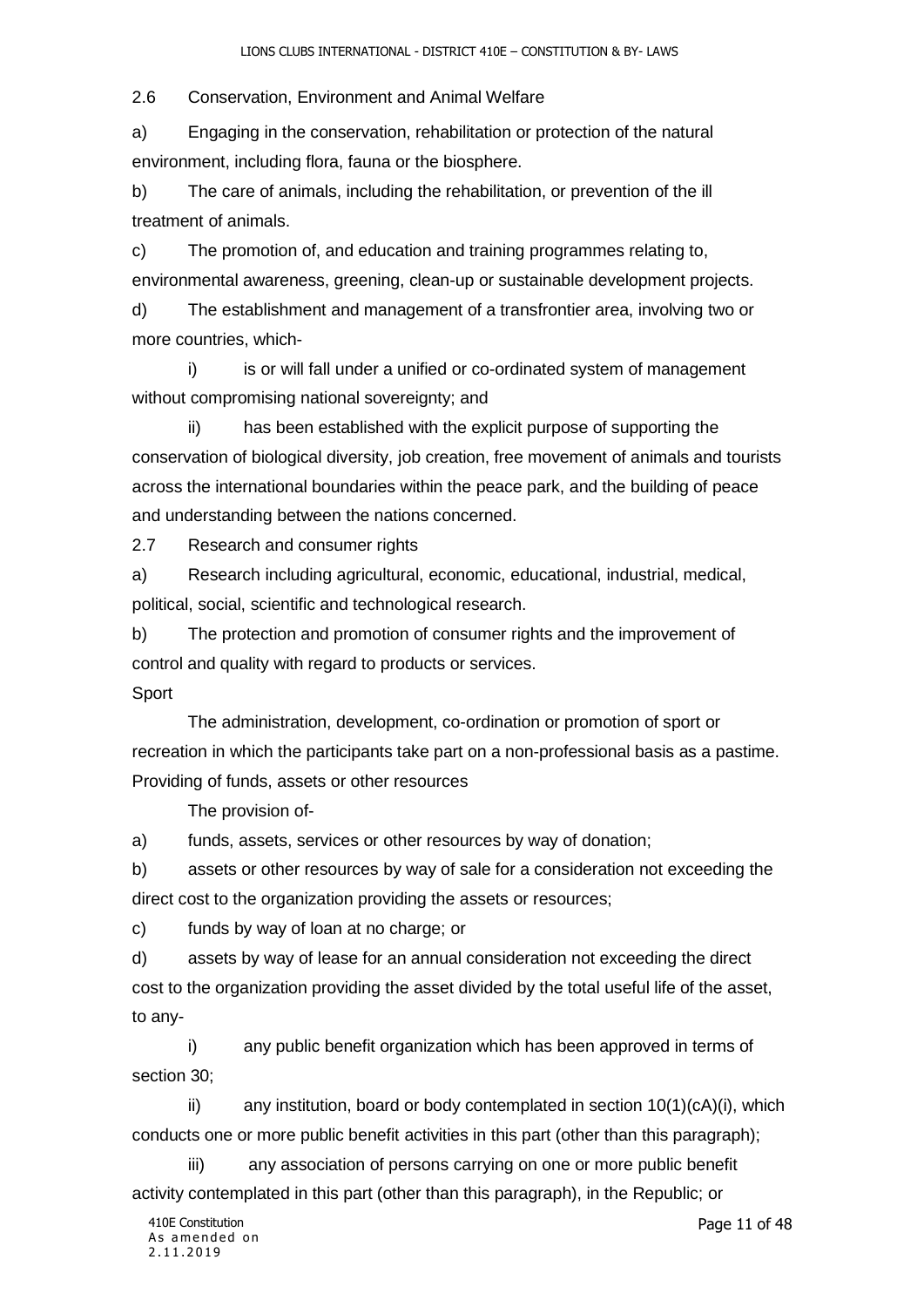iv) any department of state or administration in the national or provincial or local sphere of government of the Republic, contemplated in section  $10(1)(a)$  or (b)."

2.10 General

a) The provision of support services to, or promotion of the common interests of public benefit organisations contemplated in section 30 or institutions, boards or bodies contemplated in section 10(1)(cA)(i), which conduct one or more public benefit activities contemplated in this part.

b) The hosting of any international event approved by the Minister for purposes of these regulations, having regard to-

- i) the foreign participation in that event; and
- ii) the economic impact that event may have on the country as a whole.

## <span id="page-12-0"></span>**ARTICLE IV EMBLEM, COLOURS, SLOGAN and MOTTO**

#### <span id="page-12-1"></span>**Section 1. EMBLEM.**

The emblem of this association and each chartered club shall be of a design as follows:



#### <span id="page-12-2"></span>**Section 2. USE OF NAME AND EMBLEM.**

Use of the name, goodwill, emblem and other logos of the association shall be according to the guidelines established from time to time in the by-laws.

#### <span id="page-12-3"></span>**Section 3. COLOURS.**

The colors of this association and of each chartered club shall be purple and gold.

#### <span id="page-12-4"></span>**Section 4. SLOGAN.**

Its Slogan shall be: Liberty, Intelligence, Our Nation's Safety.

#### <span id="page-12-5"></span>**Section 5. MOTTO.**

Its Motto shall be: We Serve.

## <span id="page-12-6"></span>**ARTICLE V SUPREMACY**

The District 410E Constitution and By-Laws shall govern the District unless otherwise

410E Constitution As amended on 2 . 1 1 . 2 0 19 Page 12 of 48 amended so as not to conflict with the International Constitution & By-Laws, Policies of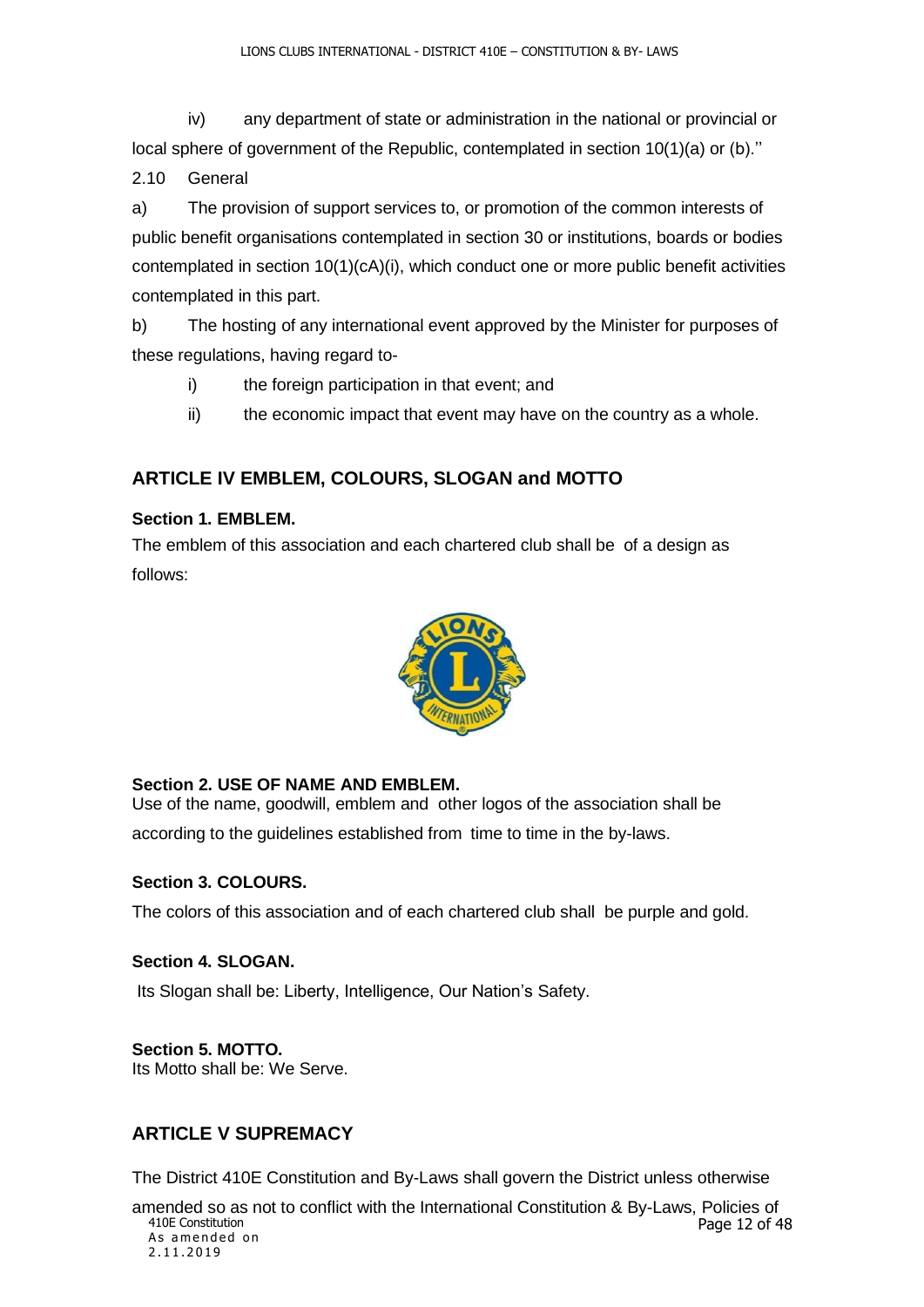Lions Clubs International and the Standard form District Constitution. Whenever there may exist a conflict or a contradiction between the provisions set out in the District 410E Constitution and By-Laws and the International Constitution and By-Laws and the Standard form District Constitution and By-Laws, then the International Constitution and By-Laws and the Standard form District Constitution and By-Laws as adopted by the International Association of Lions Clubs shall govern.

## <span id="page-13-0"></span>**ARTICLE VI MEMBERSHIP AND BOUNDARIES**

#### <span id="page-13-1"></span>**Section 1 Members**

1.1 The membership of this organisation shall consist of all Lions Clubs, in good standing in the District, duly chartered by Lions Clubs International.

#### <span id="page-13-2"></span>**Section 2 Body Corporate**

2.1 The District is a body corporate and has an identity and existence distinct from its members or office-bearers.

#### <span id="page-13-3"></span>**Section 3 Changes in Membership**

3.1 The District shall continue to exist, notwithstanding changes in the composition of its membership or office-bearers

#### <span id="page-13-4"></span>**Section 4 Members Rights to Property**

4.1 The members or office-bearers of the District have no rights in the property or other assets of the District solely by virtue of their being members or office-bearers

#### <span id="page-13-5"></span>**Section 5 Members Liabilities and Obligations**

5.1 The members or office bearers do not become liable for any of the obligations and liabilities of the District solely by virtue of their status as members or office bearers of the District.

#### <span id="page-13-6"></span>**Section 6 Members Liability for Losses**

The members and office bearers are not personally liable for any loss suffered by any person as a result of an act or omission that occurs in good faith while the member or office-bearer is performing functions for or on behalf of the District.

#### <span id="page-13-7"></span>**Section 7 Distribution of Income and Property**

7.1 The District's income and property are not distributable to its members or office bearers except as compensation for expenses incurred on behalf of the District.

#### <span id="page-13-8"></span>**Section 8 Boundaries**

8.1 The boundaries of the District shall be determined by Multiple District 410 and approved by Lions Clubs International.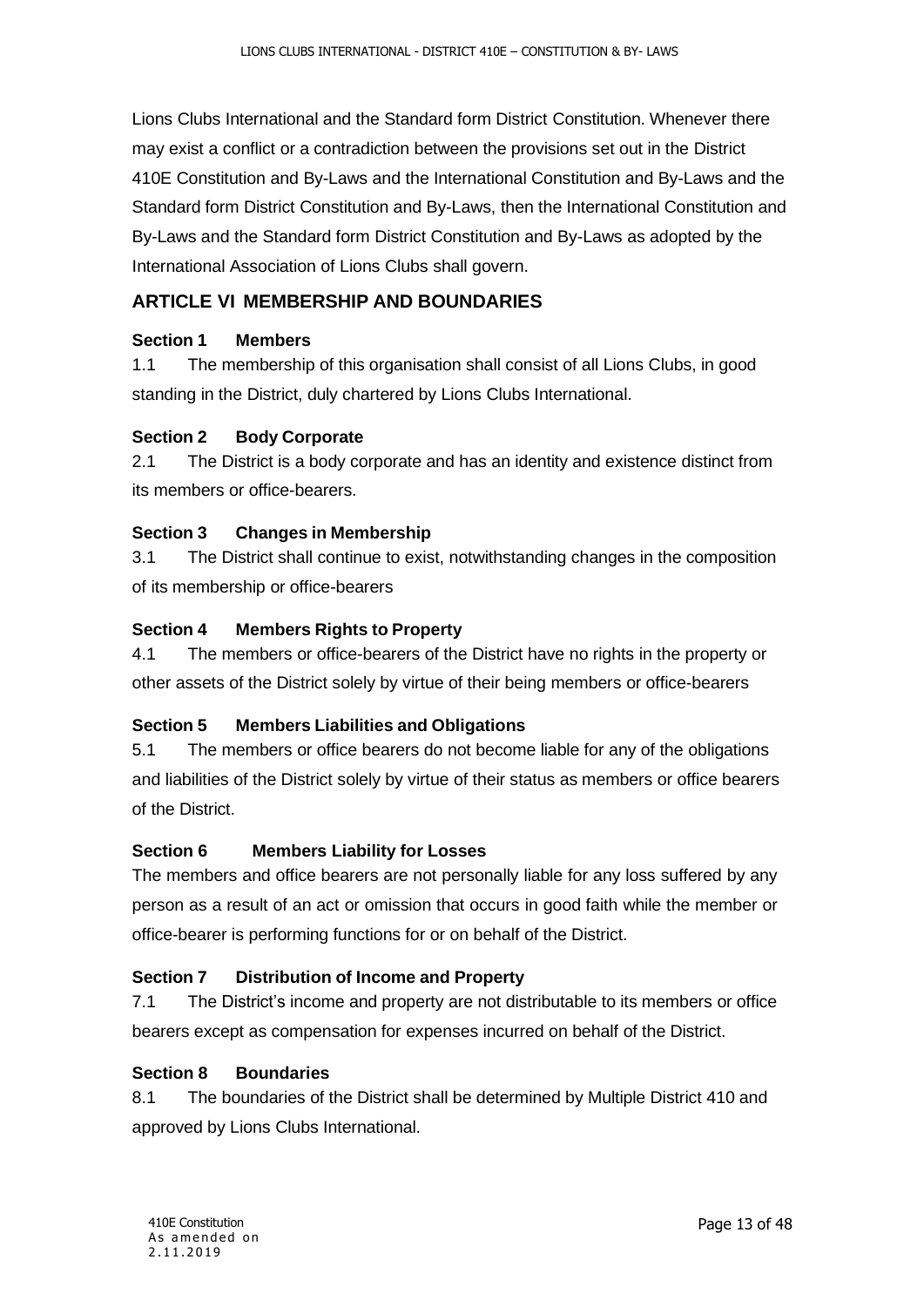## <span id="page-14-0"></span>**ARTICLE VII DISTRICT ORGANISATION**

#### <span id="page-14-1"></span>**Section 1 Cabinet and Officers**

1.1 The District shall have a District Cabinet (Cabinet) composed of the following officers: - a District Governor, an Immediate Past District Governor, a First Vice District Governor, a Second Vice District Governor, a Cabinet Secretary, a Cabinet Treasurer, Region Chairpersons, Zone Chairpersons and such other members appointed in terms of sub-section 1.9 hereof.

1.2 Each Cabinet officer and member of a District Committee shall be a member in good standing of a Lions Club in good standing in the District as defined in Article VI of the By- Laws.

1.3 Elections each year at the annual District Convention shall be for a District Governor, a First Vice District Governor and a Second Vice District Governor in accordance with the provisions of the International Constitution. Each District Governor, First Vice District Governor and Second Vice District Governor shall serve for a term of one year only, which term shall commence with the close of the International Convention held in the year of his/her election, if so held, but if not, then on the July 1st next following his/her election and shall terminate with the close of the International Convention held in the calendar year next following the calendar year of his/her election, if so held, but if not, then on the June 30th of the calendar year next following the calendar year of his/her election. No elected District Governor or Vice District Governor may succeed himself/herself by election.

1.4 The District Governor shall appoint, by the time that he/she officially takes office, the following District Cabinet officers:

1.4.1 A Cabinet Secretary and a Cabinet Treasurer who shall have served as either a President or Secretary or Treasurer of a Lions Club for a full term of office or a major portion thereof.

1.4.2 One (1) Region Chairperson in each Region of his/her District and one (1) Zone Chairperson in each Zone of his/her District. Should any Region Chairperson or Zone Chairperson, during his/ her term of office, become a member of a Lions Club located in a Region or Zone (as the case may be) other than the one for which he/she was appointed, or in another District, the term of office of such officer shall terminate immediately and the District Governor shall appoint a successor for the unexpired portion of the term.

1.5 The appointee Treasurer should be suitably qualified for the office and, if in any doubt, the District Governor elect should seek the opinion of the District auditor.

1.6 Each Region Chairperson and Zone Chairperson shall: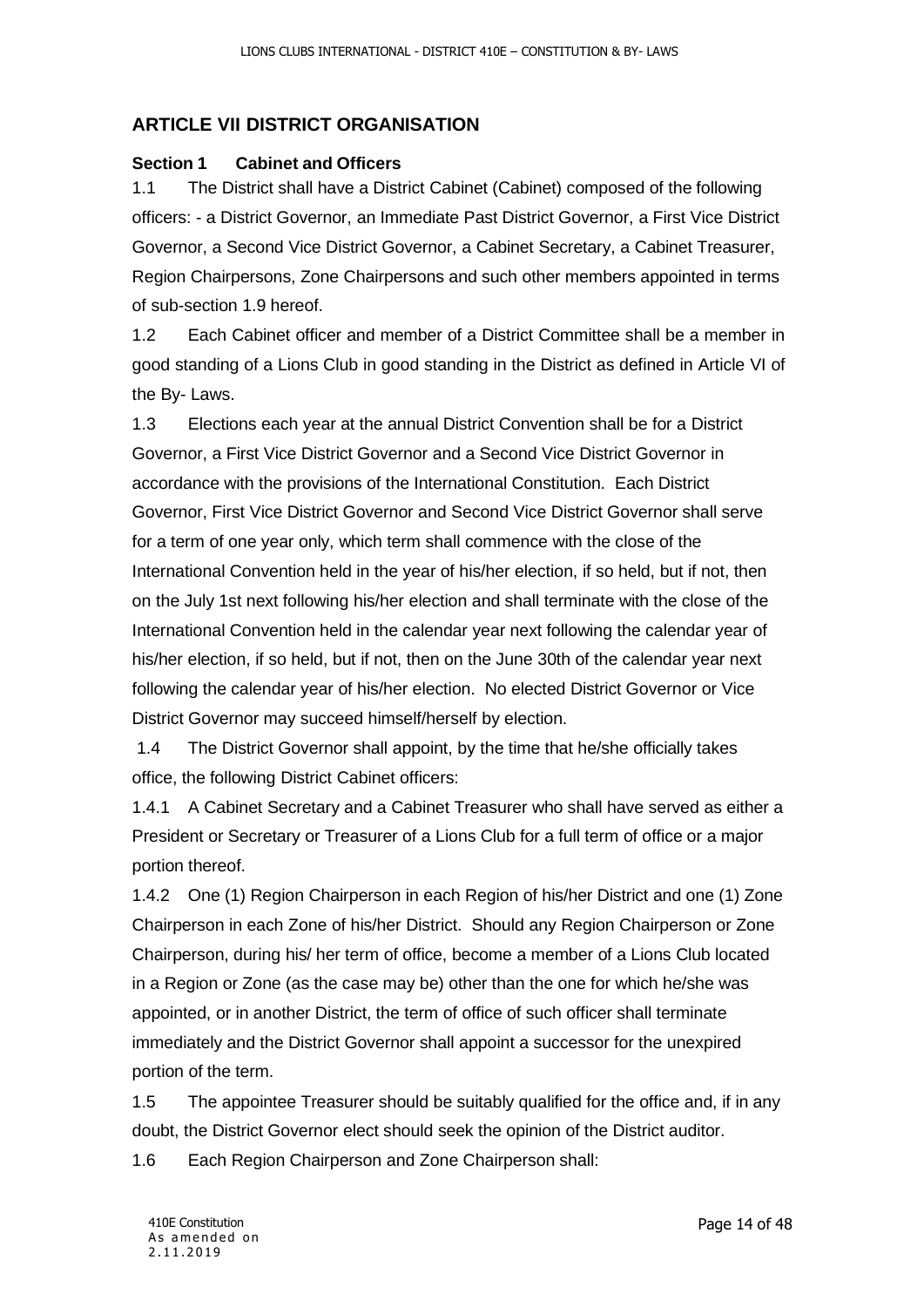1.6.1 be an active member in good standing of a chartered Lions Club in good standing in his/her respective region or zone and

1.6.2 have served or will have served at the time of taking office as Region or Zone Chairperson, as President of a Lions Club for a full term or major portion thereof and as a member of the Board of Directors of a Lions Club for no less than two (2) additional years.

1.7 The District Governor may also appoint such other members as he/she may deem necessary to the District Cabinet.

1.8 Should any vacancy occur in a Cabinet office other than in the office of District Governor, First Vice District Governor or Second Vice District Governor the District Governor shall in respect of 1.4.1 above appoint a replacement and in respect of 1.4.2 and 1.7, at his/her discretion, appoint a replacement.

Amended at the District 410E Convention, ATKV Drakensville Resort, on 2 November 2019

1.9 Members of the District Cabinet other than the District Governor, First Vice District Governor and Second Vice District Governor may be removed from office for cause by the affirmative vote of two-thirds (2/3) of the entire number of the District Cabinet.

1.10 Neither the District Governor nor any member of the Cabinet shall be paid a salary.

1.11 The Cabinet shall have the following vesting powers in terms of this Constitution:

1.11.1 It shall constitute the executive body of District 410E and its actions shall be final, subject only to an appeal to any District Convention or the International Board of Directors or International Convention, such appeal to be taken in writing and duly presented to the Committee on Resolutions or said Board or Convention.

1.11.2 It shall have general management and control of the business, property and funds of the District.

1.11.3 It shall pay from its District Administration Fund the expenses of all officers and members of District Committees, when such expenses are incurred in the discharge of duties for the District approved by the Cabinet but shall have no power to pay expenses not provided for in the Rules of Audit as laid down by the Cabinet of District 410E.

Amended at the District 410E Convention, ATKV Drakensville Resort, on 2 November 2019

1.11.3.1 All such claims shall be supported by vouchers to the satisfaction of the Cabinet Treasurer before payment.

1.11.4 To invest and deal with monies not immediately required by the District in such manner as may from time to time be determined.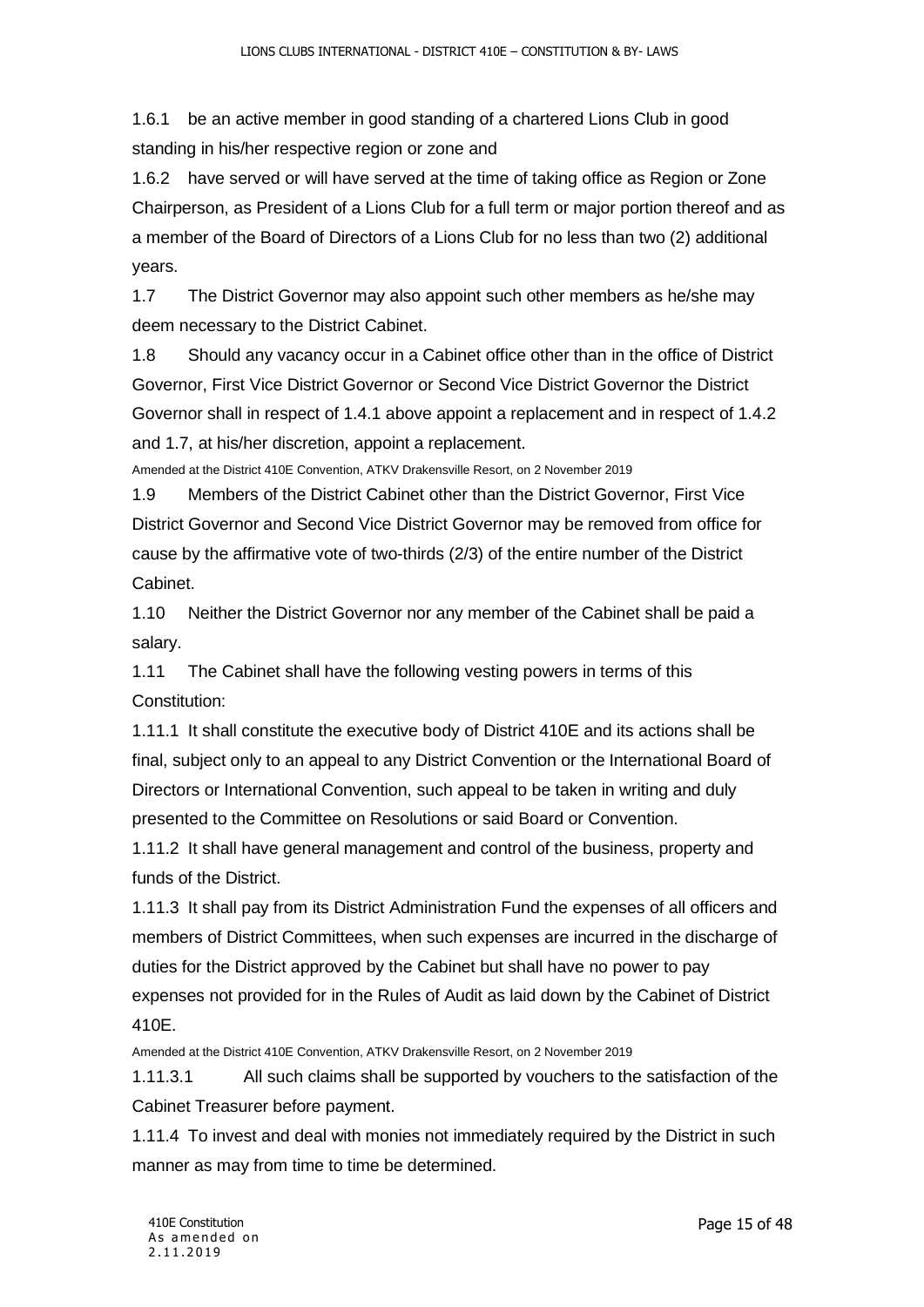1.11.5 Subject to resolution of which due notice has been given in accordance with Article VIII of the By-Laws and adopted at a District Convention by a two-thirds (2/3) affirmative vote of the registered Convention delegates present in person. 1.11.5.1 To purchase, take on lease or exchange, hire or otherwise acquire any real or any personal property and any rights or privileges which the District may think necessary or convenient, with regard to any of its objects or acquisitions, or which may seem calculated to facilitate realisation of any securities held by the District, or to prevent or diminish any apprehended loss or liability, or which may seem capable of being profitably dealt with by way of re-sale or otherwise, and in particular, any land, buildings, ground, loans, reversions, policies of assurance, life interest, rights of action, book debts or any other assets.

1.11.5.2 To sell, let, lease, exchange, part with, transfer, deliver, charge, mortgage or otherwise howsoever dispose of or deal with the assets of the District, movable and immovable, and of whatsoever nature.

1.12 All District projects which have been formally adopted at a District Convention shall fall under the direct control of the Cabinet, which shall, however, have power to delegate supervision and control thereof to any properly constituted committee.

1.13 Full reports on the activities of all District projects shall be tabled at each annual District Convention supported by audited Financial Statements drawn up for the preceding full fiscal year and also interim financial statements for a period of nine (3) months to the 30<sup>th</sup> September for the current fiscal year.

Amended at the District 410E Convention, ATKV Drakensville Resort, on 2 November 2019

1.14 Contributions to and participation in District projects by Clubs shall be on a voluntary basis with the exception of mandatory per capita contributions to the District LCIF and District Governors Emergency Funds, such contributions to be determined by resolution at the annual District Convention.

1.15 In the event of a Club being disbanded or ceasing to function as a Club under the jurisdiction of Lions Clubs International the disbanding of the Club and the disposal of its funds and other assets shall be administered by the Cabinet in its discretion, subject to funds and/or assets received from the public being distributed to other Lions Clubs in the same Zone as the defunct Club to be used solely for service projects or activities.

#### <span id="page-16-0"></span>**Section 2. District Governor Vacancy.**

In the event of a vacancy in the office of district governor, the same shall be filled in accordance with the provisions of the International Constitution and By-Laws. The immediate past district governor, first and second vice district governors, the region chairpersons, zone chairpersons, the cabinet secretary and cabinet treasurer (or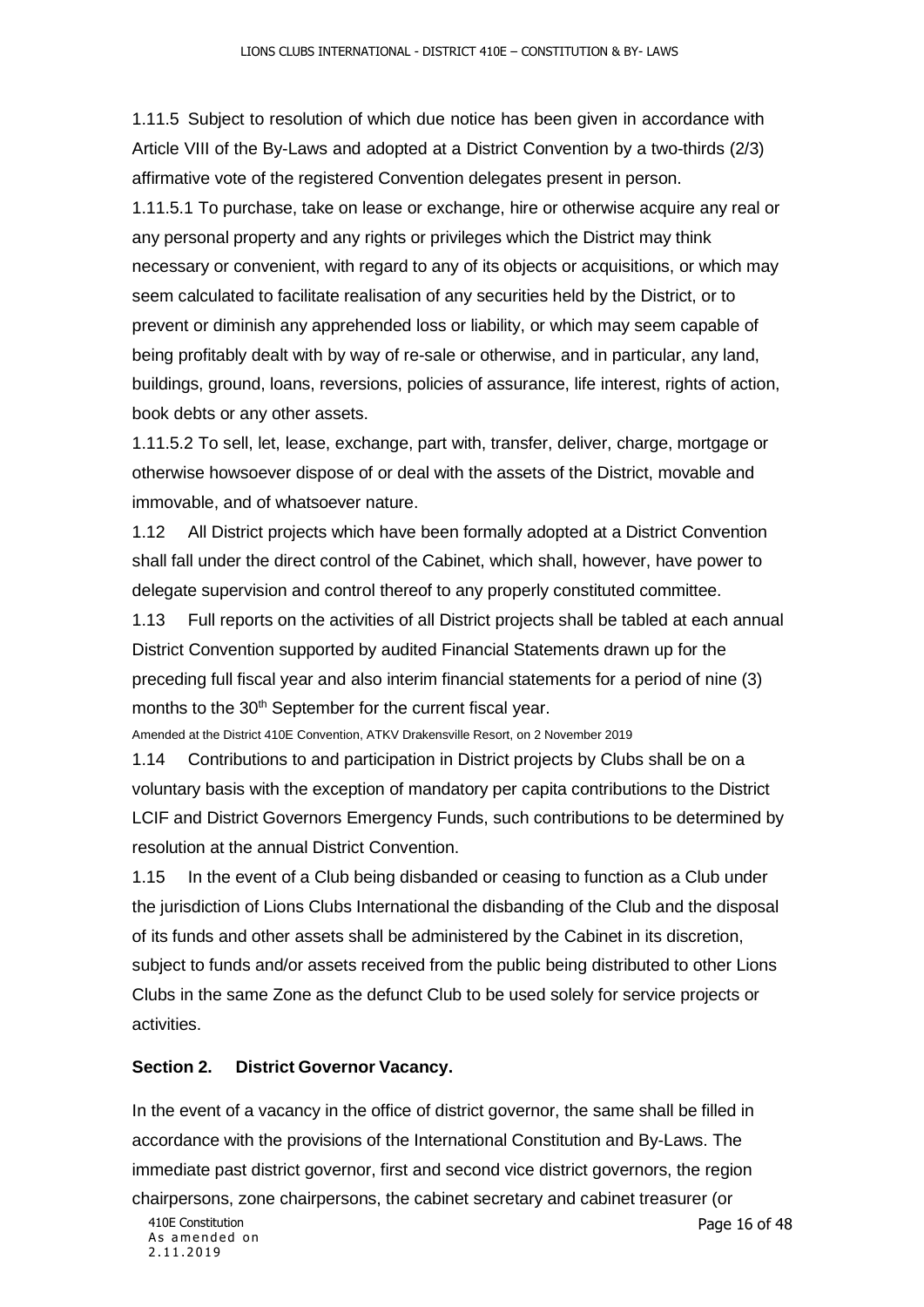cabinet secretary/treasurer) and past district governors, past international directors and past international presidents in the district shall convene at a date, time and place called and determined by the immediate past district governor to select a replacement for recommendation to the International Board of Directors.

 Amended at the District 410E Convention, ATKV Drakensville Resort, on 2 November 2019 In order for a Lion to be eligible and qualified to be selected to fill a vacancy in the office of district governor, he/she must:

- (a) Be an Active Member in good standing of a chartered Lions club in good standing in his/her single or sub-district.
- (b) Have served or will have served at the time he/she takes office as district governor:
	- (i) As officer of a Lions club for a full term or major portion thereof; and
	- (ii) As a member of the district cabinet for two (2) full terms or major portion thereof.
	- (iii) With none of the above being accomplished concurrently.

It is encouraged that the first vice district governor fulfill his/her full term of office and other qualified Lions be considered for filling a vacancy in the office of district governor.

#### <span id="page-17-0"></span>**Section 3. First and Second Vice District Governors and other Vacancies.**

Any vacancy in office except that of district governor and first and second vice district governors shall be filled by appointment from the district governor for the unexpired term. In event of a vacancy arising in the office of first or second vice district governor, the district governor shall convene a meeting of the members of the existing cabinet as provided for in the International Constitution and By-Laws and all past international officers who are members in good standing of a chartered Lions club in good standing in the district. It shall be the duty of the attendees at this meeting to appoint a qualified club member as first or second vice district governor for the remainder of the term. In filling said vacancy, it shall be the duty of the district governor, or if not available, the most recent past district governor who is available, to send out invitations to attend said meeting and it shall also be his/her responsibility to preside as chairperson of the meeting. The chairperson shall convey the results to the international office within seven (7) days together with evidence of invitations sent and meeting attendance.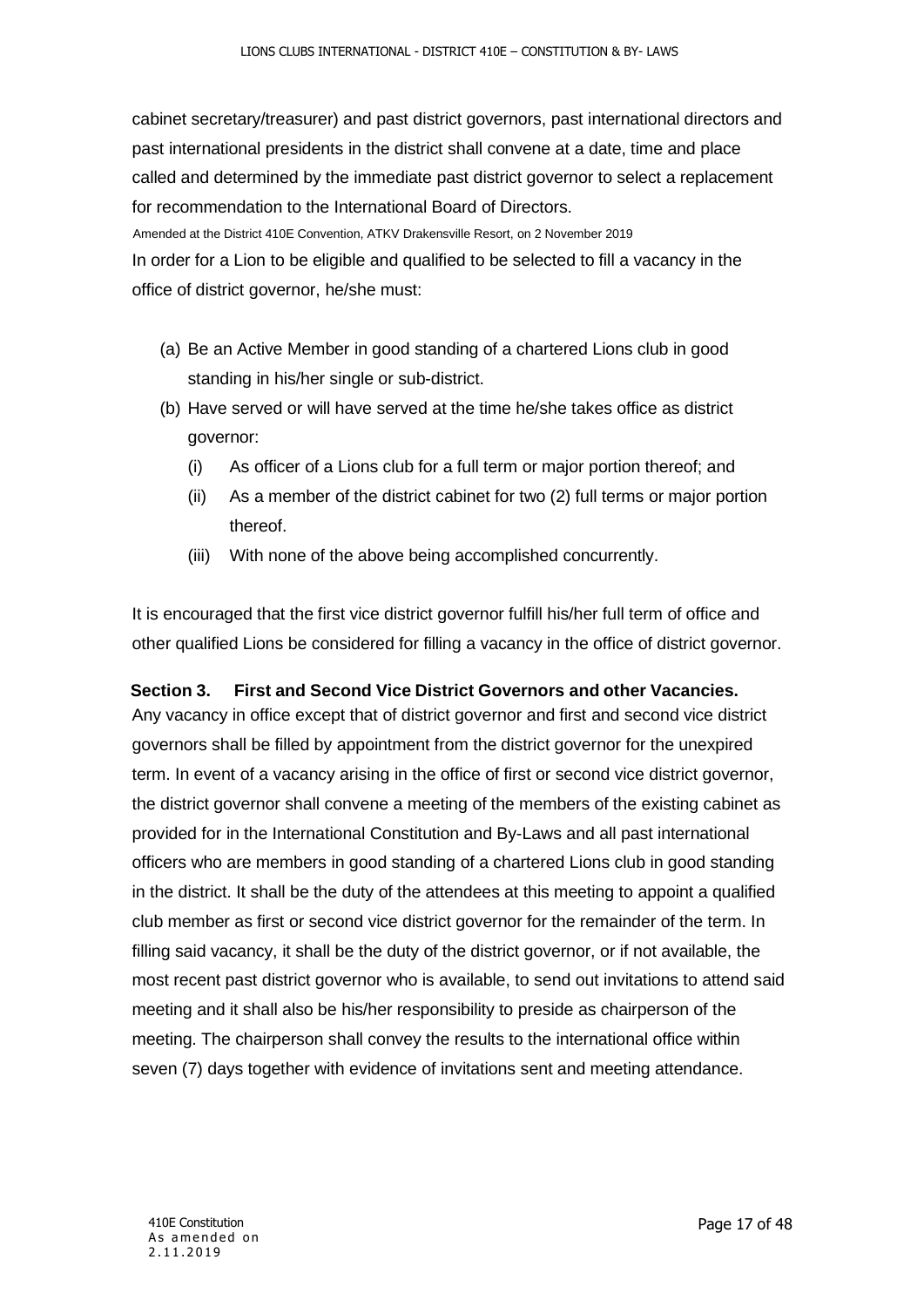Each Lion who is entitled to receive an invitation to attend and is present at said meeting shall be entitled to cast one vote for the Lion of his/her choice.

In order for a Lion to be eligible and qualified to be selected to fill a vacancy in the office of first or second vice district governor, he/she must:

- (a) Be an Active Member in good standing of a chartered Lions club in good standing in his/her single or sub-district.
- (b) Have served or will have served at the time he/she takes office as first or second vice district governor:
	- (i) As officer of a Lions club for a full term or major portion thereof; and
	- (ii) As a member of the district cabinet for a full term or major portion thereof.
	- (iii) With none of the above being accomplished concurrently.

## <span id="page-18-0"></span>**Section 4 District Cabinet Meetings**

4.1 Meetings. The District Governor shall call at least one regular meeting of the Cabinet each quarter during the year, and the first of these meetings shall be held within thirty (30) days of the closing of the International Convention.

4.2 The Cabinet Secretary shall give ten (10) days written notice of meetings of the Cabinet to each Cabinet member. The District Governor may call special cabinet meetings at his/her discretion or shall be called upon written request made either to the District Governor or to the Cabinet Secretary by a majority of the members of the Cabinet. Not less than five (5) and not more than ten (10) days written, or by any means approved by the Cabinet, notice of special meetings of the Cabinet shall be given to each member by the Cabinet Secretary.

4.3 Quorum and Vote. A majority of the officers of the Cabinet eligible to vote shall constitute a quorum. In all meetings of the Cabinet the voting privilege shall extend to the District Governor, the Immediate Past District Governor, the First Vice District Governor, the Second Vice District Governor and all officers appointed by the District Governor.

## <span id="page-18-1"></span>**Section 5 Regions and Zones**

5.1 The District Governor shall divide the District into Regions of no more than sixteen (16) Lions Clubs each and each such Region into Zones of not more than eight (8) Lions Clubs, giving due regard to the geographical locations of the Clubs. All such Regions and Zones shall be subject to change by the District Governor when, in his/her sole discretion, he/she shall deem the change necessary in the best interests of Lionism and the individual Lions Clubs.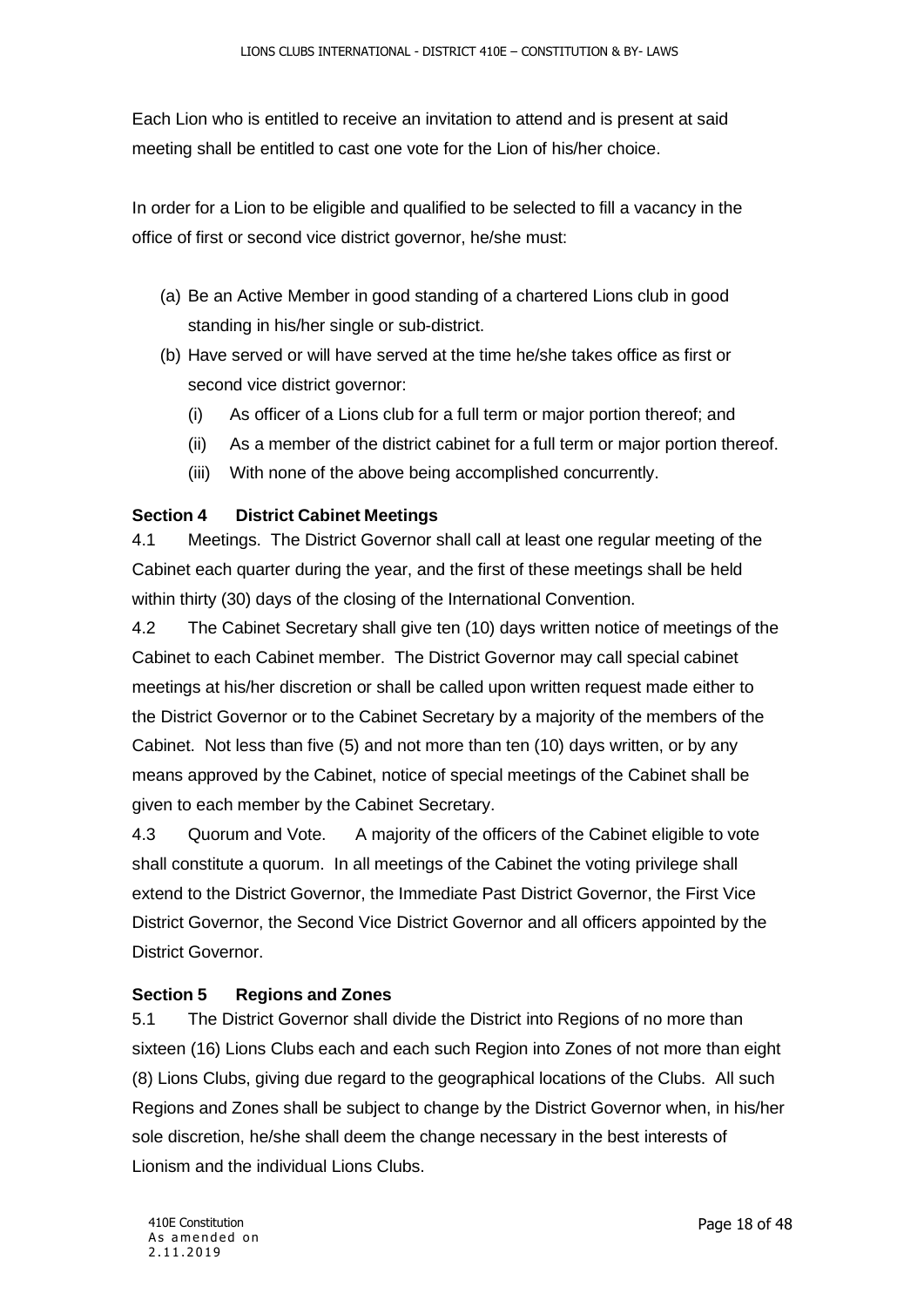5.2 Regional Meetings. Meetings of all member Clubs in a Region shall be designated and known as Regional Meetings, and Regional meetings may be fixed by the Region Chairperson and Zone Chairpersons of the respective Zones, with the Region Chairperson in active charge. Such Regional Meeting shall be so arranged and of such a number as will make it possible and convenient for the members of each Club in each Region to attend at least one of such meetings each year.

5.3 Zone Meetings. Meetings of all member Clubs in a Zone, open to all members of each Club, shall be designated and known as Zone Meetings, and Zone Meetings shall be held throughout the District during the year at times and places to be fixed by the Zone Chairperson of each individual Zone, who shall be in active charge.

#### <span id="page-19-0"></span>**Section 6 District Committees**

#### **6.1 District Governor's Advisory Committees**

6.1.1 There shall be a District Governor's Advisory Committee in each Zone. It shall comprise of the Zone Chairperson and Presidents, Secretaries and Membership Chairpersons of each club in each zone and shall meet at least three (3) times per year. The Chairperson of such meetings shall be the Zone Chairperson. The first meeting called shall be within sixty (60) days after the adjournment of the Lions Clubs International Convention, the balance of the meetings reasonably equally spread over the remainder of the year, with the final meeting at least thirty (30) days before the annual District Convention.

#### **6.2 Advisory Committee of Past District Governors**

6.2.1 There shall be an Advisory Committee comprising all Past District Governors who are members of Clubs in good standing within the District. The District Governor shall appoint a Past District Governor as the Chairperson of this Committee. This Committee shall meet at least once per year and as called upon by the District Governor.

#### **6.3 Long Range Planning Committee**

6.3.1 The Committee, which may be appointed by the District Governor, shall including the Chairperson, consist of no less than 4 (four) and not more than 8 (eight) Lions who are members of Clubs in good standing in the District.

6.3.2 The Chairperson shall be a Past District Governor appointed by the District Governor.

6.3.3 Half the membership shall be Past District Governors.

6.3.4 The First Vice District Governor and Second Vice District Governor shall be appointed members of the Committee.

6.3.5 Each member of the Committee shall have one vote. The Chairperson shall have a deliberative and a casting vote.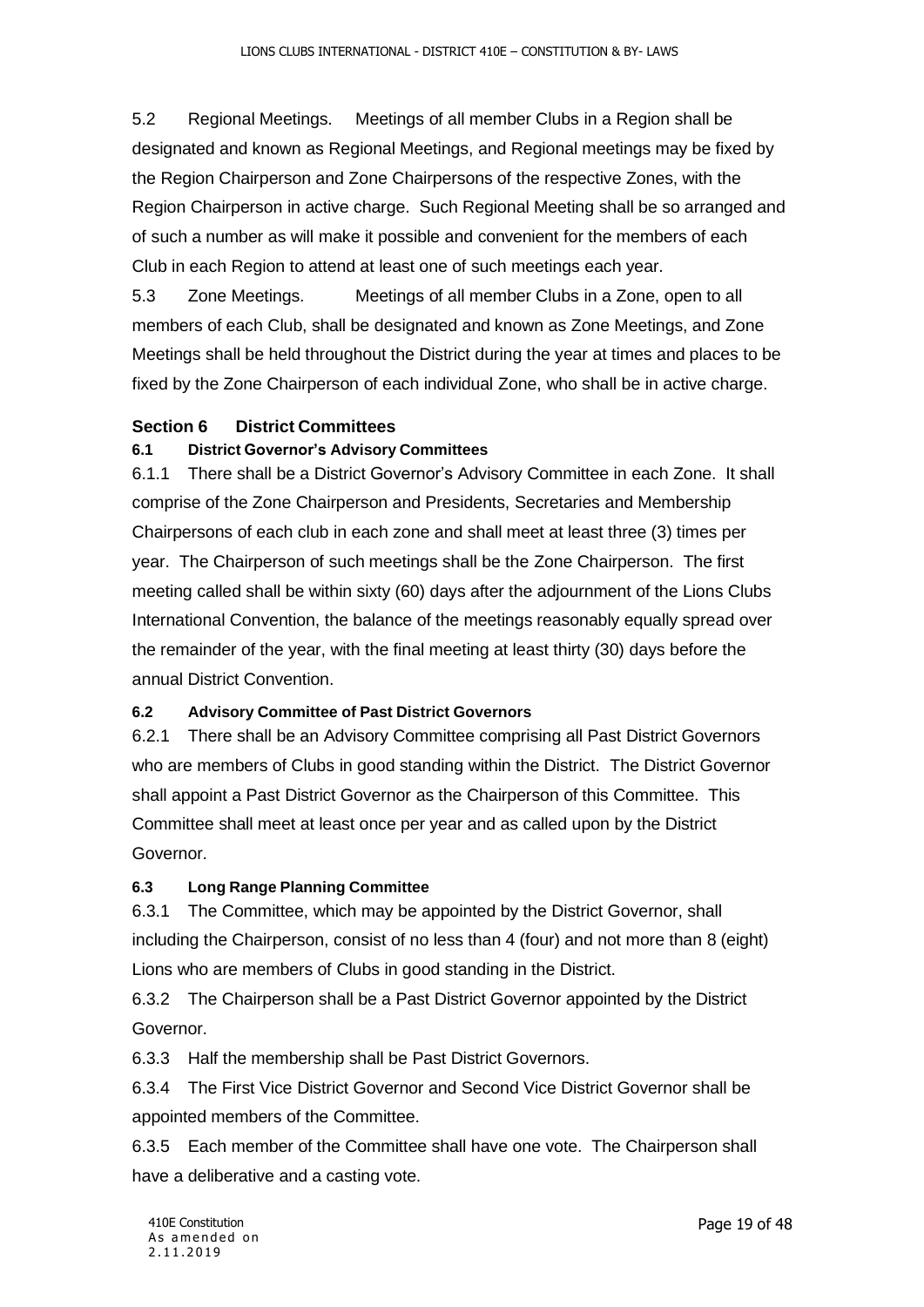6.3.6 The Committee may call upon the expertise of other members as required and form sub Committees where needed.

6.3.6.1 These members shall have no voting rights in Committee meetings.

6.3.7 The Committee shall meet at least once per quarter and in addition shall meet at the specific request of the District Governor to discuss matters referred to it by him/her.

6.3.8 The Chairperson shall advise the District Governor of the outcome of all deliberations of the Committee presenting fully all views and opinions.

6.3.9 It shall be a function of this Committee to appoint a minimum of 3 (three) Past District Governors to advise all candidates for District Governor and Vice District Governors on matters of practice and the requirements of their office.

6.3.10 A quorum at any meeting of the Committee shall be a majority.

#### **6.4 Global Membership Team (GMT), Global Leadership Team (GLT) and Global Service Team (GST) District Coordinators.**

6.4.1 Appointments to these positions shall be made by the District Governor, First Vice District Governor and Second Vice District Governor as prescribed by Lions Clubs International from time to time.

#### **6.5 Finance Committee**

6.5.1 The District Governor shall appoint a Finance Committee.

6.5.2 The Committee shall consist of a minimum of five (5) members, of whom a minimum of three (3) shall be Past District Governors or former Cabinet Treasurers and one shall be the Immediate Past District Governor. The outgoing Cabinet Treasurer shall serve as a member of this committee for a term of one year following his / her term as Cabinet Treasurer.

6.5.3 All members of this Committee shall be members in good standing of Lions Clubs in good standing within the District and as far as possible be representative of members both in the professions and commerce.

6.5.4 The District Governor shall appoint the Chairperson.

6.5.5 A majority of the members of the Committee shall constitute a quorum.

6.5.6 The committee shall meet at least fourteen days prior to each meeting of the District Cabinet and as called upon by the District Governor and also whenever necessary in order to discharge the duties assigned to it in this Constitution or by the Cabinet.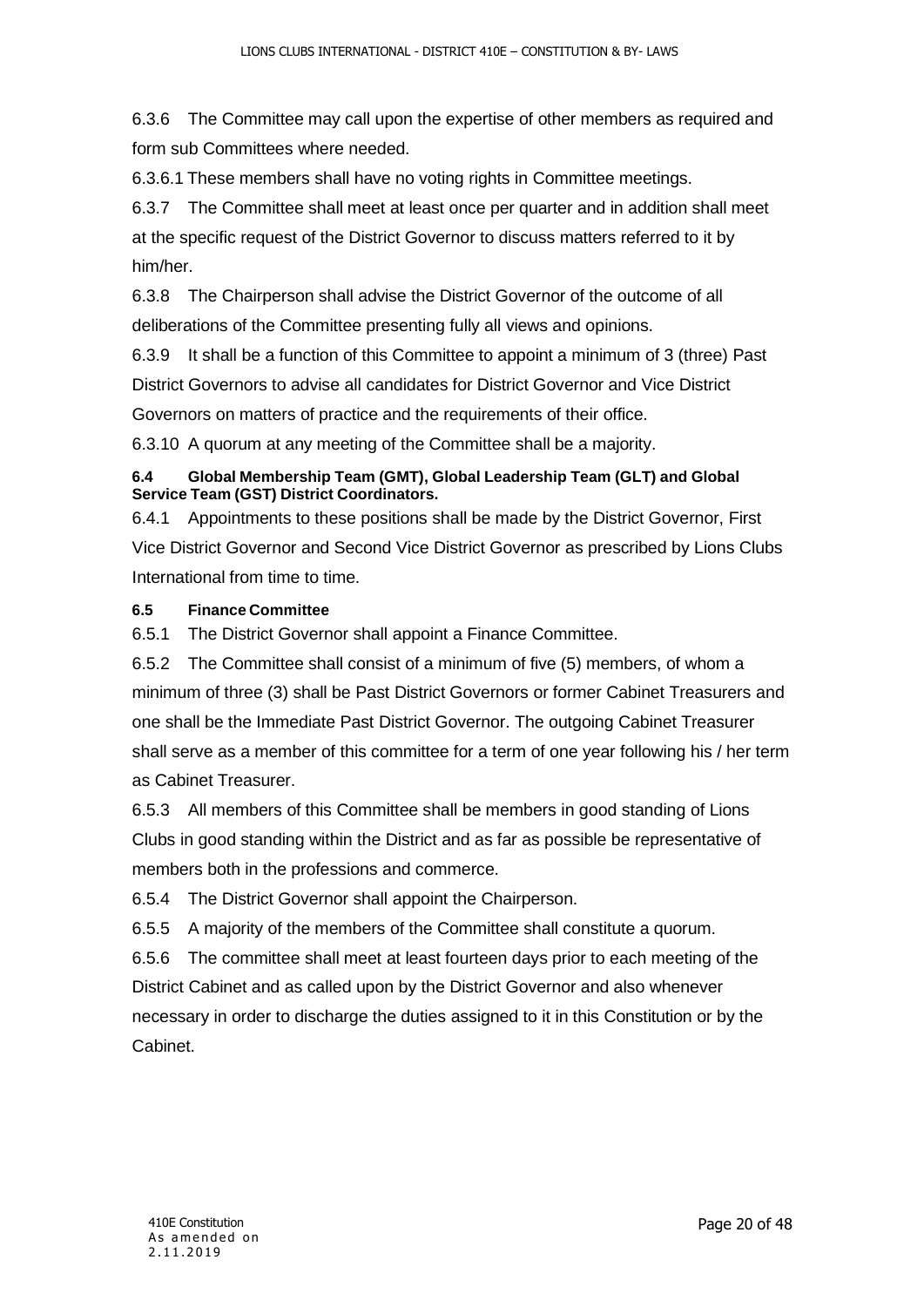#### **6.6 Constitutions, Resolutions and Protocol Committee**

6.6.1 The Committee shall consist of the Chairperson plus not less than two (2) and not more than five (5) other Lions who are members in good standing of Clubs in District 410E.

6.6.2 The Chairperson shall be appointed by the District Governor and he/she shall appoint his/her committee within fourteen (14) days of taking office in consultation with the District Governor who may or may not accept such appointments at his / her sole discretion. The Chairperson shall notify the District Governor and the Cabinet Secretary of the names, addresses and phone and/or other contact details of the committee members after their appointment and acceptance.

6.6.3 The District Chairperson for Resolutions, Constitutions, Bylaws, and Protocol should attend all District 410E Cabinet meetings, as well as the Annual District 410E Convention, during his/her term of office.

6.6.4 In the event that the District Chairperson for Resolutions, Constitutions, Bylaws, and Protocol is unable, for good and sufficient reason, to attend a meeting as set out in 6.6.3 above, then another member of the Committee shall be delegated by the Chairperson to fulfil the Chairperson's obligations.

6.6.5 A quorum of the committee shall be a majority of those present at a meeting of this committee and voting and the Chairperson shall have an additional casting vote if necessary.

6.6.6 The Committee shall meet as and when necessary or at the request of the District Governor. Meetings may also be held by e-mail, Skype, tele- or videoconference or any other generally accepted electronic means. Amended at the District 410E Convention, ATKV Drakensville Resort, on 2 November 2019

## <span id="page-21-0"></span>**ARTICLE VIII DISTRICT ADMINISTRATION FUND**

#### <span id="page-21-1"></span>**Section 1 Payment of Administration Fund Tax**

1.1 To provide revenue to defray the non-Convention administrative expenses of the District, an annual per capita District Administration Fund tax shall be levied upon each member of each Club in the District. The amount of such tax shall be determined at each District Convention by resolution adopted by a majority of the registered delegates present in person. The tax shall be paid in advance by each Club in the District in two (2) semi-annual payments. The first shall be 60% of the total annual billing and shall be payable by end August each year and the second payment shall be the remaining 40% which shall be paid before the end of the following January each year. Billings as set out herein will be calculated on the membership as shown by Lions Clubs International of each Club as at the 30th June and the 31st December respectively.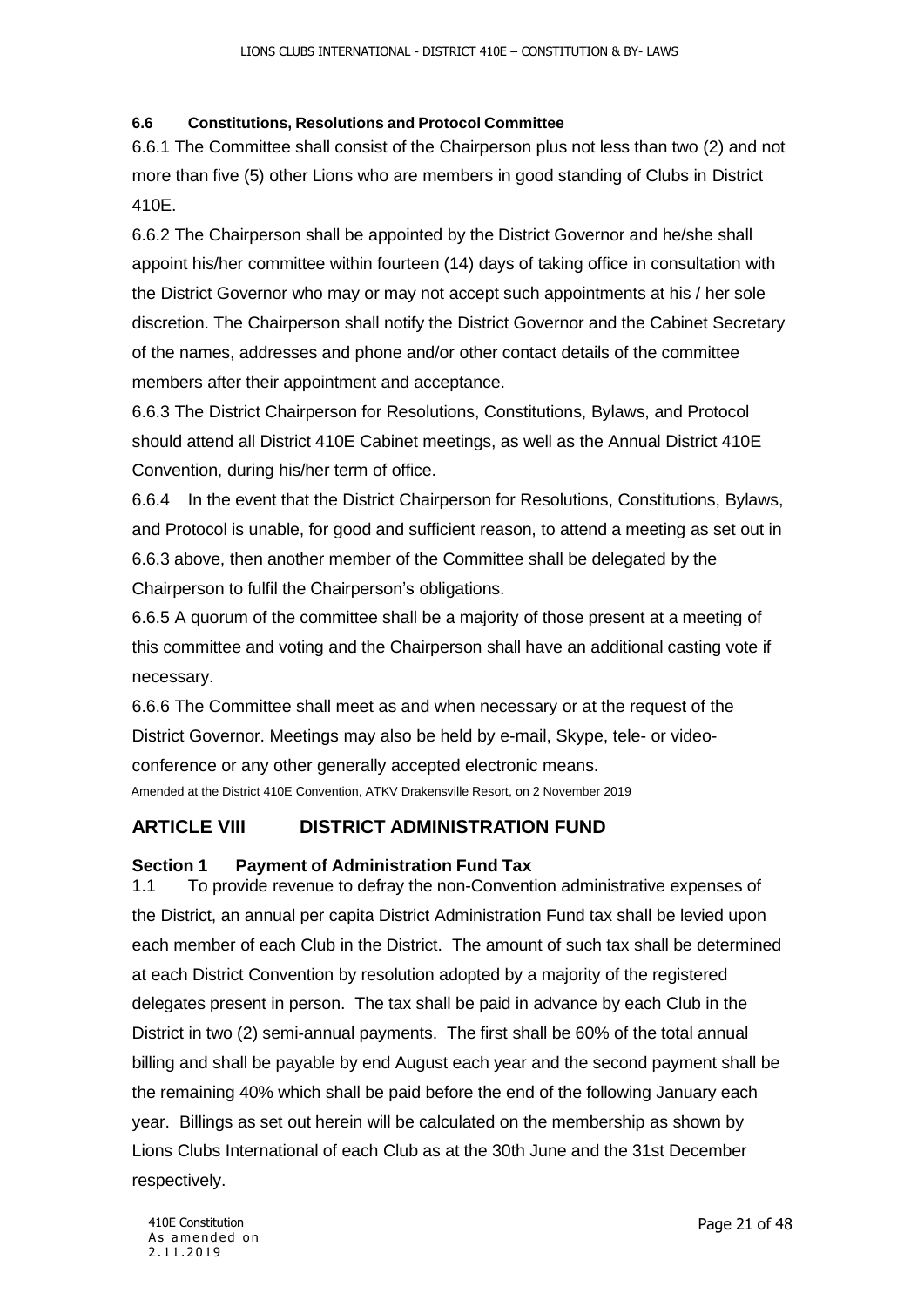LIONS CLUBS INTERNATIONAL - DISTRICT 410E – CONSTITUTION & BY- LAWS 1.2 New and re-organized Clubs to pay per capita tax beginning at the next billing period following the date of their organization. The said tax shall be collected from

each Club by the Cabinet Treasurer.

Amended at the District 410E Convention, ATKV Drakensville Resort, on 2 November 2019

### <span id="page-22-0"></span>**Section 2 Disbursement**

The said per capita tax shall become and remain a fund of the District. The Cabinet may only disburse these funds for non-Convention administrative expenses or such other expenditure approved by the Cabinet. Payments out of said District Administration Fund shall be by cheques drawn and / or electronic payments, signed by the Cabinet Treasurer and countersigned by the District Governor or the Cabinet Secretary.

## <span id="page-22-1"></span>**Section 3 Cabinet Not to Incur Expenditure**

3.1 The District Governor and his/her Cabinet shall not incur expenditure in excess of moneys available.

## <span id="page-22-2"></span>**Section 4 Cabinet Treasurer to Make Bond**

The Cabinet Treasurer shall be required to make bond in such amount as shall be approved by the Cabinet and the cost of same shall be an administrative expense.

## <span id="page-22-3"></span>**Section 5 Audit of Books of Account**

5.1 The Cabinet shall provide for an audit of the books and accounts of the Cabinet Treasurer annually, or at more frequent intervals if necessary, by registered public accountants. The Cabinet Treasurer shall make available to clubs, on their request, such accounts.

#### <span id="page-22-4"></span>**Section 6 Balance Sheet & Draft to 31st March**

6.1 There shall be submitted to each District Convention: -

6.1.1 An audited Balance Sheet and Income Statement for the previous twelve (12) months ended 30th June and

6.1.2 A draft Balance Sheet and Income Statement for the three (3) months of the current fiscal year, i.e. for the period ended 30th September.

Amended at the District 410E Convention, ATKV Drakensville Resort, on 2 November 2019

## <span id="page-22-5"></span>**Section 7 Funds to Be Taken Over**

Any balance of funds remaining in the District Administration Account at the end of the fiscal year ending 30th June shall be taken over by the succeeding Cabinet.

## <span id="page-22-6"></span>**Section 8 Fiduciary Responsibility**

8.1 Three unrelated Lions of District 410E appointed by the District Governor in consultation with Chairperson of the Finance Committee, shall accept the fiduciary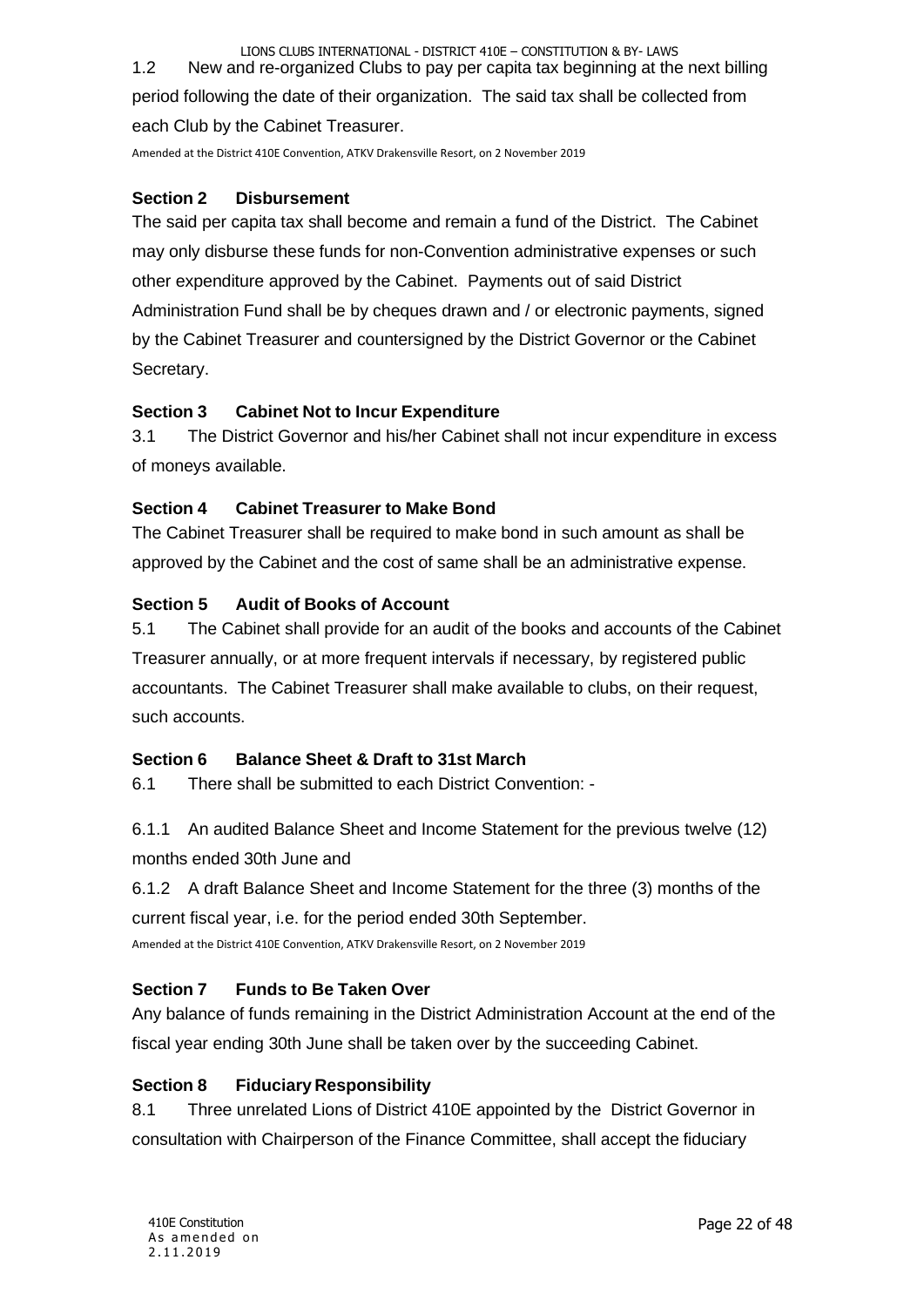responsibility of the District and no single person may directly or indirectly control the decision-making powers of the District.

#### <span id="page-23-0"></span>**Section 9 Prohibition of Distribution**

9.1 The District shall be prohibited from distributing any of its funds to any person (otherwise than in the course of undertaking any public benefit activity) and is required to utilize its funds solely for the object for which it has been established, or to invest such funds:-

With a Financial Institution as defined in Section 1 of the Financial Services Board Act, 1990 (Act No. 97 of 1990);

9.1.2 In securities listed on a stock exchange as defined in Section 1 of the Stock Exchanges Control Act, 1985 (Act No. 1 of 1985) or

9.1.3 In such prudent investments in financial instruments and assets as the Commissioner for Inland Revenue may determine after consultation with the Executive Officer of the Financial Services Board and the Director of Non-Profit Organizations Provided that the provisions of this paragraph shall not prohibit the District from retaining any investment (other than any investment in the form of a business undertaking or trading activity or asset which is used in such business undertaking or trading activity) in the form that it was acquired by way of donation, bequest or inheritance.

#### <span id="page-23-1"></span>**Section 10 Reasonable Remuneration**

Employees or other persons (excluding Lion members who may not receive any remuneration) serving District 410E may receive reasonable remuneration for services rendered provided that:

10.1 the remuneration is not excessive and

10.2 such remuneration does not economically benefit any person in a manner that is inconsistent with the objects as stated in Article II

#### <span id="page-23-2"></span>**Section 11 Trading**

The District shall be prohibited from carrying on any business or trading activity, otherwise than to the extent that:-

11.1 the gross income derived from all such business undertakings or trading activities does not in total exceed the greater of

11.1.1 15% (percent) of the gross receipts of the District or

11.1.2 R 35, 000 (thirty five thousand Rand)

11.2 the undertaking or activity is:-

11.2.1 Integral and directly related to the sole object of the District and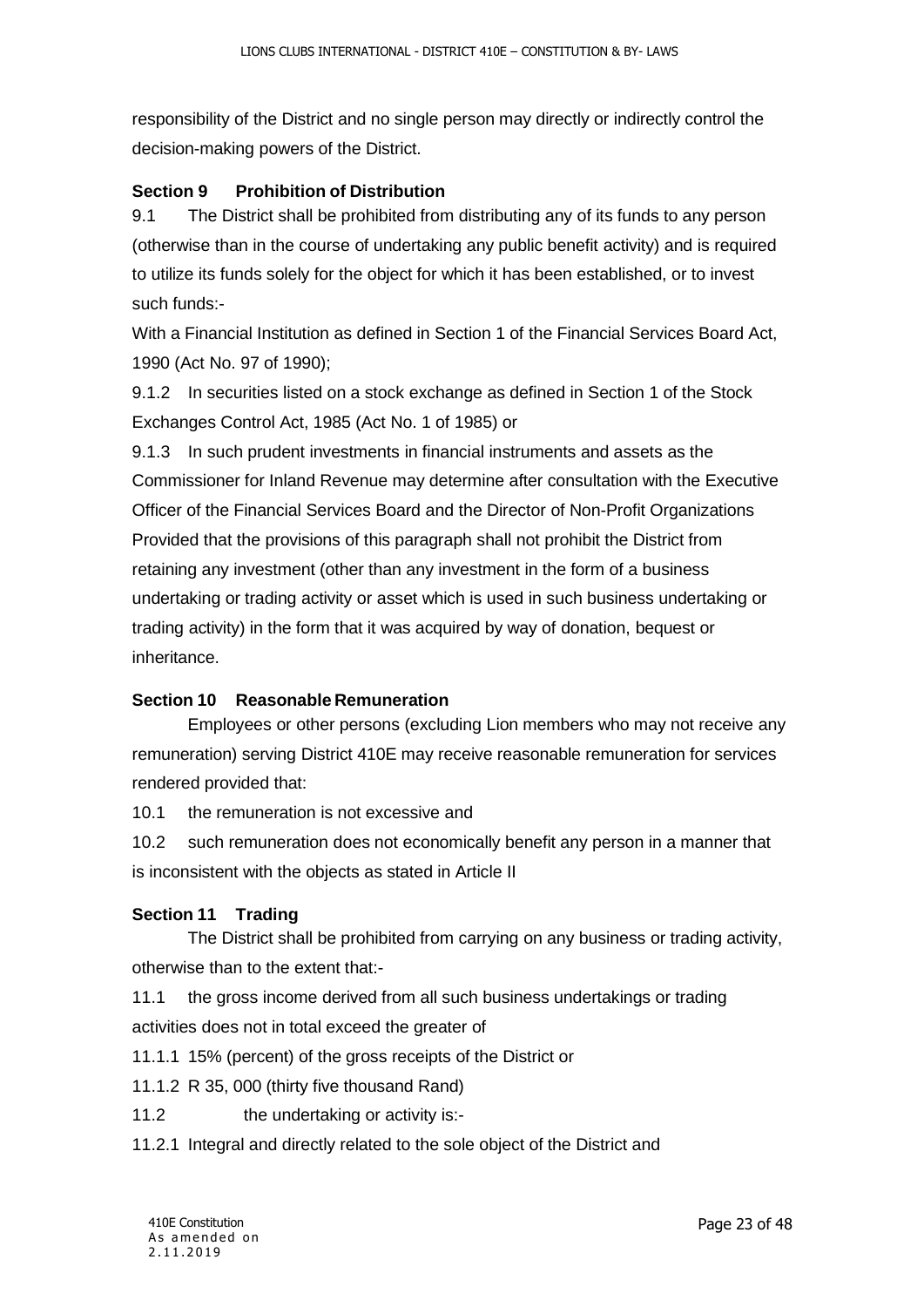11.2.2 It is carried out or conducted on a basis substantially the whole of which is directed towards the recovery of cost and which would not result in unfair competition in relation to taxable entities

11.3 the undertaking or activity, if not an integral and directly related to the sole object of the District as contemplated in (b) above, is of an occasional nature and undertaken substantially with assistance on a voluntary basis without compensation or

11.4 the undertaking or activity is approved by the Minister of Finance of the Government of South Africa by notice on the Government Gazette, having regard to:-

11.4.1 the scope and benevolent nature of the undertaking ion and inter-relationship of the undertaking or activity with the sole purpose of the District

11.4.3 the profitability of the undertaking or activity and

11.4.4 the level of the economic distortion that may be caused by the exempt status of the District carrying out the undertaking or activity

12.1 The District shall be prohibited from accepting any donation which is revocable at the instance of the donor for reasons other than a material failure to conform to the designated purposes and conditions of such donation, including any misrepresentation with regard to the tax deductibility thereof in terms section 18A of the Income Tax Act: Provided that a donor (other than a donor which is an approved public benefit organization or an institution, board or body which is exempt from tax in terms of section 10(1) (cA)(i) of the said Income Tax Act, which has its sole or principal object the carrying on of any public benefit activity) may not impose conditions which could enable such donor or any connected person in relation to such donor to derive some direct or indirect benefit from the application of such donation;

## <span id="page-24-0"></span>**ARTICLE IX DISTRICT ACTIVITIES FUND**

#### <span id="page-24-1"></span>**Section 1 Revenue Received to District Activities Fund**

1.1 All revenue received for the purpose of funding District activities or projects shall be credited to the District Activities Fund.

#### <span id="page-24-2"></span>**Section 2 Sources of Revenue**

2.1 Revenue shall be derived from donations by Clubs, appeals to Clubs, voluntary levies on members and any profit/surplus on District functions and/or projects.

#### <span id="page-24-3"></span>**Section 3 Approval for Payments**

3.1 All payments out of the Fund shall be subject to the approval of the District Cabinet after report and recommendation thereon by the Finance Committee.

### <span id="page-24-4"></span>**Section 4 Reports and Financial Statements**

4.1 A report and financial statements shall be submitted to every meeting of the

District Cabinet and to all annual Conventions of District 410E.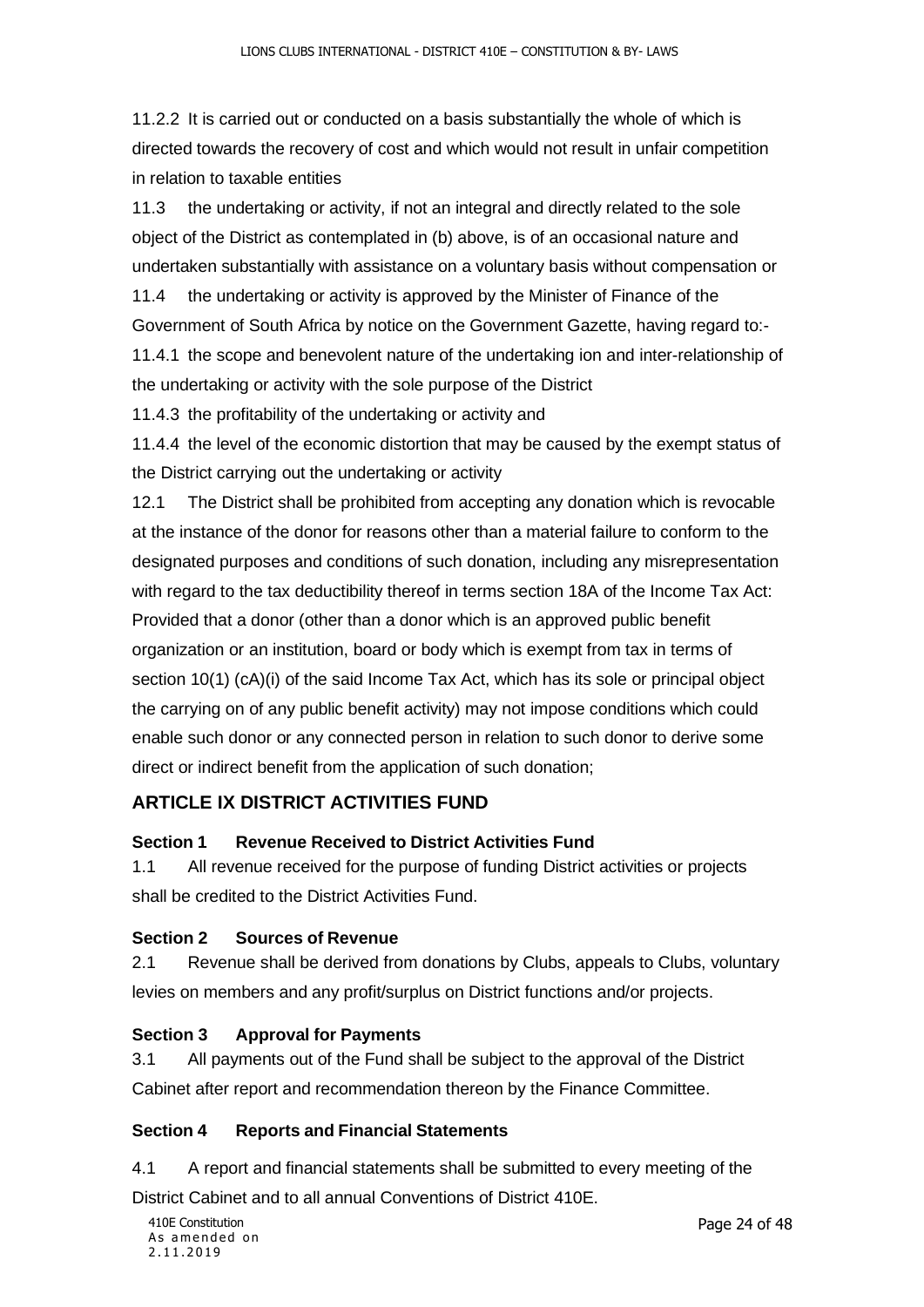LIONS CLUBS INTERNATIONAL - DISTRICT 410E – CONSTITUTION & BY- LAWS 4.2 All financial reports shall be subject to review by the Finance Committee before

submission to District Cabinet or District 410E Conventions.

#### <span id="page-25-0"></span>**Section 5 Requirements**

The fund shall be subject to the requirements of Sections 3, 4, 5, 6, 7, 8, 9, 10, 11 and 12 of Article VIII (District Administration Fund) of the Constitution.

## <span id="page-25-1"></span>**ARTICLE X DISTRICT EMERGENCY FUND**

#### <span id="page-25-2"></span>**Section 1 Purpose**

1.1 The purpose of this fund is to provide readily available finance to enable the District Governor to react timeously to appeals for assistance in the event of emergencies and national disasters.

#### <span id="page-25-3"></span>**Section 2 Payments**

2.1 Payments out of the Fund may be made by the District Governor after consultation with the Finance Committee.

#### <span id="page-25-4"></span>**Section 3 Minimum Reserve**

The fund shall retain a minimum reserve at all times. The amount of such reserve to be determined by the District Cabinet at the beginning of each fiscal year.

#### <span id="page-25-5"></span>**Section 4 Financial Assistance**

4.1 In the event of a disbursement from the fund, the fund shall be replenished to the agreed minimum reserve by means of an immediate contribution from the District Activities Fund.

4.2 All Clubs in the District shall be advised immediately that any financial assistance is rendered by the Fund. At the same time an appeal shall be made to Clubs for contributions in order to replenish the expenditure from the District Activities Fund.

#### <span id="page-25-6"></span>**Section 5 Report and Financial Statements**

5.1 A report and financial statements shall be submitted to every meeting of the District Cabinet and to all annual Conventions of District 410E.

5.2 All financial reports shall be subject to review by the Finance Committee before submission to Cabinet or Convention.

## <span id="page-25-7"></span>**ARTICLE XI DISTRICT CONVENTION**

#### <span id="page-25-8"></span>**Section 1 Venue and Hosting**

1.1 A Convention of the District shall be held each year before the Multiple District Convention at a place selected by the previous annual Convention of the District, the date to be fixed by the District Governor and the Convention Host Club(s). A meeting of the registered delegates of the District in attendance at the annual Convention of the Multiple District of which this District shall be a part may constitute the annual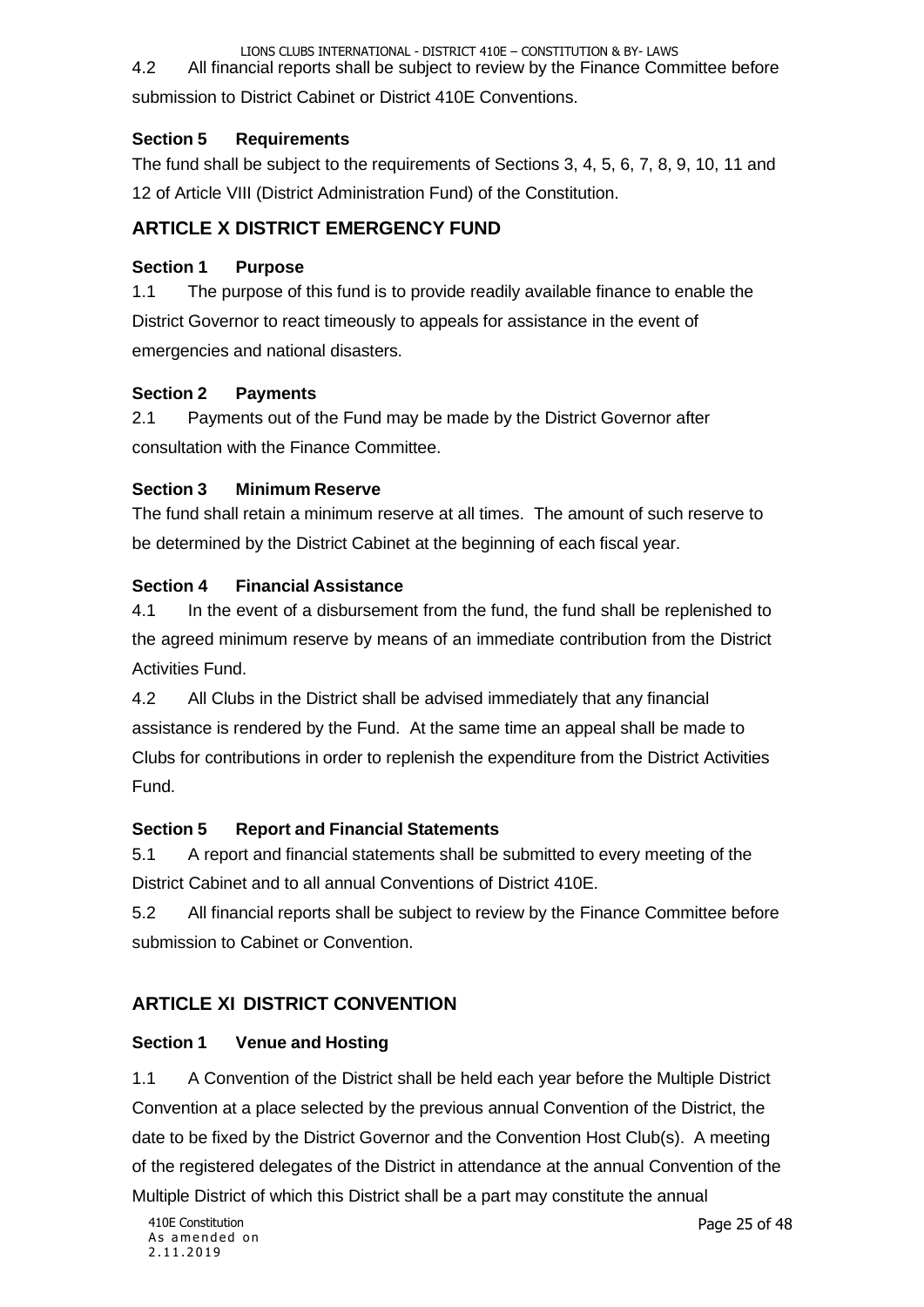1.2 Any club(s) wishing to host a district convention of District 410E shall, not later than 120 (one hundred and twenty) days before the district convention where they intend issuing an invitation, present to the District Cabinet a detailed report of the proposals and a budget which must be approved by the District Cabinet before the club(s) may issue the said invitation.

## <span id="page-26-0"></span>**Section 2 Change of Venue**

2.1 The Cabinet shall retain and have the absolute power to change at any time, for good and sufficient reason, without the District incurring any liability whatsoever, the place of holding the District Convention.

## <span id="page-26-1"></span>**Section 3 District Governor to Supervise**

3.1 The District Governor shall have supervision over all phases of the District Convention and the officers of the District shall be the officers of the Convention.

## <span id="page-26-2"></span>**Section 4 Sergeant-At-Arms**

A Convention Sergeant-at-Arms may be appointed by the District Governor.

## <span id="page-26-3"></span>**Section 5 National Flags**

5.1 The national flags of all countries and nations that form part of the District shall be displayed at all Convention sessions, including the national flags of known visitors where appropriate and possible, and the flag of Lions Clubs International.

#### <span id="page-26-4"></span>**Section 6 Voting and Outstanding Dues**

6.1 Each chartered Club in the District in good standing shall be entitled to one (1) voting delegate and one (1) alternate for each ten (10) members of said Club, or major fraction thereof, who have been enrolled in the club for at least one year and one day as shown by the records of the International Office on the first day of the month last preceding that month during which the Convention is held.

6.2 The major fraction referred to in this section shall be five (5) or more members.

6.3 Each convention delegate or his/her alternate, present in person, may cast one (1) vote only on each issue to be voted on at Convention, the affirmative vote of a majority of the registered Convention delegates present in person voting on any issue shall be the act of the Convention.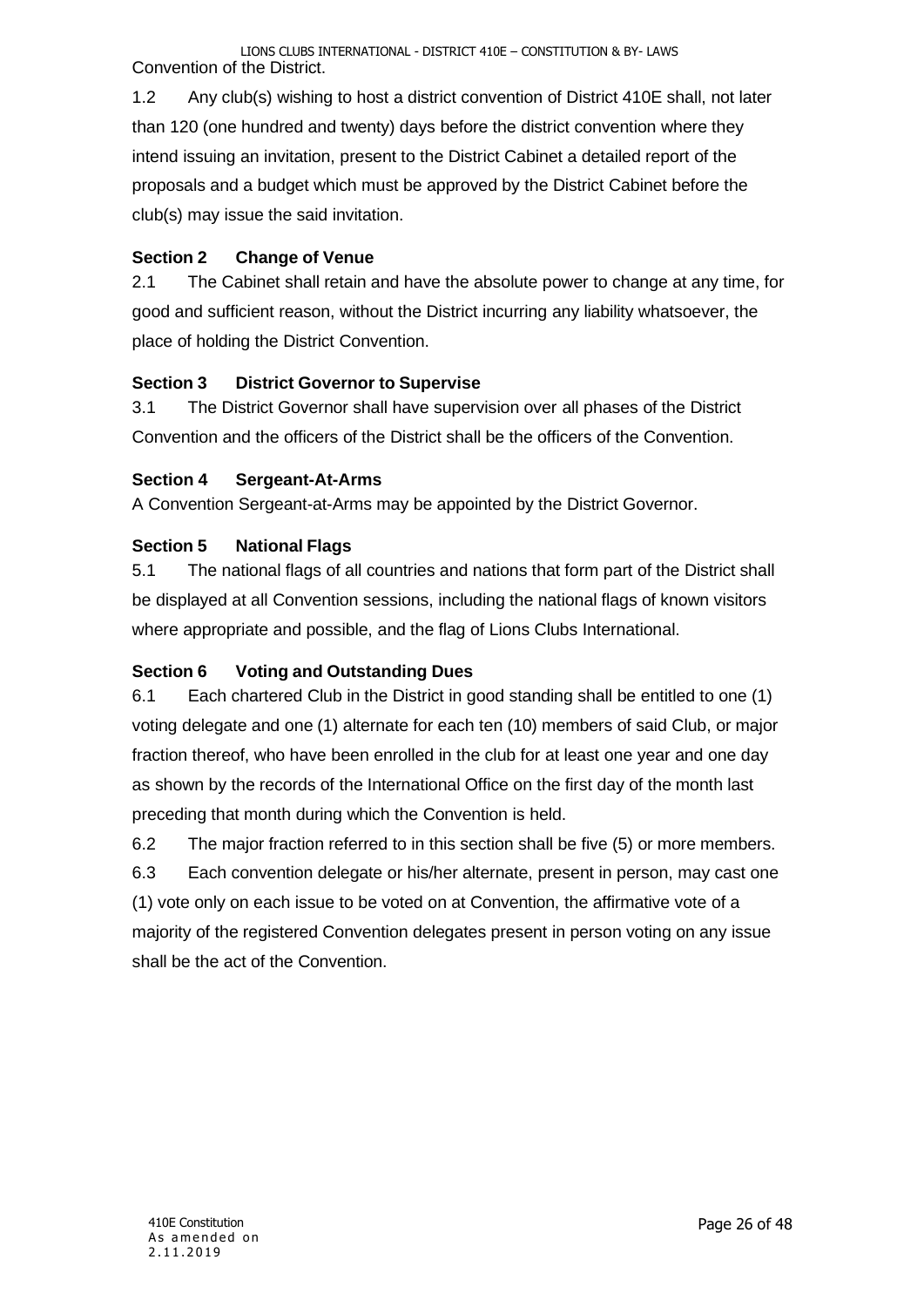6.4 Outstanding dues may be paid, and good standing acquired up to 15 (fifteen) days at any time before the close of the credentials certification that shall be at the time of the opening of Convention.

Amended at the District 410E Convention, ATKV Drakensville Resort, on 2 November 2019

#### <span id="page-27-0"></span>**Section 7 Quorum**

7.1 The attendance in person of a majority of the delegates, or alternatives, registered at a convention shall constitute a quorum at any session of the convention.

#### <span id="page-27-1"></span>**Section 8 Constitutional Provisions to Be Received**

8.1 In addition to electing a District Governor, a First Vice District Governor and a Second Vice District Governor for the ensuing year, the delegates at each District Convention shall receive all matters of a District-wide nature and suggested changes in the provisions of this Constitution and By-laws, for their approval or disapproval in accordance with this Constitution.

#### <span id="page-27-2"></span>**Section 9 Minutes**

Within fifteen (15) days after the close of each District Convention the Cabinet Secretary shall transmit one copy of the complete proceedings thereof to the International Office and one copy to the District Governor. Upon written request from any club in the District a copy shall be furnished to said club. A copy shall also be furnished to Cabinet Officers and Clubs in the District.

Amended at the District 410E Convention, ATKV Drakensville Resort, on 2 November 2019

#### <span id="page-27-3"></span>**Section 10 Registration Fee**

10.1 A District Convention registration fee, as determined by the Host Club(s) with the approval of the Cabinet shall be levied on each delegate, alternate and guest attending the District Convention to defray the costs of registration, organised entertainment, official Convention Banquets and Convention meals.

10.2 The cost of accommodation and meals not included in the District Convention registration fee shall be paid by delegates, alternates and guests.

10.3 The said District Convention registration fee shall be collected by the Host Club(s) under the supervision of the Cabinet and failure or refusal to pay same shall be grounds for non-certification of delegate status upon report of same to the Convention Credentials Committee.

10.4 Any surplus arising from such fees after defraying the costs referred to herein shall be paid by the Host Club(s) into the District Convention Fund.

10.5 In the event of a deficit under this Section the Host Club(s) may be reimbursed by the Cabinet from funds available in the District Convention Fund.

The Host Club(s) shall present the Cabinet with an audited financial statement by not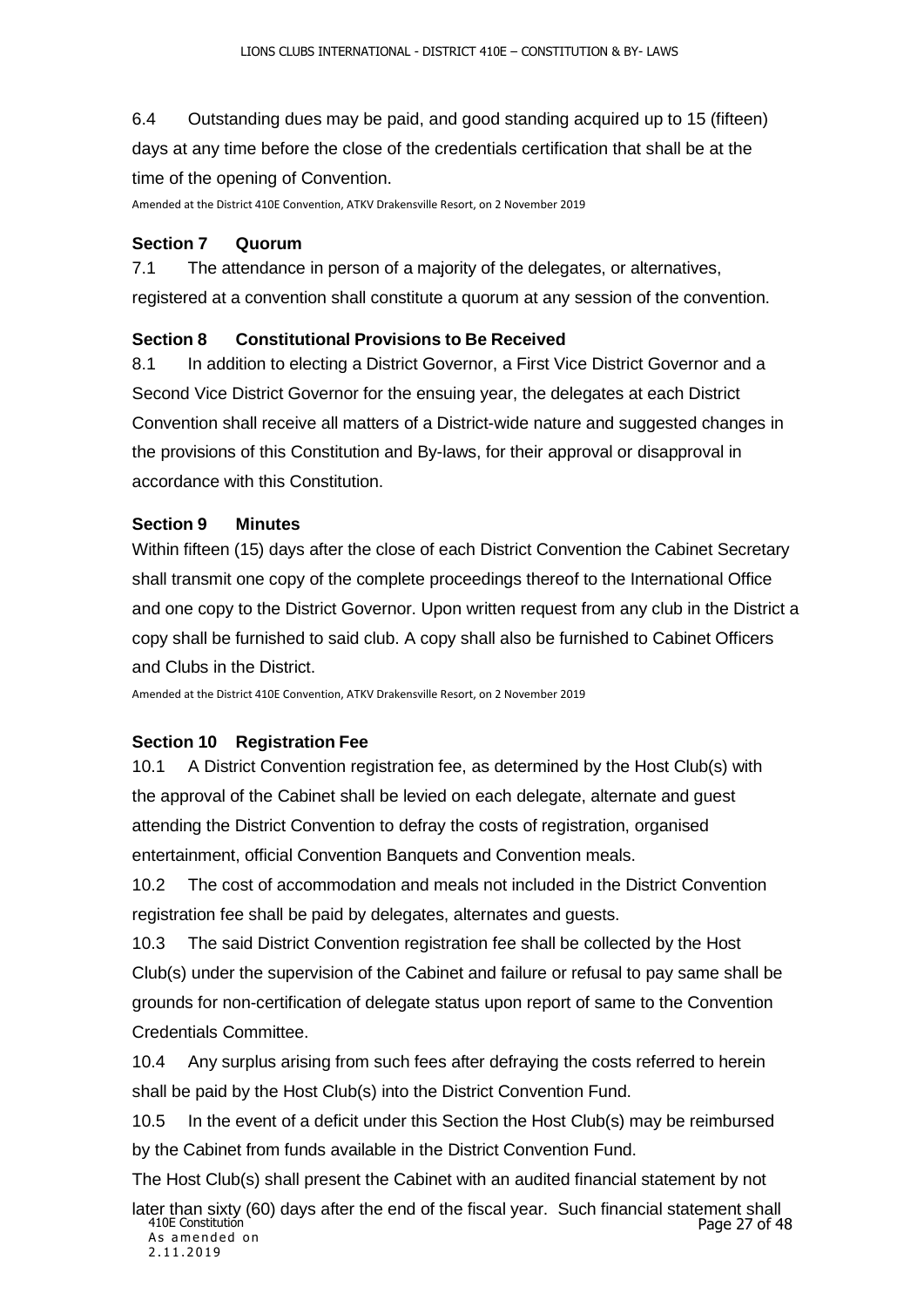## <span id="page-28-0"></span>**ARTICLE XII AMENDMENTS**

#### <span id="page-28-1"></span>**Section 1 Resolutions**

1.1 This Constitution may be amended only at a District Convention by resolution reported by the Committee on Resolutions, Constitution and By-laws at such Convention and adopted by two thirds (2/3) affirmative vote of the registered Convention delegates present in person.

#### <span id="page-28-2"></span>**Section 2 Distribution of Resolutions**

2.1 No amendment in terms of Section 1 hereof shall be voted upon unless it shall have been circulated in writing to each Club in the District together with notice that it will be voted upon at the District Convention. Such notice shall be given by the Cabinet Secretary at least thirty (30) days before the date of the District Convention.

#### <span id="page-28-3"></span>**Section 3 Resolutions Agreed to Take Effect**

3.1 An amendment shall take effect at the close of the District Convention at which it is adopted unless otherwise specified in the amendment.

#### <span id="page-28-4"></span>**Section 4 Submission of Amendments Passed**

4.1 The District Cabinet Secretary shall submit to the Commissioner for Inland Revenue a copy of any amendment passed to this Constitution

#### <span id="page-28-5"></span>**Section 5 Automatic Update**

5.1 When amendments to the International Constitution and By-Laws are passed at the International Convention, any amendments that would have an effect on this District Constitution and By-Laws shall automatically be updated in this district constitution and by-laws at the close of the convention.

#### <span id="page-28-6"></span>**ARTICLE XIII INTERPRETATION**

#### **Section 1 Male/Female Gender**

1.1 Wherever the male gender or pronoun appears in this Constitution and By-laws it shall be interpreted to mean both male and female persons.

## <span id="page-28-7"></span>**ARTICLE XIV DISSOLUTION**

#### **Section 1 Dissolution**

1.1 In the event of the dissolution of Lions Clubs International District 410E the remaining assets, after creditors have been paid, shall be transferred to: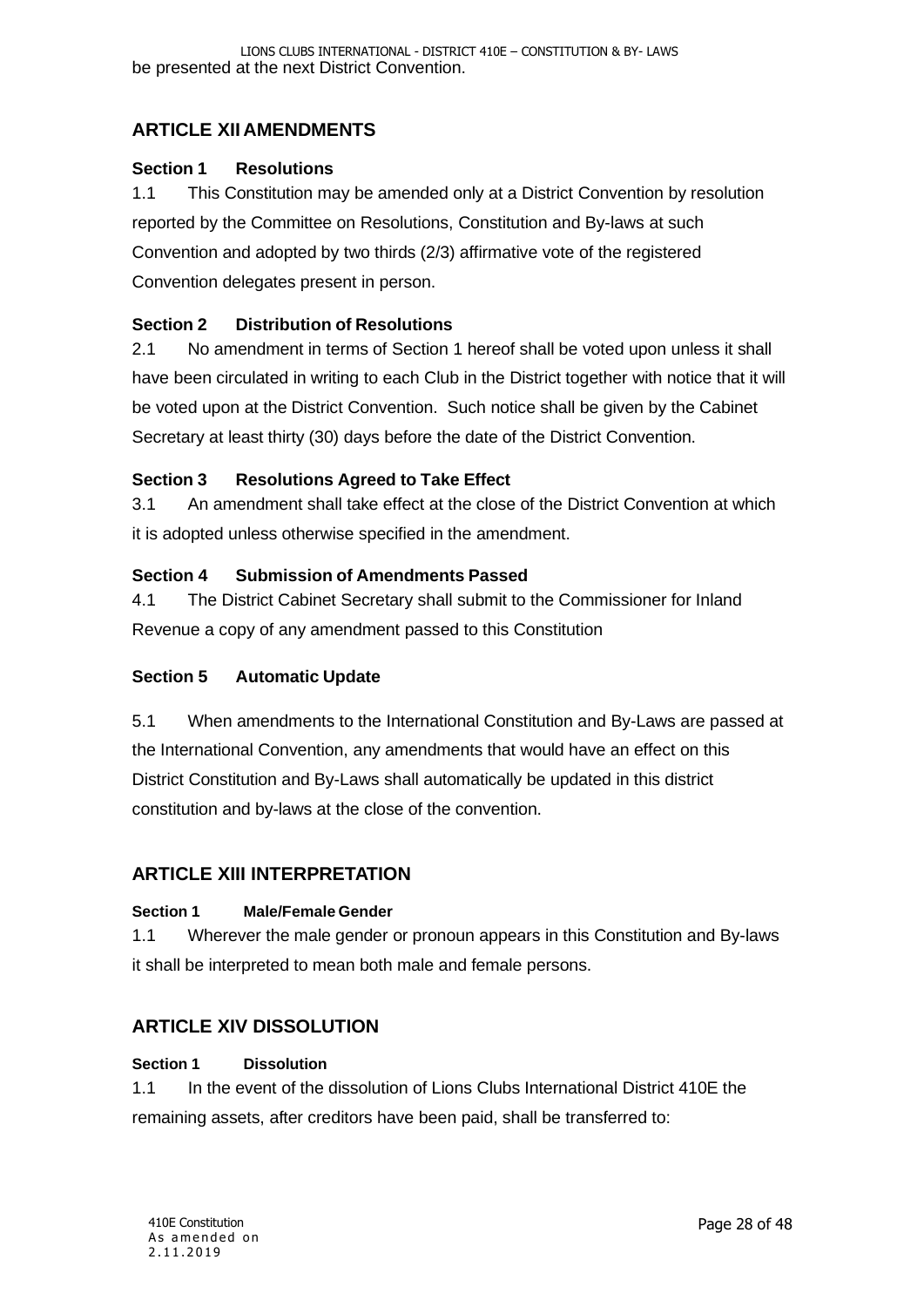1.1.1 A similar Public Benefit Organisation (PBO) approved in terms of Section 30 of the Income Tax Act, No 58 of 1962 by the Commissioner as a PBO or

1.1.2 To an organisation established by law which is exempt from tax under the provisions of section 10(1) (cA)(i) of the aforesaid Act, which has as its sole or principal object the carrying on of any Public Benefit Activity (PBA) or

1.1.3 To any department of state or administration in the national, provincial or local sphere of Government in the Republic of South Africa as contemplated in section 10(1)(a) or (b) of the said Act.

## <span id="page-29-0"></span>**ARTICLE XV DISTRICT DISPUTE RESOLUTION PROCEDURE**

All disputes or claims arising from provisions of the District Constitution and By-Laws or any policy or procedure adopted from time to time by the district (single or sub-) cabinet, or any other internal Lions district (single or sub-) matters that cannot be satisfactorily resolved through other means, arising between any clubs in the district (single or sub-), or any club(s) and the district (single or sub-) administration, shall be resolved in accordance with the Dispute Resolution Procedures established by the International Board of Directors.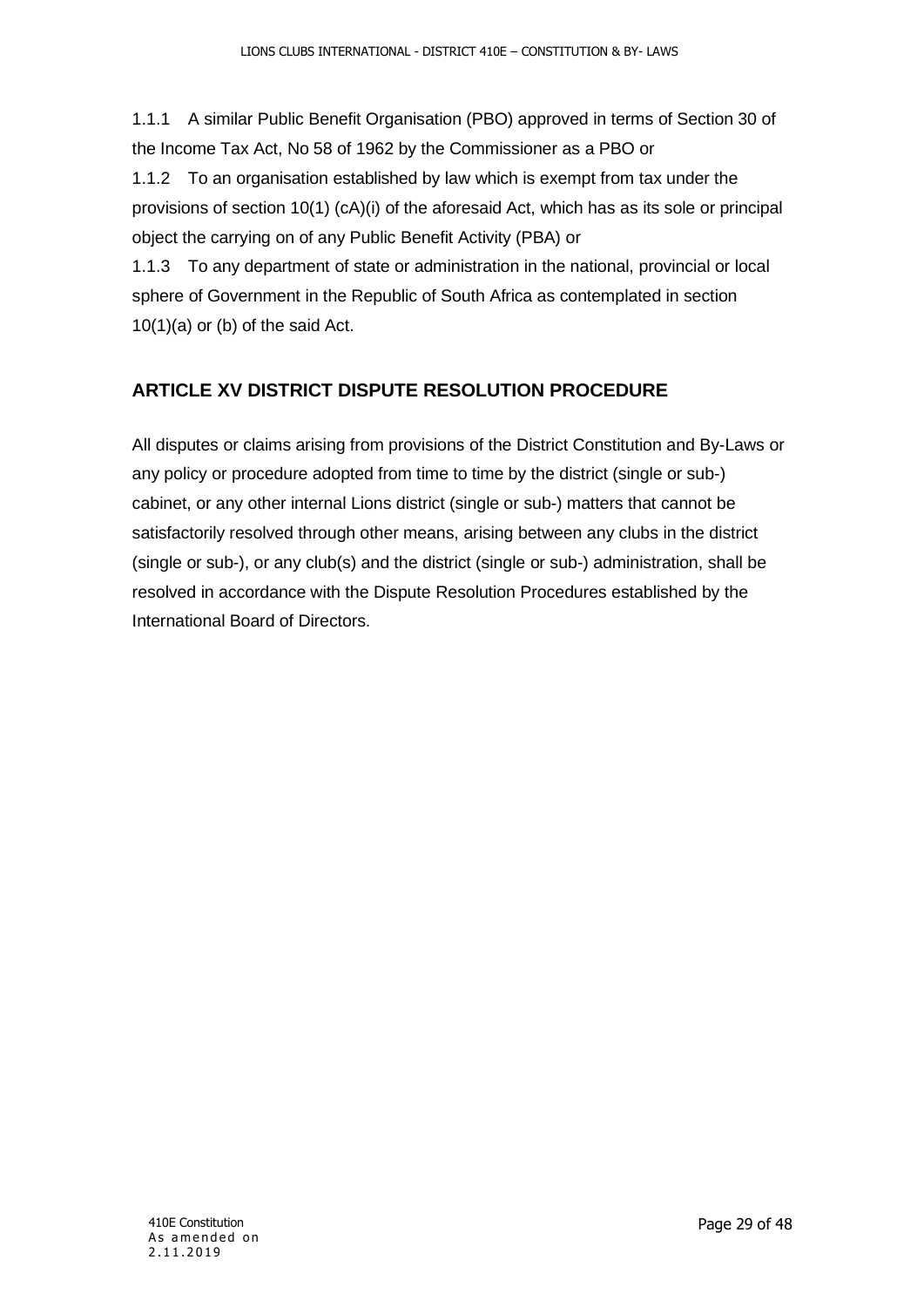## <span id="page-30-0"></span>**BY-LAWS**

## <span id="page-30-1"></span>**BY-LAW I DISTRICT NOMINATIONS AND ELECTIONS**

#### <span id="page-30-2"></span>**Section 1 District Governor**

1.1 The District Governor shall: -

1.1.1 Appoint a Nominating Committee of not less than three (3) and not more than five (5) members and shall designate the Chairperson thereof.

1.1.1.1 Each committee member shall be a member of a different chartered Lions Club within the District and shall not at the time of his/her appointment hold any International, Multiple District or District office. Nor shall he/she be a member of the same Club as any candidate and if it should transpire that a nomination is received from someone in the same Club as such appointee to the Nominations Committee, then the appointee shall be replaced by the District Governor and the Clubs in the District duly informed.

1.1.2 Advise each such committee member of his/her appointment by email at least ninety (90) days before the District Convention.

1.1.3 By email addressed to each Club in the District at least ninety (90) days before the annual District Convention: -

1.1.3.1 Call for nominations for the offices of District Governor, First Vice District Governor and Second Vice District Governor for the following fiscal year and 1.1.3.2 Advise members of the name, contact details, and club of the Chairperson, to whom nominations are to be submitted, and the names and clubs of the other appointees to the Nominating Committee.

#### <span id="page-30-3"></span>**Section 2 Nominating Committee**

2.1 The Nominating Committee shall receive written nominations for the offices of District Governor, First Vice District Governor and Second Vice District Governor. Such nominations shall be made in writing at least sixty (60) days before the Convention and each nominated Candidate must:

2.1.1 be an active Member in good standing of a chartered club in good standing in his/her single or sub-district, at the time the nomination is submitted to the Nominations Committee,

2.1.2 secure the endorsement of his/her club or a majority of the clubs in his/her single or sub-district. In the case of an endorsement, a copy of the minutes when the endorsement was confirmed, recording the names of the members of the Club, who are in good standing, and who propose and second the nominee, must accompany the nomination,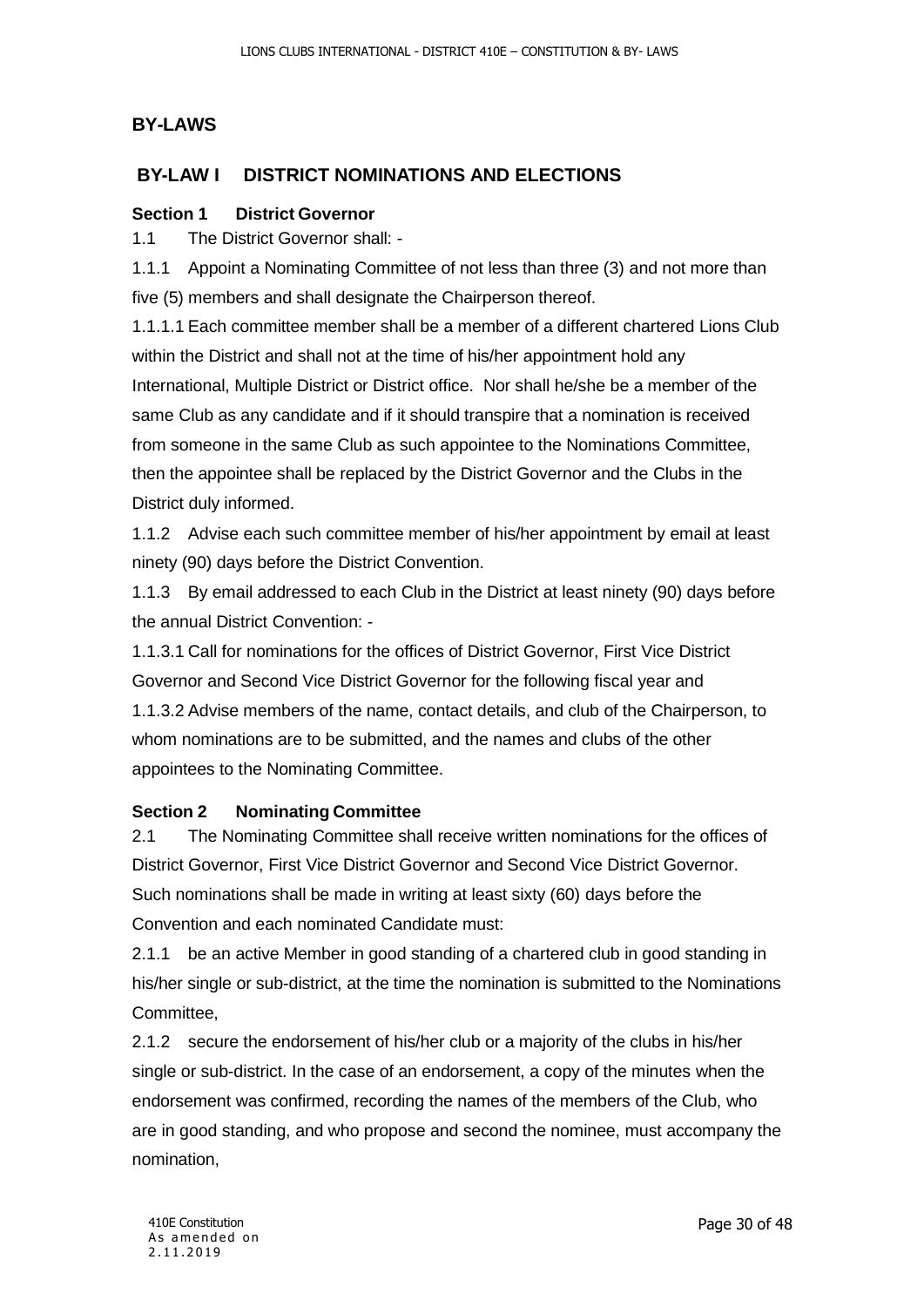2.1.3 have served or will have served at the time he/she takes office as District Governor:

2.1.3.1 as President of a Lions Club for a full term or a major portion thereof, and as a member of the board of directors of a Lions Club for no less than two (2) additional years; and

2.1.3.2 as Zone Chairperson or Region Chairperson or Cabinet Secretary and/or Treasurer for a full term or major portion thereof

2.1.3.3 currently be serving as the First Vice District Governor within the district from which he/she is to be elected

with none of 2.1.3.1, 2.1.3.2 and 2.1.3.3 above being accomplished concurrently 2.1.4 have served or will have served at the time he/she takes office as First Vice District Governor:

2.2 The Nominating Committee shall verify that the qualifications of each candidate complies with the requirements of the International Constitution and By-laws and shall report to the District Convention the names of all qualifying candidates.

2.3 Should no duly nominated candidate for the office of Second Vice District Governor be available for election, nominations may be made from the floor of the District Convention, provided the eligibility of the candidates is confirmed by the Nominating Committee.

2.4 In the event of nominations being made from the floor of the District Convention each such nominated candidate shall be allowed one nominating speech of not more than three minutes duration and one seconding speech of not more than one minute duration.

## <span id="page-31-0"></span>**Section 3 Election for District Governor**

3.1 The election for District Governor shall be conducted by a secret written ballot with the District Governor candidate required to secure a majority of the affirmative votes cast by the delegates present and voting in order to be declared elected.

3.2 The election for District Governor shall be under the supervision of, and the votes cast counted by, the District elections committee provided that the candidate/s may each nominate one observer.

3.3 Should there be more than one (1) qualified District Governor candidate the following provisions shall apply:

3.3.1 In the event of there being only two (2) qualified candidates, the candidate obtaining a majority of votes cast shall be declared duly elected.

3.3.2 In the event of a tie, voting will continue until one (1) candidate receives such majority.

410E Constitution Page 31 of 48 3.3.3 Where there are more than two (2) candidates, the election shall be by one (1)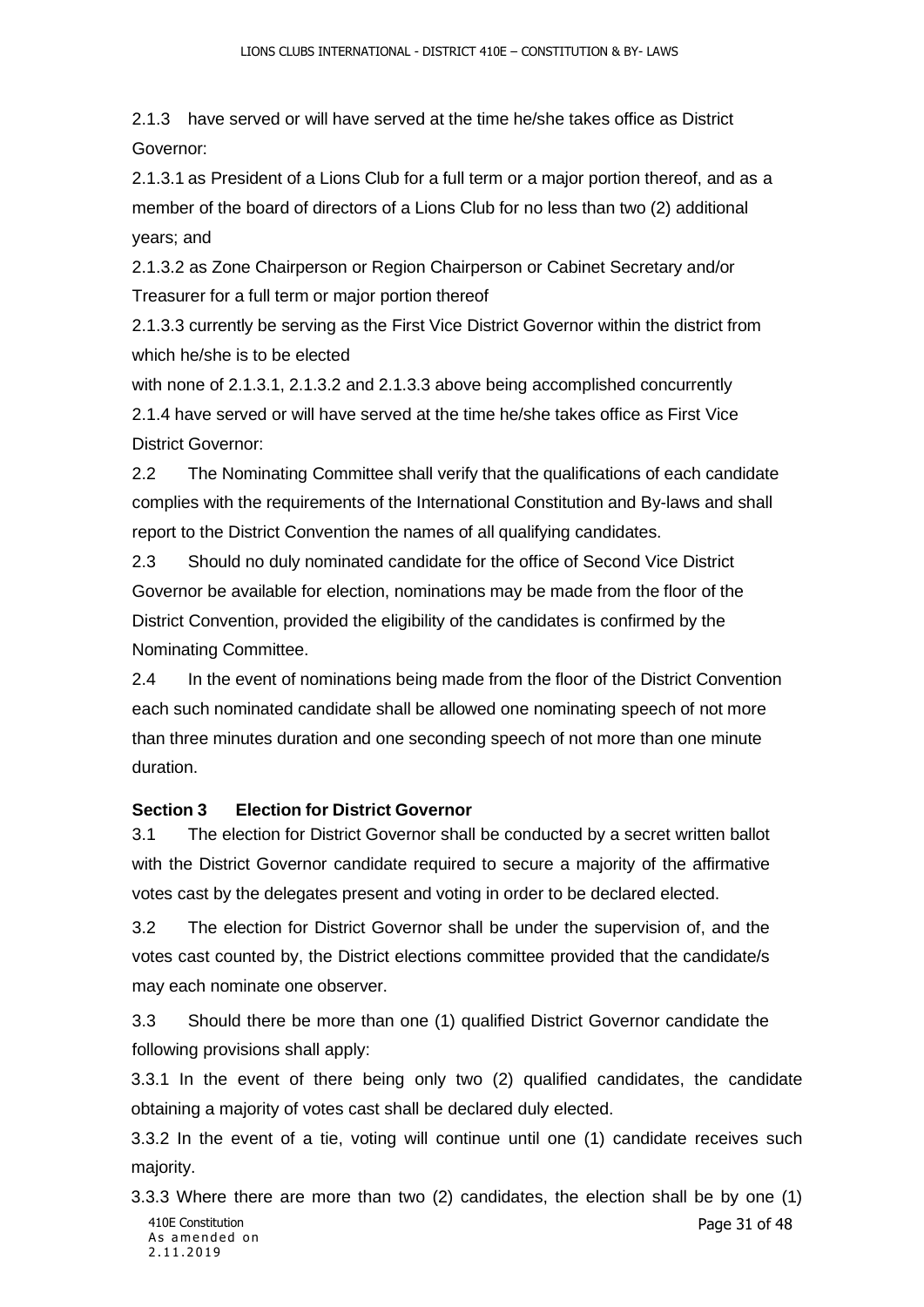ballot, delegates recording their preference in numerical order i.e. their first choice is marked 1, their second preference is marked 2 and so on.

3.3.4 A candidate receiving more than fifty percent (50%) of the total first preference votes cast shall be declared duly elected.

3.3.5 If on the count of the first preference votes cast no candidate secures more than fifty per cent (50%) of the total votes cast, the candidate with the lowest number of such votes shall be eliminated and the second preference vote cast on his/her/her ballot shall then be allocated among the remaining candidates according to such second preferences.

3.3.6 If no candidate secures more than fifty per cent (50%) of the votes cast on the recount, the above procedure shall be continued until one (1) candidate does receive the necessary majority.

3.4 The fact that a delegate does not indicate all his/her preferences shall not mean that his/her ballot is a "spoilt paper".

3.5 The election for District Governor shall be under the supervision of, and the votes cast counted by, the District elections committee provided that the candidate/s may each nominate one observer.

Amended at the District 410E Convention, ATKV Drakensville Resort, on 2 November 2019

#### <span id="page-32-0"></span>**Section 4 Election for First Vice District Governor**

4.1 The election for First Vice District Governor shall be conducted by a secret written ballot with the District Governor candidate required to secure a simple majority of the affirmative votes cast by the delegates present and voting in order to be declared elected.

4.2 The election for First Vice District Governor shall be under the supervision of, and the votes cast counted by, the District elections committee provided that the candidate/s may each nominate one observer.

4.3 Should there be more than one (1) qualified First Vice District Governor candidate the following provisions shall apply:

4.3.1 In the event of there being only two (2) qualified candidates, the candidate obtaining a majority of votes cast shall be declared duly elected.

4.3.2 In the event of a tie, voting will continue until one (1) candidate receives such majority.

4.3.3 Where there are more than two (2) candidates, the election shall be by one (1) ballot, delegates recording their preference in numerical order i.e. their first choice is marked 1, their second preference is marked 2 and so on.

4.3.4 A candidate receiving more than fifty percent (50%) of the total first preference votes cast shall be declared duly elected.

4.3.5 If on the count of the first preference votes cast no candidate secures more than fifty per cent (50%) of the total votes cast, the candidate with the lowest number of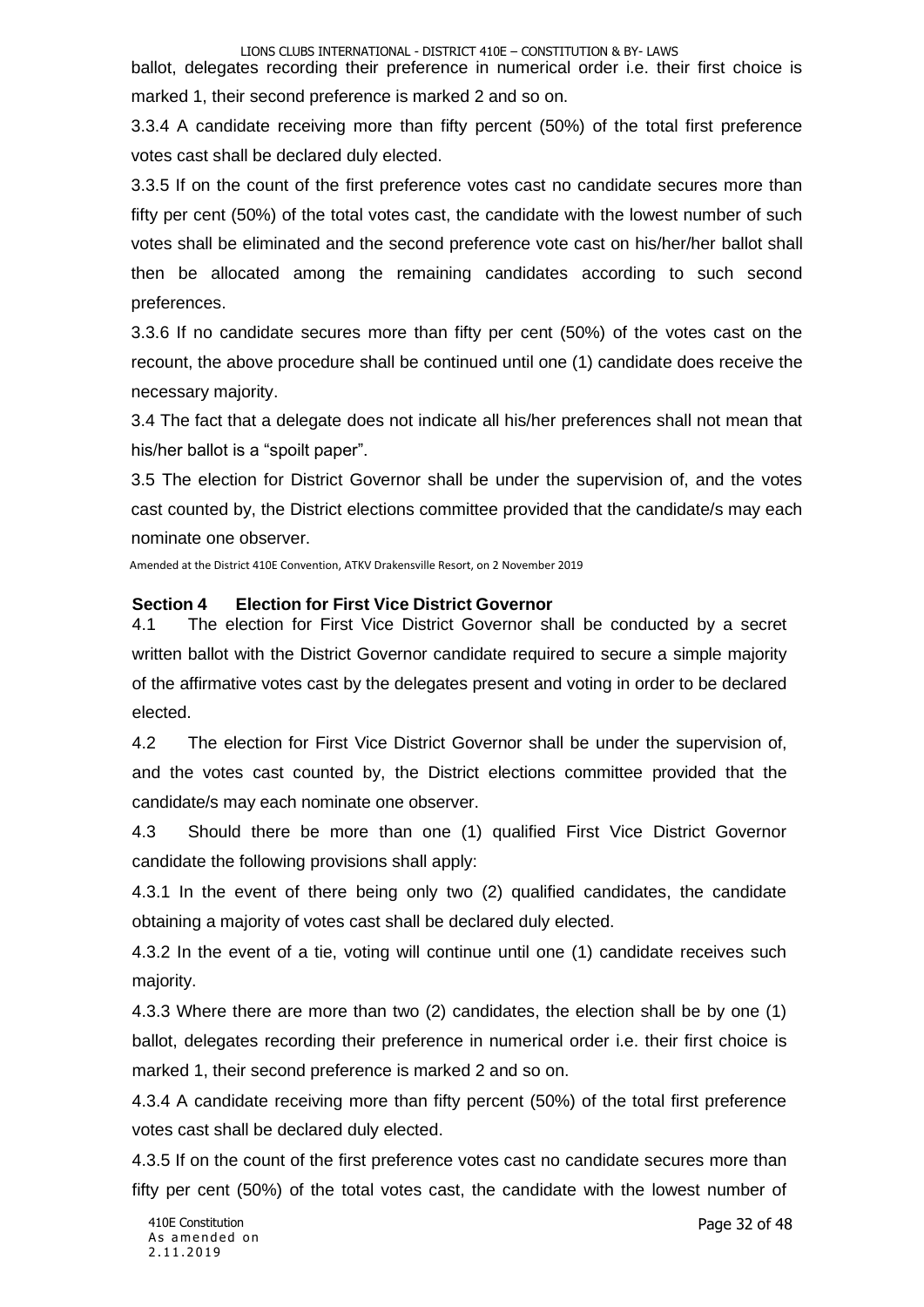such votes shall be eliminated and the second preference vote cast on his/her/her ballot shall then be allocated among the remaining candidates according to such second preferences.

4.3.6 If no candidate secures more than fifty per cent (50%) of the votes cast on the recount, the above procedure shall be continued until one (1) candidate does receive the necessary majority.

4.4 The fact that a delegate does not indicate all his/her preferences shall not mean that his/her ballot is a "spoilt paper".

4.5 The election for First Vice District Governor shall be under the supervision of, and the votes cast counted by, the District elections committee provided that the candidate/s may each nominate one observer.

Amended at the District 410E Convention, ATKV Drakensville Resort, on 2 November 2019

#### <span id="page-33-0"></span>**Section 5 Election for Second Vice District Governor**

5.1 The election for Second Vice District Governor shall be by secret written preferential ballot.

5.2 Should there be only one (1) qualified Second Vice District Governor candidate, the candidate shall be required to secure a simple majority of the affirmative votes cast by the delegates present and voting in order to be declared elected.

5.3 Should there be more than one (1) qualified Vice District Governor candidate the following provisions shall apply:

5.3.1 In the event of there being only two (2) qualified candidates, the candidate obtaining a majority of votes cast shall be declared duly elected.

5.3.2 In the event of a tie, voting will continue until one (1) candidate receives such majority.

5.3.3 Where there are more than two (2) candidates, the election shall be by one (1) ballot, delegates recording their preference in numerical order i.e. their first choice is marked 1, their second preference is marked 2 and so on.

5.3.4 A candidate receiving more than fifty percent (50%) of the total first preference votes cast shall be declared duly elected.

5.3.5 If on the count of the first preference votes cast no candidate secures more than fifty per cent (50%) of the total votes cast, the candidate with the lowest number of such votes shall be eliminated and the second preference vote cast on his/her/her ballot shall then be allocated among the remaining candidates according to such second preferences.

5.3.6 If no candidate secures more than fifty per cent (50%) of the votes cast on the recount, the above procedure shall be continued until one (1) candidate does receive the necessary majority.

5.4 The fact that a delegate does not indicate all his/her preferences shall not mean that his/her ballot is a "spoilt paper".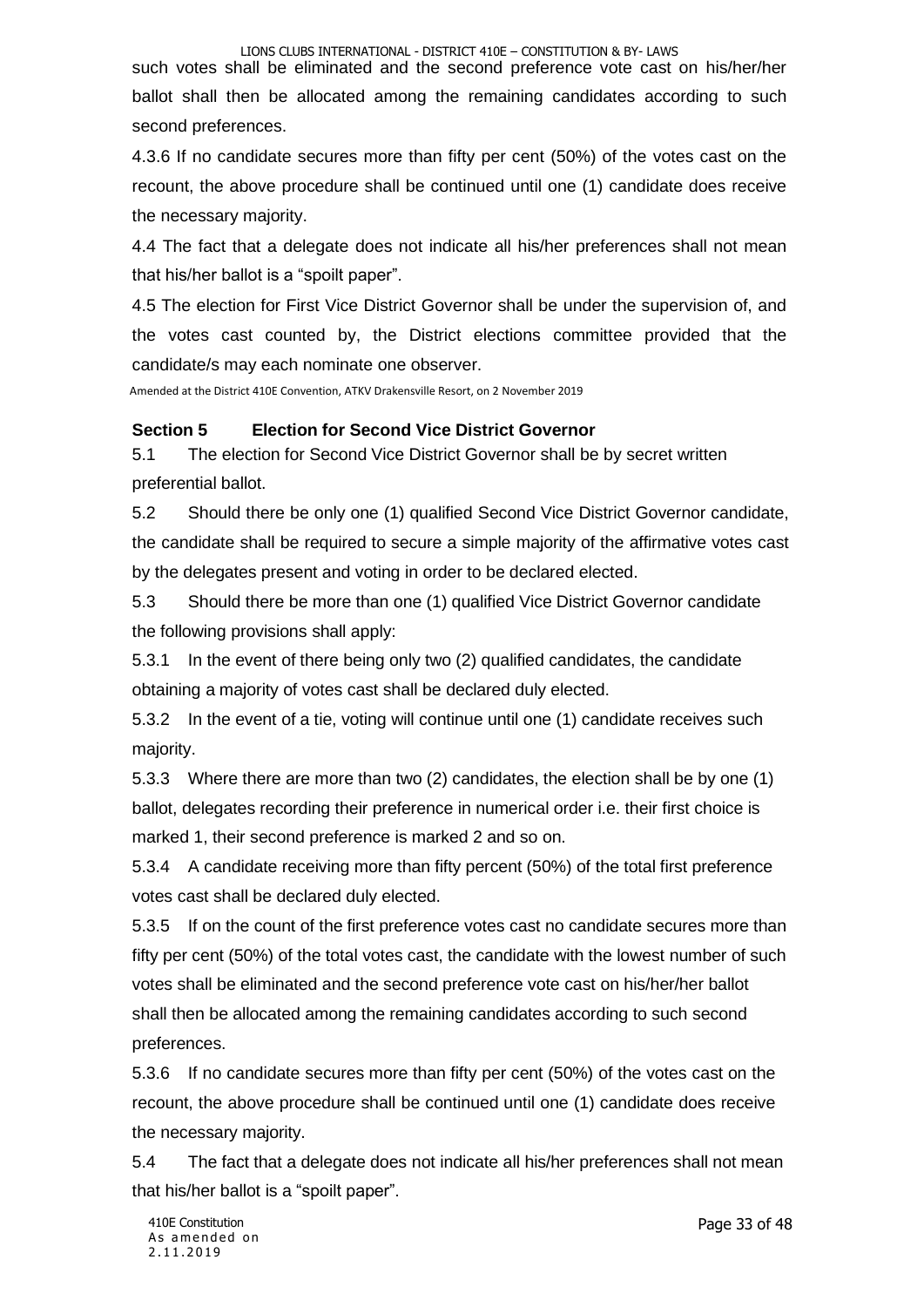LIONS CLUBS INTERNATIONAL - DISTRICT 410E – CONSTITUTION & BY- LAWS 5.5 The election for Second Vice District Governor shall be under the supervision of, and the votes cast counted by, the District elections committee provided that each candidate may each nominate one (1) observer.

## <span id="page-34-0"></span>**BY-LAW II DUTIES**

## <span id="page-34-1"></span>**Section 1 District Governor**

Under the general supervision of the International Board of Directors, he/she shall represent the association in his/her district. In addition, he/she shall be the chief administrative officer in his/her district and shall have direct supervision over the first and second vice district governor, region chairpersons, the zone chairpersons, the cabinet secretary, cabinet treasurer and such other cabinet members as may be provided for in this district constitution and by-laws. His/her specific responsibilities shall be to:

1.1 Serve as the Global Action Team district chairperson to administer and promote membership growth, new club development, leadership development and humanitarian service to clubs throughout the district.

1.1.1 Ensure the selection of a qualified Lion leader for the positions of GST district coordinator, GMT district coordinator and GLT district coordinator.

1.1.2 Ensure regular meetings to discuss and advance initiatives established by the District Global Action Team.

1.1.3 Collaborate with the multiple district's Global Action Team

1.2 Promote the Lions Clubs International Foundation and all service activities of the association.

1.3 Preside, when present, over cabinet, convention and other district meetings. During any period he/she is unable to so preside, the presiding officer at any such meeting shall be the first or second vice district governor, but if he/she is not available, the district officer chosen by the attending members shall preside.

1.4 Promote harmony among the chartered Lions clubs.

1.5 Exercise such supervision and authority over cabinet officers and district committee appointees as is provided in this district constitution.

1.6 Ensure that each Lions club in the district be visited by district governor or other district officer once every year to facilitate successful administration of the club, and that the visiting officer submit a visitation report to the International Headquarters for each visit.

1.7 Submit a current itemized statement of total district receipts and expenditures to his/her district convention or annual meeting of his/her district at a multiple district convention.

1.8 Deliver, in a timely manner, at the conclusion of his/her term in office, the general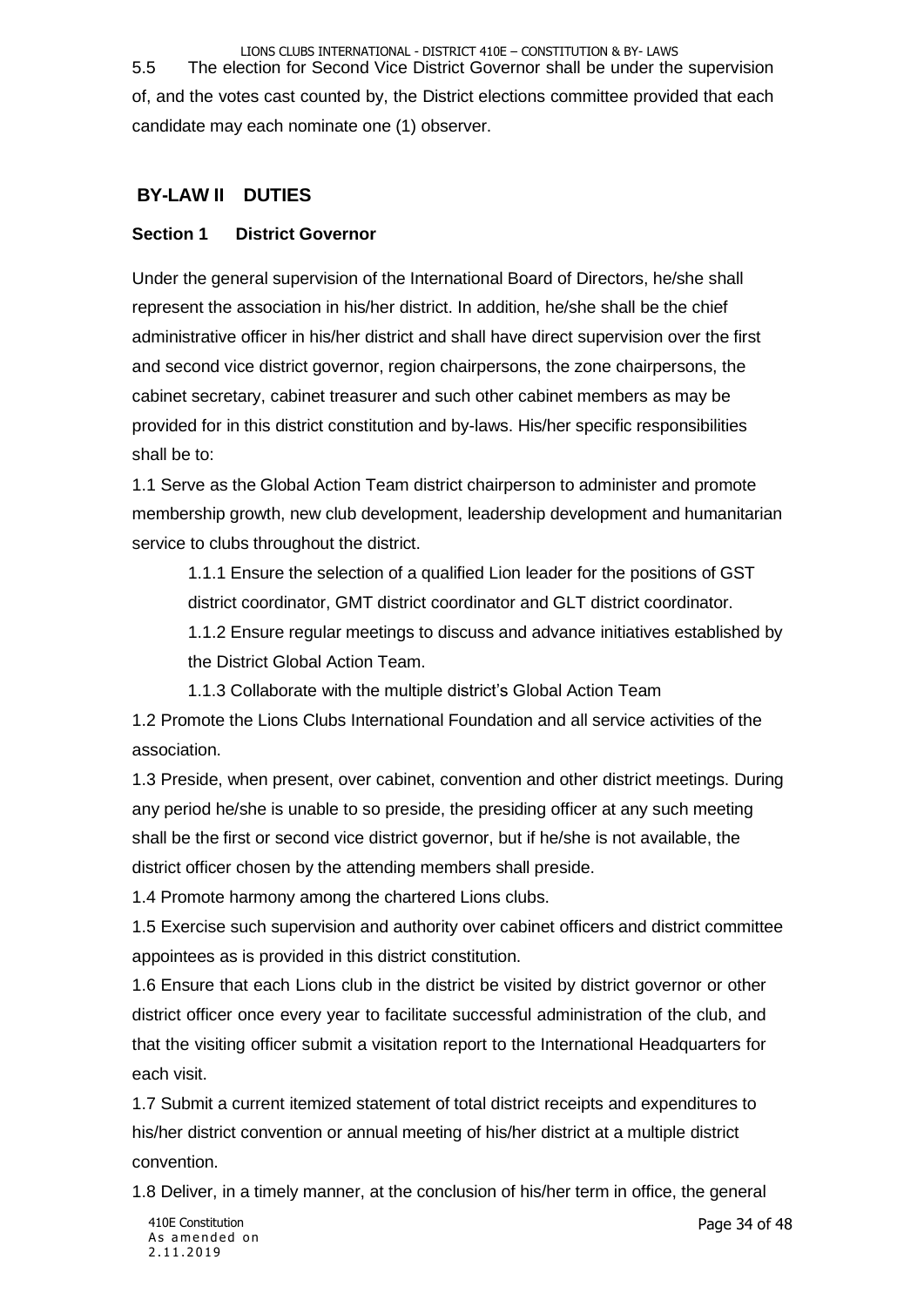1.9 Report to Lions Clubs International all known violations of the use of the association's name and emblem.

1.10 Perform such other functions and acts as shall be required of him/her by the International Board of Directors through the District Governor's Manual and other directives.

## <span id="page-35-0"></span>**Section 2 First Vice District Governor**

The first vice district governor, subject to the supervision and direction of the district governor, shall be the chief administrative assistant and representative of the district governor. His/her specific responsibilities shall be, but not limited, to:

2.1 Further the purposes of this association.

2.2 Perform such administrative duties assigned by the district governor.

2.3 Perform such other functions and acts required by the International Board of Directors.

2.4 Participate in the cabinet meetings, and conduct meetings in the absence of the district governor and participate in council meetings as appropriate.

2.5 Assist the district governor in the review of the strengths and weaknesses of the clubs in the district, identifying the existing and potential weak clubs and establishing plans to strengthen them.

2.6 Conduct club visitation as the representative of the district governor when requested by the district governor.

2.7 Work with the District Convention Committee and assist the committee to plan and conduct the annual district convention and assist the district governor to organize and promote other events within the district.

2.8 At the request of the district governor, supervise other district committees. 2.9 Participate in the planning of the next year including the district budget. 2.10 Familiarize himself/herself with the duties of the district governor so that, in the event of a vacancy in the office of the district governor, he/she would be better prepared to assume the duties and responsibilities of said office as the acting district governor until the vacancy is filled according to these by-laws and rules of procedure adopted by the International Board of Directors.

2.11 Conduct a district quality assessment and collaborate with the district officers, specifically members of the district's Global Action Team, and other committee chairpersons, during his/her term as first vice district governor to develop a plan for membership growth, leadership development, operational improvement and the fulfillment of humanitarian services to be presented and approved by the district cabinet during his/her term as district governor.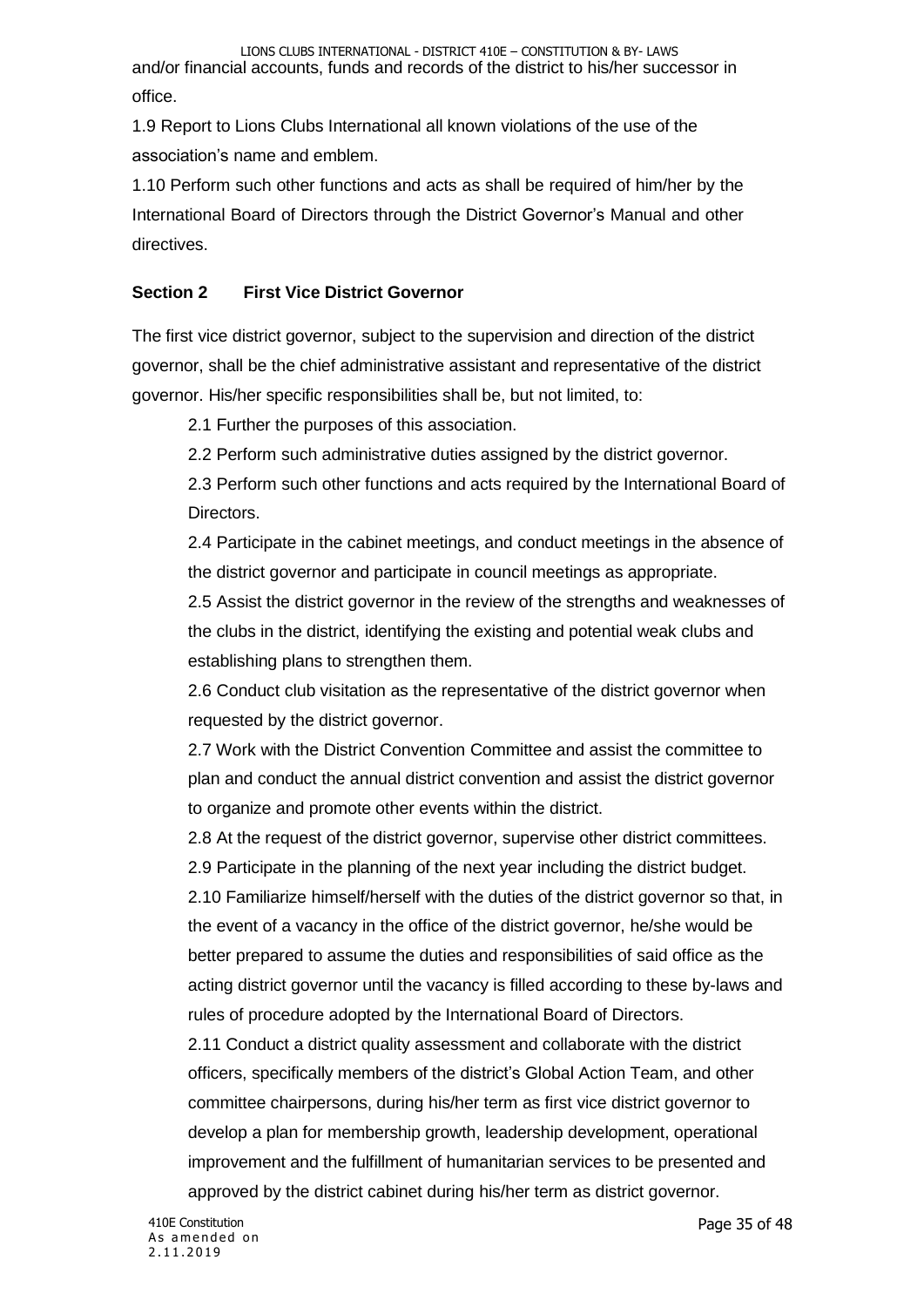#### <span id="page-36-0"></span>**Section 3 Second Vice District Governor**

The second vice district governor, subject to the supervision and direction of the district governor, shall be an assistant in the administration of the district, and representative of the district governor. His/her specific responsibilities shall be, but not limited, to:

3.1 Further the purposes of this association.

3.2 Perform such administrative duties assigned by the district governor.

3.3 Perform such other functions and acts required by the International Board of Directors.

3.4 Participate in the cabinet meetings, and conduct meetings in the absence of the district governor and first vice district governor and participate in council meetings as appropriate.

3.5 Familiarize himself/herself with the health and status of the clubs in the district, review the monthly financial report and assist the district governor and the first vice district governor in identifying and strengthening the existing and potential weak clubs.

3.6 Conduct club visitation, as the representative of the district governor, when requested by the district governor.

3.7 Assist the district governor and first vice district governor in planning and conducting the annual district convention.

3.8 Work with the District LCIF Coordinator and assist the committee to achieve the goals of the year through regular distribution of LCIF information and materials to increase understanding and support of LCIF.

3.9 Work with the District Information Technology Committee and assist the committee to promote the use of the association's web site and the Internet among the clubs and members to obtain information, file reports, purchase club supplies, etc.

3.10 At the request of the district governor, supervise other district committees.

3.11 Assist the district governor, first vice district governor, and the cabinet in planning of the next year, including the district budget.

3.12 Familiarize himself/herself with the duties of the district governor so that, in the event of a vacancy in the offices of district governor and first vice district governor, he/she would be better prepared to assume the duties and responsibilities of said offices as the acting district governor or acting vice district governor until the vacancies are filled according to these by-laws and rules of procedure adopted by the International Board of Directors.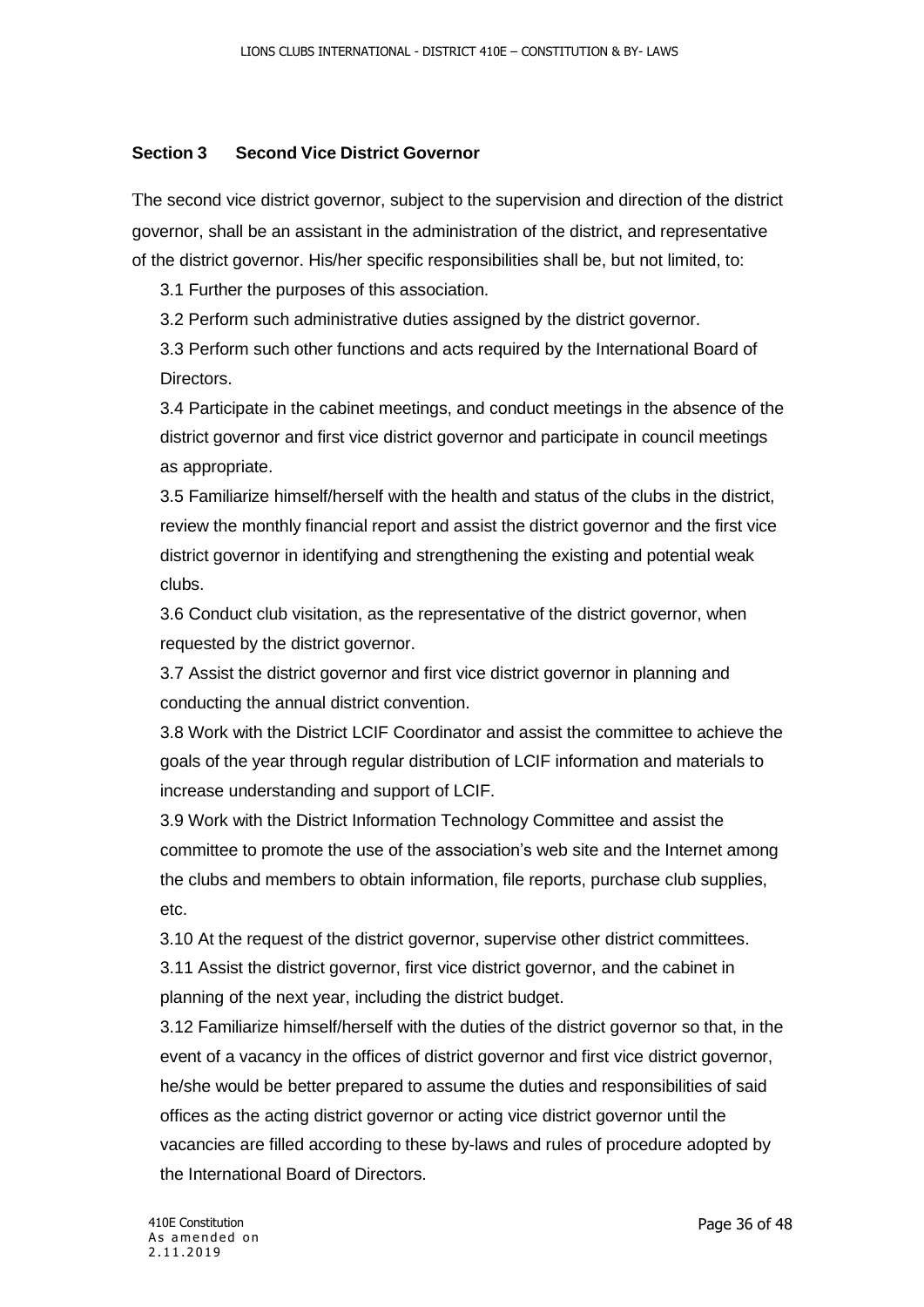#### <span id="page-37-0"></span>**Section 4 Cabinet Secretary**

4.1 He/she shall act under the supervision of the District Governor.

4.2 His/her specific responsibilities shall be to:-

4.2.1 Further the purposes and objects of the Organisation.

4.2.2 Perform such duties as are implied by the title of said office, including, but not by way of limitation, the following:-

4.2.2.1 Keep an accurate record of the proceedings of all meetings of the Cabinet and within ten (10) days after each meeting forward copies of the minutes to all members of the Cabinet and the office of Lions Clubs International.

4.2.2.2 Take and keep minutes of the District Convention and transmit copies as required in terms of Article VIII Section 9 of this Constitution.

4.2.2.3 Make reports to the Cabinet as the District Governor or Cabinet may require.

4.2.2.4 Perform such additional assignments as shall be given to him/her from time to time by the District Governor.

4.2.2.5 Perform such other functions and acts as may be required by the International Board of Directors through the Cabinet Secretary's Manual and other directives.

4.2.2.6 Request, not later than 120 days before Convention, all Lions Clubs in the District to submit resolutions they wish to be discussed. These to be received by the Cabinet Secretary or the Chairperson of the Committee on Resolutions, Constitution and By-Laws at least 60 days before Convention, for consideration at the forthcoming annual District Convention.

Amended at the District 410E Convention, ATKV Drakensville Resort, on 2 November 2019

4.2.2.7 Notify all the Clubs in the District of the names of Lion Candidates approved by the Nominations Committee for the positions of District Governor and Vice District Governor for the following fiscal year at least 30 days prior to the District Convention 4.2.2.8 If so delegated in terms of 1.5 above, have control of the operating activities and functions of the District Office, reporting to the Finance Committee.

#### <span id="page-37-1"></span>**Section 5 Cabinet Treasurer**

5.1 He/she shall act under the supervision of the District Governor.

5.2 His/her specific responsibilities shall be to:-

5.2.1 Further the purposes and objects of the Organisation.

5.2.2 Perform such duties as are implied by the title of said office, including, but not by way of limitation, the following:-

5.2.2.1 Deposit all money received in banks and financial institutions designated by the Cabinet and disburse same by order of the Cabinet.

5.2.2.2 Turn over to the Multiple District Council Treasurer the Multiple District

Administration Fund tax collected in the District.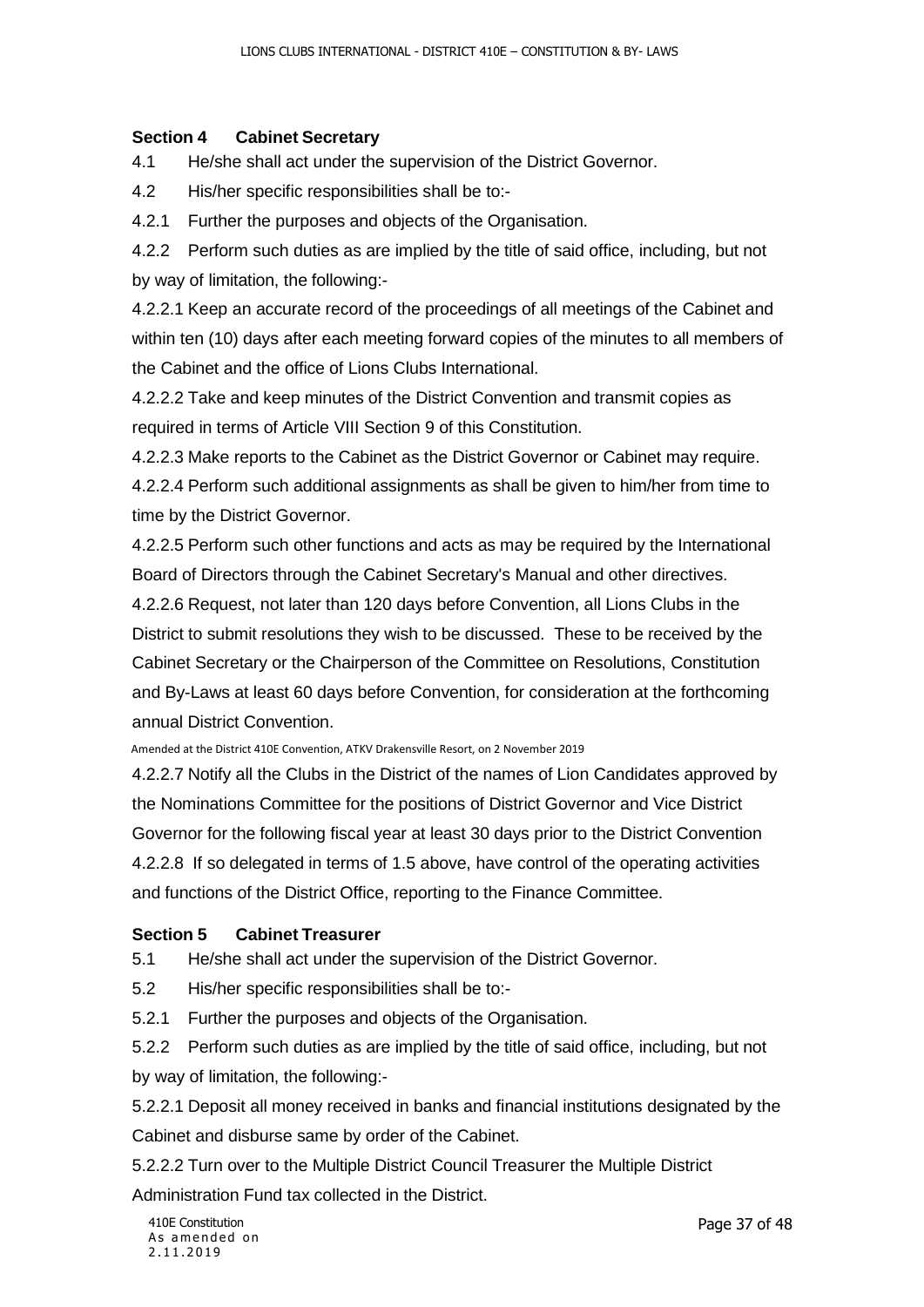5.2.2.3 Keep accurate books and records of account and permit inspection of same by members of the Cabinet and the auditors.

5.2.2.4 Give bond for the faithful performance of his/her duties in such sum and with the sureties as may be required by the Cabinet.

5.2.2.5 Perform such additional assignments as may be given to him/her from time to time by the District Governor.

5.2.2.6 Perform such other functions and acts as may be required by the International Board of Directors through the Cabinet Treasurer's Manual and other directives.

#### <span id="page-38-0"></span>**Section 6 Region Chairpersons**

6.1 The Region Chairperson, is subject to the supervision and direction of the District Governor and shall be the Chief Administrative Officer of his/her Region.

6.2 His/her specific responsibilities shall be to:-

6.2.1 Further the purposes and objects of this Organisation.

6.2.2 Supervise the activities of the Zone Chairpersons in his/her Region and such District Committee Chairpersons as may be assigned to him/her by the District Governor.

6.2.3 Play an active role in organising new Clubs and in strengthening weak Clubs.

6.2.4 Endeavour to have every Club in his/her Region operating under a duly adopted Club Constitution and By-laws.

6.2.5 Promote representation at International and District Conventions by at least the full quota of delegates to which Clubs in the Region are entitled.

6.2.6 Carry out such official visitations to Club meetings and Charter nights as shall be assigned to him/her by the District Governor.

6.2.7 Perform such additional assignments as shall be given to him/her from time to time by the District Governor.

6.2.8 Perform such other functions and acts as may be required by the International Board of Directors through the Region Chairperson's Manual and other directives. 6.2.9 Promote and be involved in assisting clubs to extend and/or grow their membership with persons who will project the correct image of Lionism.

#### <span id="page-38-1"></span>**Section 7 Zone Chairpersons**

7.1 The Zone Chairperson, subject to the supervision and direction of the District Governor and/or Region Chairperson, shall be the chief administrative officer in his/her Zone.

7.2 His/her specific responsibilities shall be to:-

7.2.1 Further the purpose and objects of this Organisation.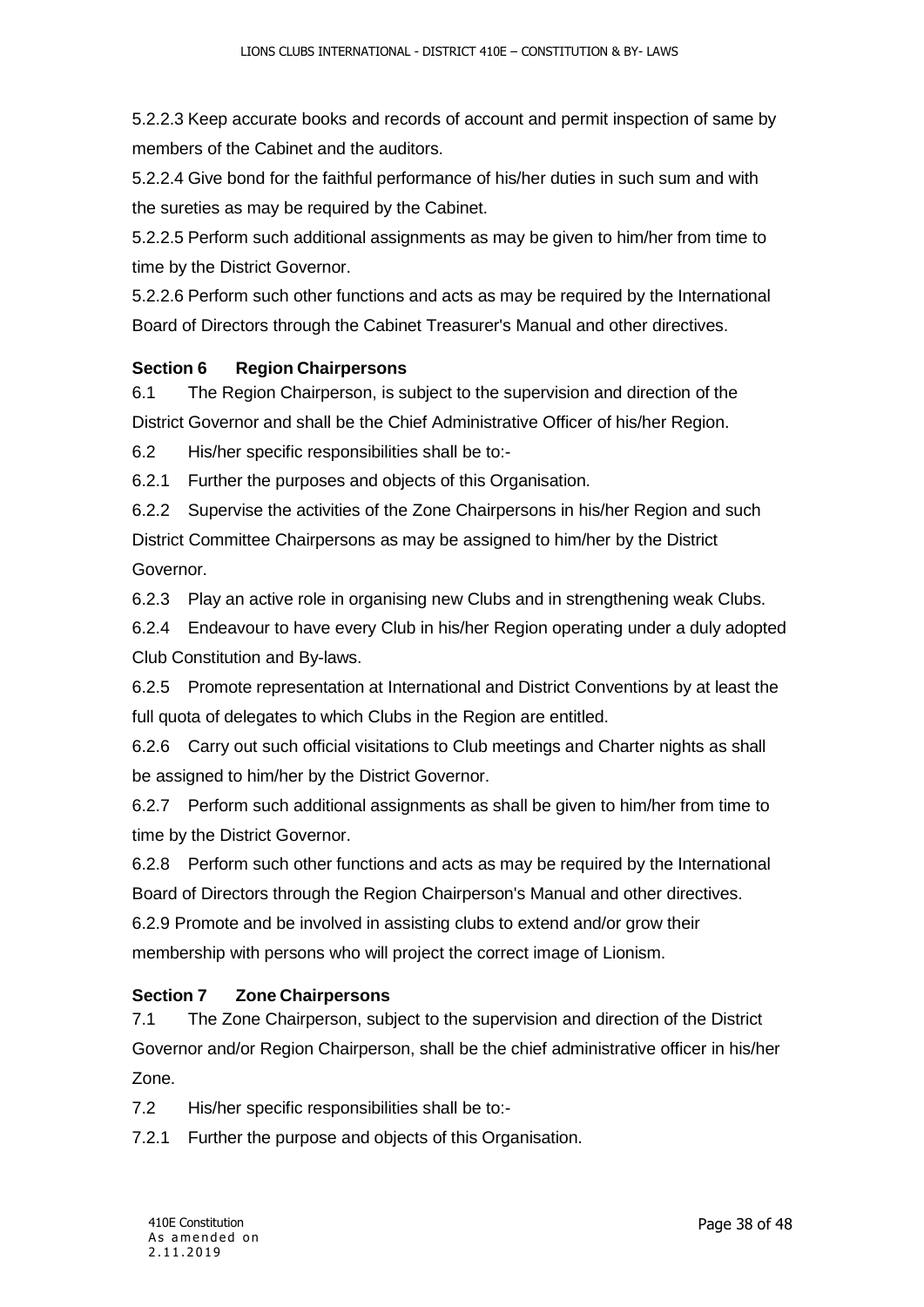7.2.2 Serve as Chairperson of the District Governor's Advisory Committee in his/her Zone and as such Chairperson to call regular meetings of said committee.

7.2.3 Make a report of each District Governor's Advisory Committee meeting and send copies within five (5) days thereafter to Lions International and to the District Governor and Region Chairperson.

7.2.4 Play an active role in organising new Clubs and keep informed on the activities and wellbeing of all Clubs in his/her Zone.

7.2.5 Represent each Club in his/her Zone in any problems with District, Multiple District or Lions International.

7.2.6 Supervise the progress of District, Multiple District and Lions Clubs International projects in his/her Zone.

7.2.7 Endeavour to have every Club within his/her Zone operating under a duly adopted Club Constitution and By-laws.

7.2.8 Promote representation at International and District Conventions by at least the full quota of delegates to which Clubs in his/her Zone are entitled.

7.2.9 Visit a regular business/general meeting of each Club in his/her Zone once or more during his/her term of office, reporting his/her findings to the Region Chairperson, particularly with respect to weaknesses he/she may have discovered (copy to District Governor).

7.2.10 Perform such other functions and acts as may be required of him/her by the International Board of Directors through the Zone Chairperson's Manual and other directives.

## <span id="page-39-0"></span>**Section 8 Global Service Team (GST) District Coordinator**

The GST district coordinator is a member of the District Global Action Team. His/her responsibilities include:

8.1 Encourage clubs to implement service projects that are aligned with global LCI initiatives, including the LCI Service Framework.

8.2 Work with clubs to raise the visibility of Lions service impact in local communities.

8.3 Collaborate with GMT and GLT district coordinators and the Global Action Team district chairperson (district governor) to further initiatives focused on leadership development, membership retention and growth, and expanding humanitarian service.

8.4 Work with region, zone, and club service chairpersons to help clubs reach their service goals, ensure regular reporting in MyLCI, and encourage utilization of LCI tools (such as the App) to increase engagement in service projects.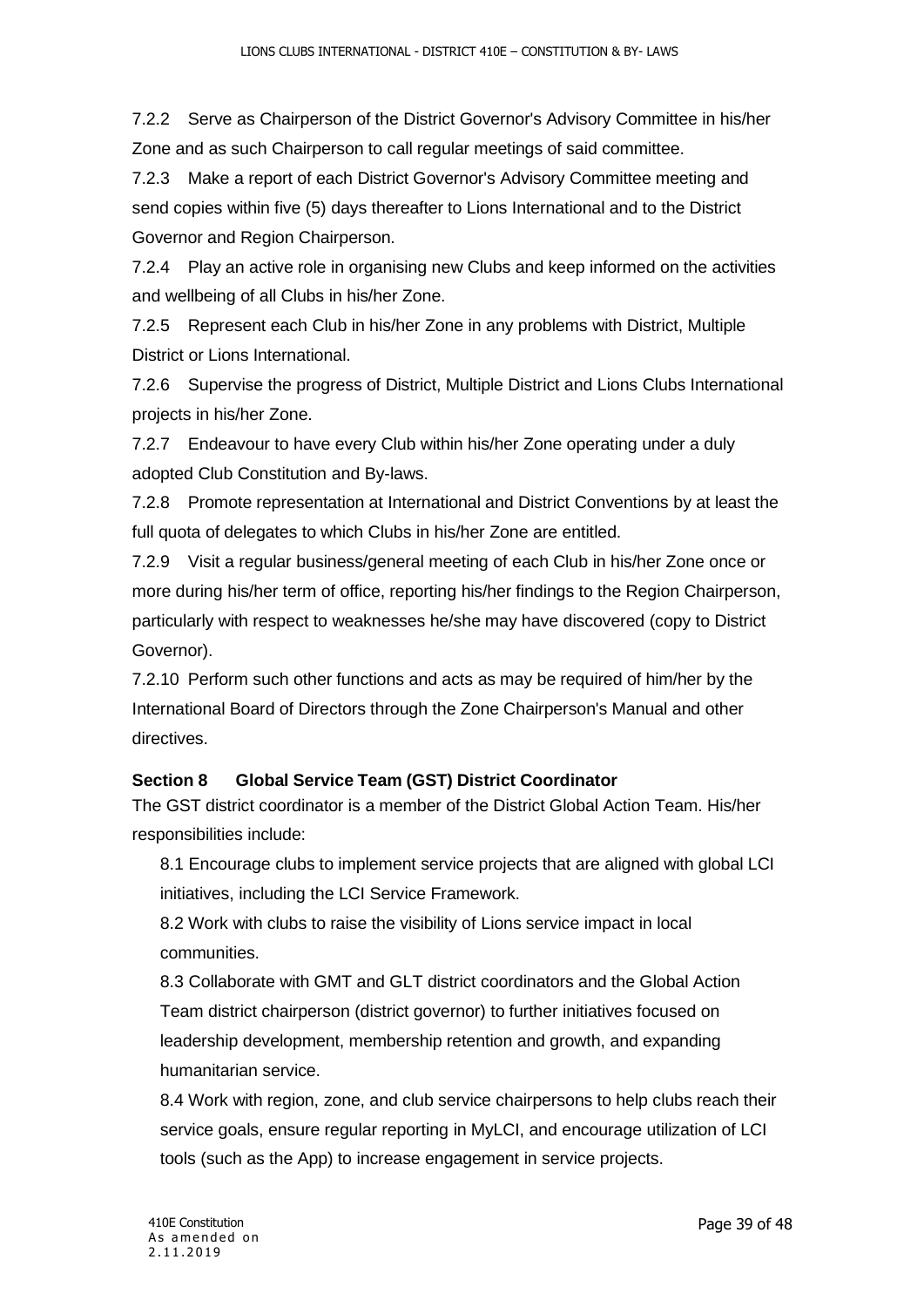8.5 Support local community service projects that create a sense of belonging and pride to the Lions and Leos in the district.

8.6 Promote service projects that attract multi-generational participants, including the integration and leadership development of Leos.

8.7 In collaboration with the LCIF district coordinator, maximize LCIF resource utilization and fundraising and monitor LCIF grants given to the district. 8.8 Gather club and district feedback related to service challenges, opportunities, and successes and share information gathered with multiple district coordinator to troubleshoot/remove barriers impeding the successful implementation of service programs.

#### <span id="page-40-0"></span>**Section 9 Global Membership Team (GMT) District Coordinator**

The GMT district coordinator is a member of the District Global Action Team. His/her responsibilities include:

9.1 Collaborate with the GLT and GST district coordinators and the Global Action Team district chairperson (district governor) to further initiatives focused on leadership development, membership growth and expanding humanitarian service. 9.2 Develop and execute an annual district membership development plan. 9.3 Collaborate with region, zone, and club membership chairpersons to identify communities without a club or where additional clubs can be chartered. 9.4 Motivate clubs to invite new members, inspire positive club membership experiences, and ensure clubs are aware of available membership programs and resources.

9.5 Monitor club membership reports. Recognize clubs that are increasing membership and support clubs that are losing members.

9.6 Work with clubs in danger of cancellation by ensuring payments are submitted on time.

9.7 Include diverse populations to participate in Global Action Team Initiatives. 9.8 Respond promptly to prospective member leads provided by the GMT multiple district coordinator or LCI, track recruitment and provide status report of the lead. 9.9 Complete requirements and submit applications to receive district funding from LCI for membership development activities.

9.10 Confirm new members are provided an effective member orientation at the club level, in collaboration with the GLT district coordinator and the club officers. 9.11 Provide retention strategies to clubs in collaboration with GLT and GST district coordinators.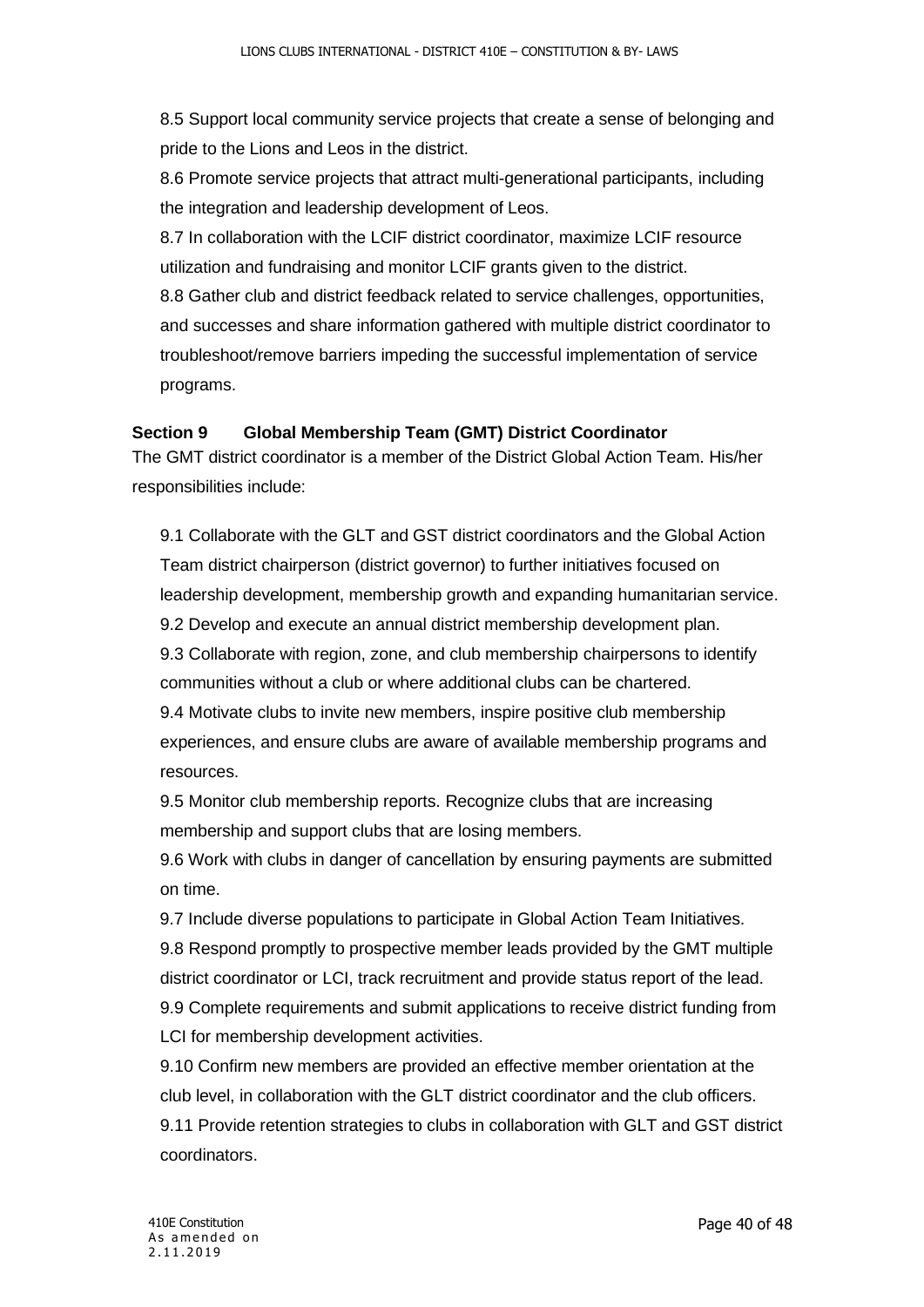#### <span id="page-41-0"></span>**Section 10 Global Leadership Team (GLT) District Coordinator**

The GLT district coordinator is a member of the District Global Action Team. His/her responsibilities include:

10.1 Collaborate with the GMT and GST district coordinators and Global Action Team district chairperson (district governor) to further initiatives focused on leadership development, membership growth and expanding humanitarian service.

10.2 Develop and execute an annual district leadership development plan.

10.3 Communicate regularly with region/zone chairpersons and club vice presidents to ensure they are aware of leadership development programs and resources available.

10.4 Provide ongoing motivation to region/zone chairpersons and club vice presidents to achieve leadership development goals.

10.5 Promote leadership development opportunities that encourages participation all levels of the association.

10.6 Collaborate with GMT and GST district coordinators to provide retention strategies to clubs.

10.7 Include diverse populations to participate in Global Action Team initiatives.

10.8 Identify potential and new leaders to participate in service, membership and leadership development opportunities.

10.9 Organize and facilitate instructor-led and web-based training in coordination with LCI.

10.10 Confirm new members are provided an effective member orientation at the club level, in collaboration with the GMT district coordinator and club officers.

10.11 Complete requirements and submit applications to receive district funding from LCI for leadership development activities.

#### <span id="page-41-1"></span>**Section 11 District Global Action Team**

Chaired by the district governor and includes the GMT district coordinator, GST district coordinator and GLT district coordinator. Develops and initiates a coordinated plan to help clubs expand humanitarian service, achieve membership growth, and develop future leaders. Meets regularly to discuss the progress of the plan and initiatives that may support the plan. Collaborates with members of the multiple district's Global Action Team to learn about initiatives and best practices. Shares activities, achievements and challenges with members of the multiple district Global Action Team. Attends the District Governor Advisory Committee meeting and other zone, region, district or multiple district meetings that feature service, membership or leadership initiatives to share ideas and gain knowledge that may be applied to club practices.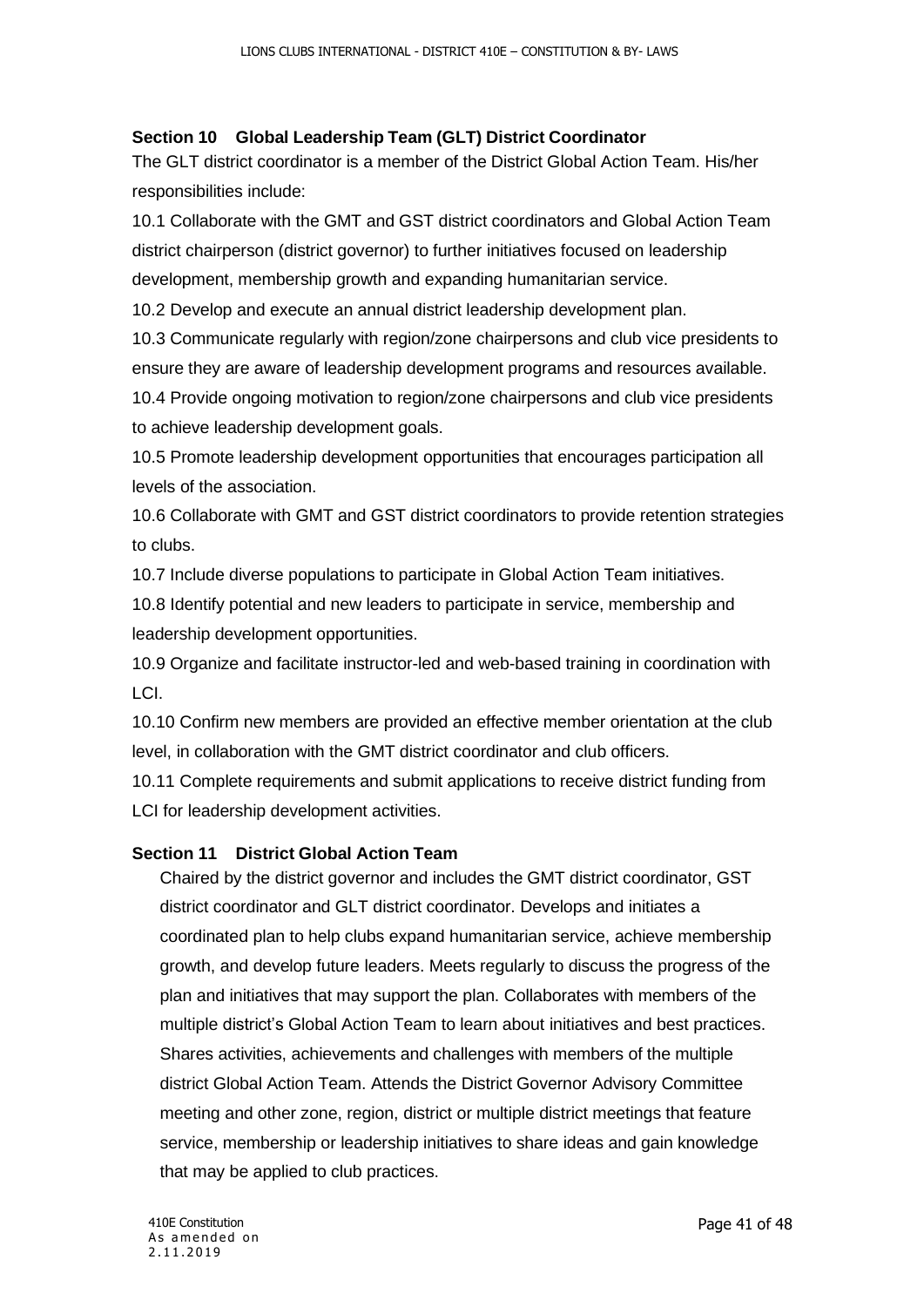#### <span id="page-42-0"></span>**Section 12 District Governor's Cabinet**

12.1 The District Governor's Cabinet is the deliberative and assisting body to the District Governor in the formulation of administrative plans and policies affecting the welfare of Lionism within the District.

12.2 It shall serve in an advisory and administrative capacity only.

12.3 Through the Region Chairpersons it shall receive reports and recommendations that emanate from and concern the Clubs and Zones in the respective Regions of the Region Chairpersons.

12. 4 It shall supervise the collection of all stipulated per capita tax pertaining to this Organisation, including the Multiple District Administration Fund, by the Cabinet Treasurer and it shall designate a depository for all said funds.

12.5 When deemed or found necessary it shall recommend, to the Council of Governors, changes pertaining to the amount of Multiple District per capita levy collected to defray the administrative expenses within the Multiple District.

12.6 It shall authorise the payment, out of funds of the District, of all legitimate expenses pertaining to the administration of the affairs of the District.

12.7 It shall set the amount of corporate surety bond for the Cabinet Treasurer and shall approve the surety company with which he/she shall be bonded.

12.8 It shall demand and receive from the Cabinet Treasurer financial reports semiannually or more frequently if necessary.

12.9 It shall make provision for an audit at the end of the fiscal year, of the books and accounts of the Cabinet Treasurer, a copy of which shall be mailed to the District Governor, the Region Chairpersons and the office Lions Clubs International.

12.10 It shall receive such other reports from the Cabinet Treasurer as are found necessary from time to time.

12.11 At the first meeting of the Cabinet there shall be agreed upon a schedule of Cabinet Meetings to be held during the year and, in so far as possible, dates and venues of such meetings.

#### <span id="page-42-1"></span>**Section 13 District Governor's Advisory Committee**

13.1 This committee is an advisory body from its Zone to the District Governor and his/her Cabinet, and it represents all the Clubs in the Zone in this capacity.

13.2 It shall serve in an advisory and administrative capacity only.

13.3 From the Club Presidents and Secretaries, which Club officers, with the Zone Chairperson, constitute its membership, this committee shall receive recommendations affecting the welfare of Lionism and the Clubs in the Zone.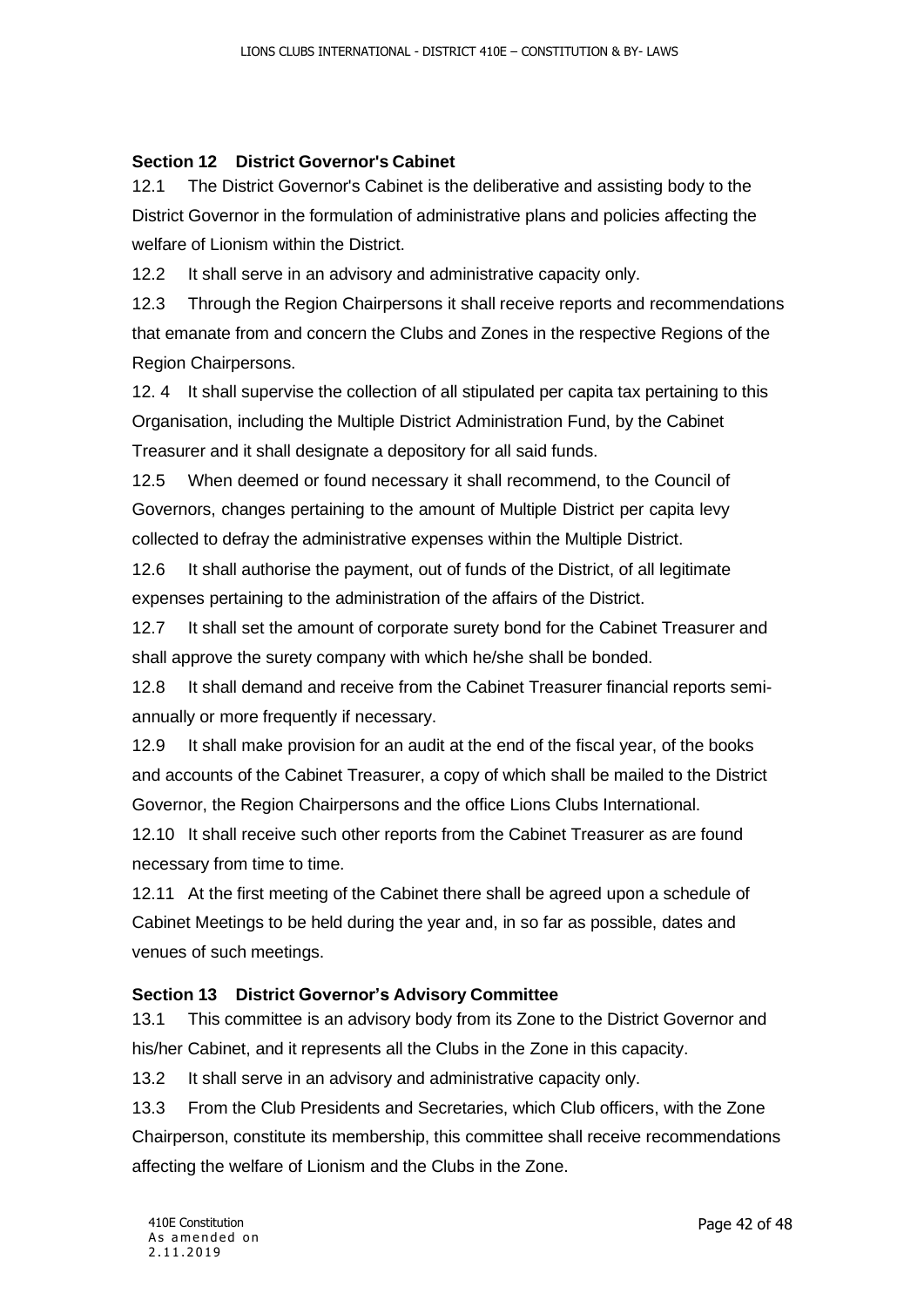13.4 It shall relay to the District Governor and his/her Cabinet information and recommendations affecting the welfare of Lionism in its Zone, its Region and the District.

13.5 It shall hold at least three (3) and preferably four (4) meetings during the year.

13.6 It shall assist the Zone Chairperson in his/her endeavours to have every Club within the Zone operating efficiently under the Lions Clubs International Standard Constitution and By-laws.

13.7 It shall promote attendance from the Clubs in the Zone at the annual District, Multiple District and International Conventions.

13.8 It shall assist the Zone Chairperson in promoting inter-club meetings and other social and sporting activities in the interests of Lionism.

## <span id="page-43-0"></span>**Section 14 Advisory Committee of Past District Governors**

14.1 The purpose and the duties of the Committee shall be: -

14.1.1 To assist, advise and counsel the District Governor and Lions of the District.

14.2 The Committee shall meet at least once per year and in addition shall meet at the specific request of the District Governor to discuss matters referred to it by him/her. 14.3 The official actions of this committee or of its individual members shall be under the supervision of the District Governor.

## <span id="page-43-1"></span>**Section 15 Long Range Planning Committee**

15.1 The purpose of this committee, if appointed, shall be to assist and advise the District Governor, Cabinet, Clubs and members of the District on all matters pertaining to present and forward planning, policy and direction of Lionism in the District.

#### <span id="page-43-2"></span>**Section 16 Finance Committee**

16.1 The purpose and the duties of this committee shall be:-

16.1.1 To assist and advise the District Governor and the District Cabinet on all matters pertaining to the financial affairs of the District.

16.1.2 To review, from time to time, the function of the District Cabinet Treasurer and report thereon to the District Cabinet.

16.1.3 To review all financial statements, reports, budgets, etc., prepared by the District Cabinet Treasurer before submission thereof to the District Cabinet or to an annual District Convention.

16.1.4 To consider appropriation of any surplus in the District Activities Fund and report thereon and make recommendations to the District Cabinet.

16.1.5 To advise the District Governor on all disbursements from the District Emergency Fund before the payment thereof.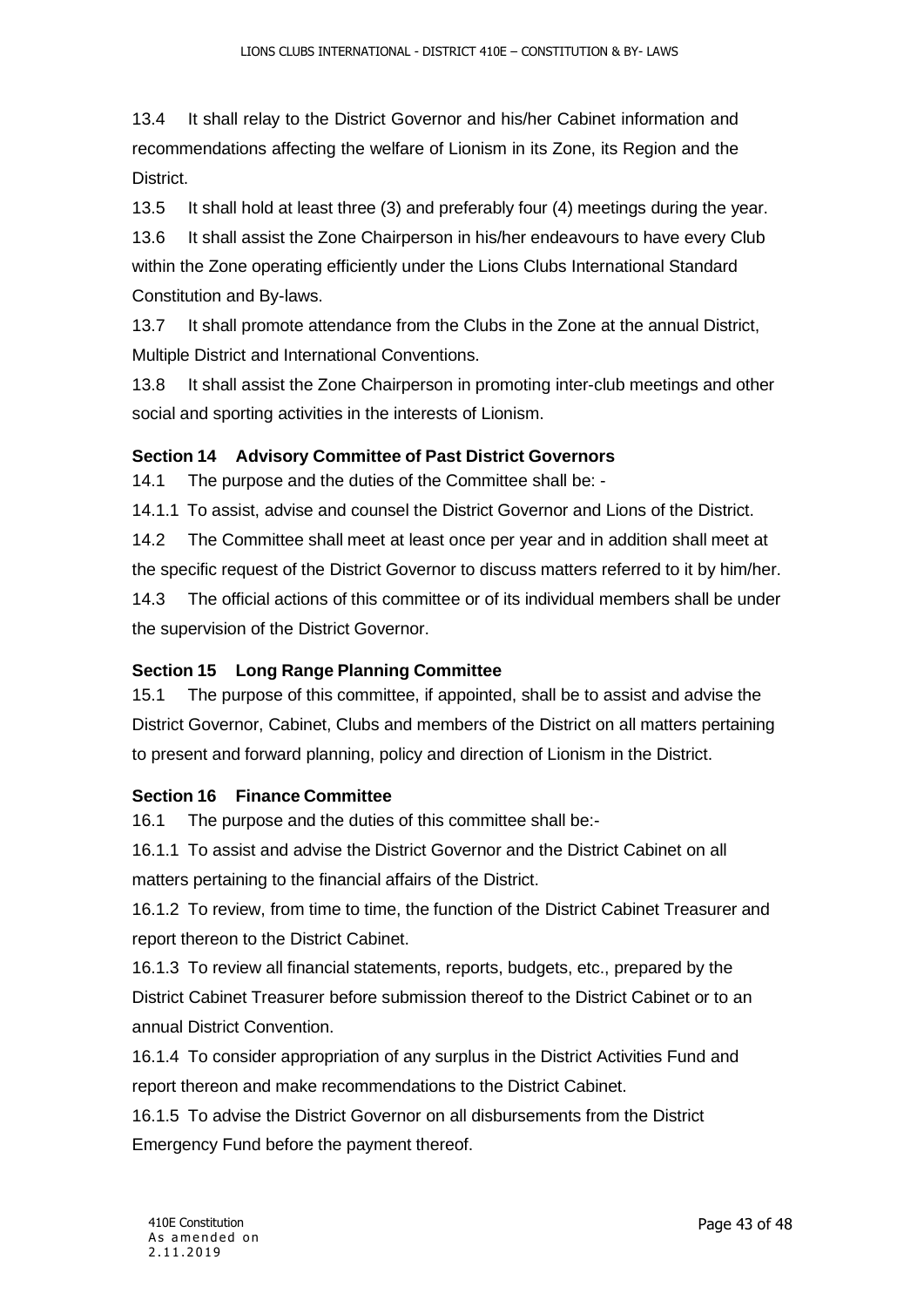## <span id="page-44-0"></span>**BY-LAW III CONVENTION COMMITTEES**

#### <span id="page-44-1"></span>**Section 1 Committees**

1.1 The District Governor shall appoint at the annual District Convention or before thereto the following District Convention Committees - 1. Resolutions, Constitution and BY-LAWS. 2. District Elections. 3. Credentials. 4. Standing Rules. 5. Programme 6. Convention Arrangements and such other committees as it deems necessary.

#### <span id="page-44-2"></span>**Section 2 Appointment of Chairperson**

2.1 The District Governor shall designate the Chairperson of each Committee appointed by it and have power to fill all vacancies in any Committee so appointed.

#### <span id="page-44-3"></span>**Section 3 Committee Duties**

3.1 Resolutions, Constitution, By-Laws and Protocol Committee

3.1.1 Its purpose shall be the examination of all original resolutions that come to or are to come before the Convention, which resolutions may only be submitted by the Cabinet of District 410E, Lions Clubs or the Committee on Resolutions, Constitutions, By-Laws and Protocol. These resolutions shall be considered by this committee, which will issue a report on them.

3.1.2 The said Committee shall have the following rights:-

3.1.3 To originate and draft its own resolutions for submission to the Convention.

3.1.4 It shall have the power to put resolutions in proper form, eliminating duplication where similar resolutions are offered and ensure that all resolutions relating to a specific subject will be offered in a logical sequence.

3.1.5 It shall have the power to make substantive alterations in the resolutions, but only with the sponsor's consent.

3.1.6 This committee shall be required to report all Resolutions referred to it.

3.2 District Elections Committee

3.2.1 This Committee shall function as provided for in Article I Section 3 and Article V Section 4 of these By-Laws and shall supervise the election of candidates for District Governor, First Vice District Governor, Second Vice District Governor and International Office should a ballot be necessary at Convention.

3.3 Credentials Committee

3.3.1 This Committee shall prepare and certify to Convention the list of officers, delegates and alternates that it has registered after finding them entitled to accreditation. The Committee shall also certify to Convention the total number of delegates permitted in terms of Article VIII Section 6 of this Constitution.

3.4 Committee on Standing Rules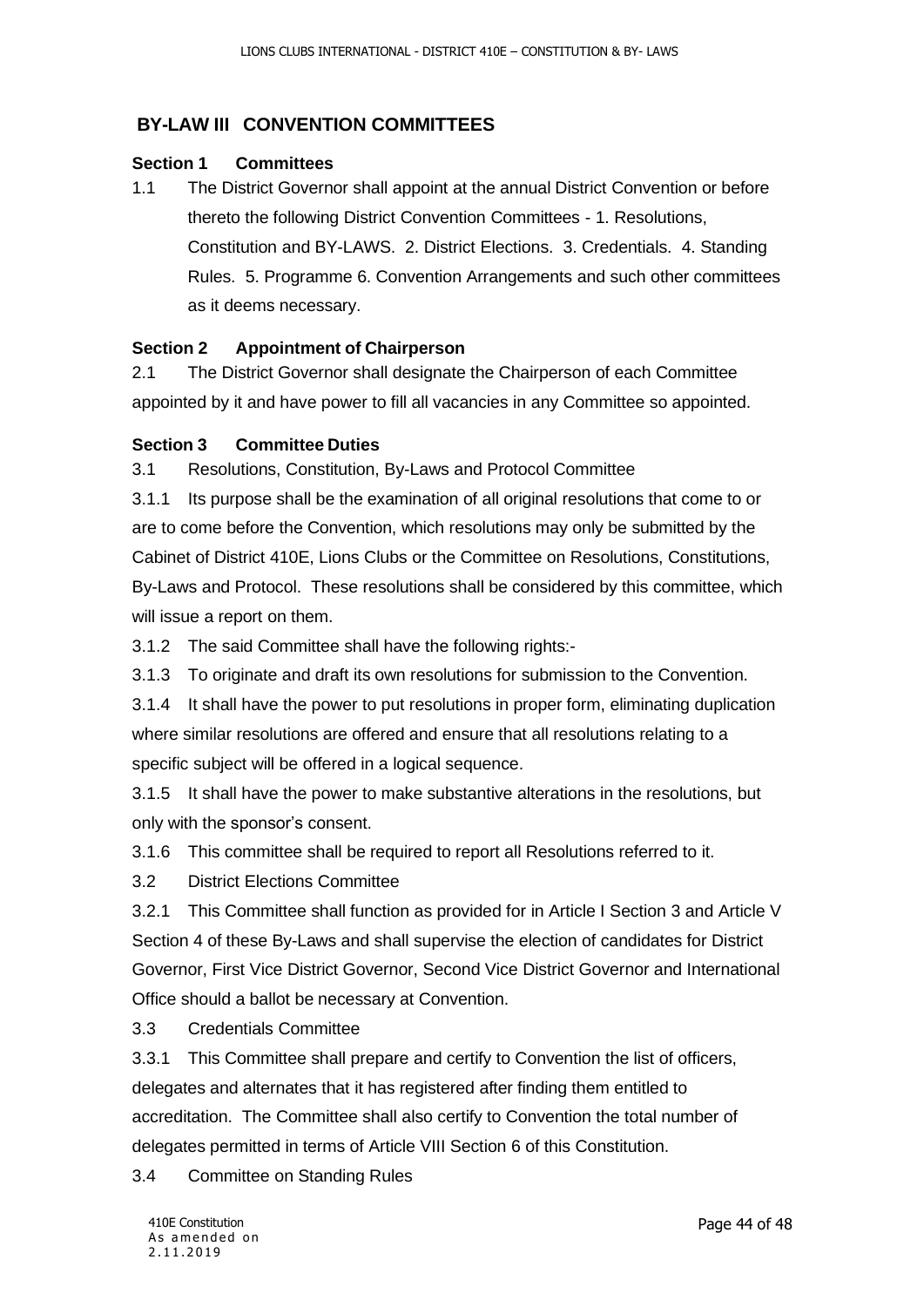3.4.1 This Committee shall draft rules of operating procedure for Convention in cooperation with the Sergeant-at-Arms if appointed.

3.5 Programme Committee

3.5.1 This Committee shall formulate a Convention programme including a suitable order of business in conjunction with the District Governor and Cabinet Secretary.

3.6 Convention Arrangements Committee

3.6.1 This Committee shall concern itself with the necessary physical arrangements such as negotiating a suitable venue(s), securing hotel accommodation and related services. This Committee shall be appointed in conjunction with the Convention Host Club(s).

## <span id="page-45-0"></span>**Section 4 Sergeant-At-Arms**

4.1 The Sergeant-at-Arms, if appointed, shall maintain order and decorum at all sessions and meetings of Convention and perform such other duties as are incidental to his/her office under Robert's Rules of Order as revised.

## <span id="page-45-1"></span>**BY-LAW IV RULES OF PROCEDURE**

#### **Section 1 Robert's Rules**

1.1 Except as otherwise specifically provided in this Constitution and By-Laws, or in the Rules of Procedure adopted for a meeting, all questions of Order or Procedure in any District meeting or Convention, any meeting of the District Cabinet, Region, Zone, or member Club, or of any group or Committee of any one of them, shall be determined by Robert's Rules of Order as revised.

## <span id="page-45-2"></span>**BY-LAW V NOMINATION AND ENDORSEMENT INTERNATIONAL DIRECTOR AND THIRD VICE PRESIDENT NOMINEES**

#### <span id="page-45-3"></span>**Section 1 Lions Seeking Endorsement and Delivery**

1.1 Subject to the provisions of the International Constitution and By-Laws any member of a Lions Club in the District seeking endorsement of a District Convention as a candidate for the office of International Director or Third vice-president shall:

1.2 Deliver (by email or in person) written Notice of Intention to seek such endorsement to the District Governor no less than sixty (60) days before the convening date of the Convention at which such question of endorsement is to be voted upon.

1.3 Deliver with said Notice of Intention evidence of fulfilment of the qualifications for such office set forth in the International Constitution and By-Laws.

#### <span id="page-45-4"></span>**Section 2 Notice of Intention and Delivery**

2.1 Each Notice of Intention so delivered shall be transmitted forthwith by the District Governor to the Election Committee of the convention, which shall review and perfect the same by obtaining from each prospective candidate any additional evidence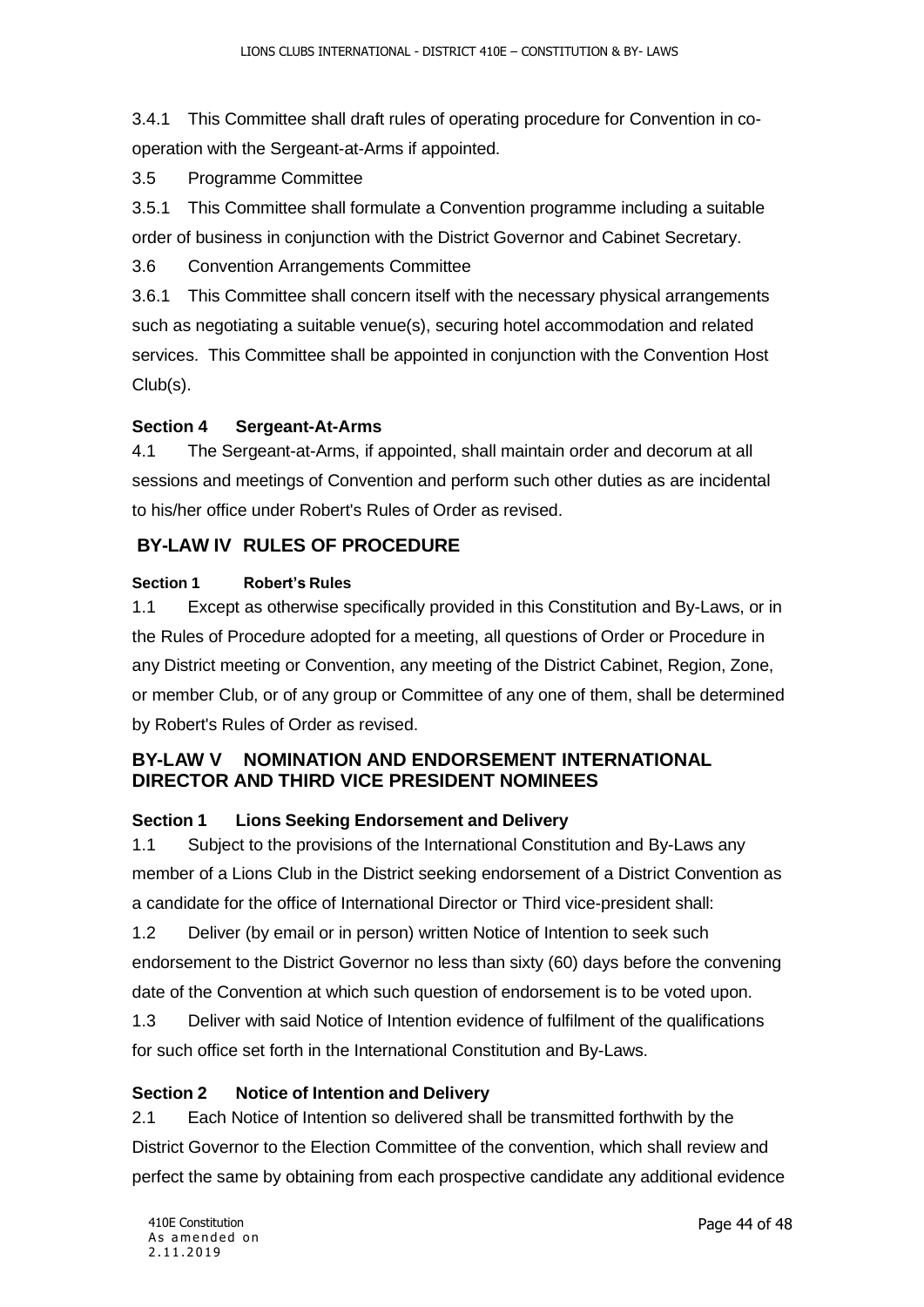of such intention and qualifications as may be necessary under the International Constitution and BY-LAWS and shall place in nomination at the Convention the name of such prospective candidate who has fulfilled said procedural and Constitutional requirements.

#### <span id="page-46-0"></span>**Section 3 Nominating Speech**

3.1 Each nominee for endorsement shall be entitled to one nominating speech of three (3) minutes and one (1) seconding speech of no more than two (2) minutes duration.

#### <span id="page-46-1"></span>**Section 4 Voting**

4.1 The vote on the question of endorsement shall be by secret written ballot. Delegates shall cast their votes to decide whether or not they wish to endorse any candidate. A majority of the votes cast shall be required for endorsement of a candidate.

4.2 Should the majority of votes cast be in favour of endorsement of a candidate and there is only one nominee, that nominee shall be declared endorsed (elected) as the candidate of the District.

4.3 In the event of their being two or more candidates for endorsement, a second ballot shall be held and shall follow the same rules as set down for the election of a District Governor (By-Laws Article 1 Section 3).

4.4 The successful candidate shall be declared endorsed (elected) as the candidate of the District.

#### <span id="page-46-2"></span>**Section 5 Certification to Lions International**

5.1 Certification of endorsement by the Convention shall be made in writing to the International Office by the District officials designated and in accordance with the requirements as set forth in the International Constitution and BY-LAWS.

#### **Section 6 Provision for Endorsement**

6.1 No endorsement of any candidacy of any member of a Lions Club in this District shall be valid unless and until the provisions of this Article V have been met.

#### <span id="page-46-3"></span>**BY-LAW VI CLUB AND MEMBER STATUS**

#### <span id="page-46-4"></span>**Section 1 Lions Club in Good Standing**

- 1.1 A Lions Club in good standing is one which:
- 1.1.1 Is not in "status quo".

1.1.2 Operates in accordance with the provisions of the International Constitution and BY-LAWS and the International Board policy.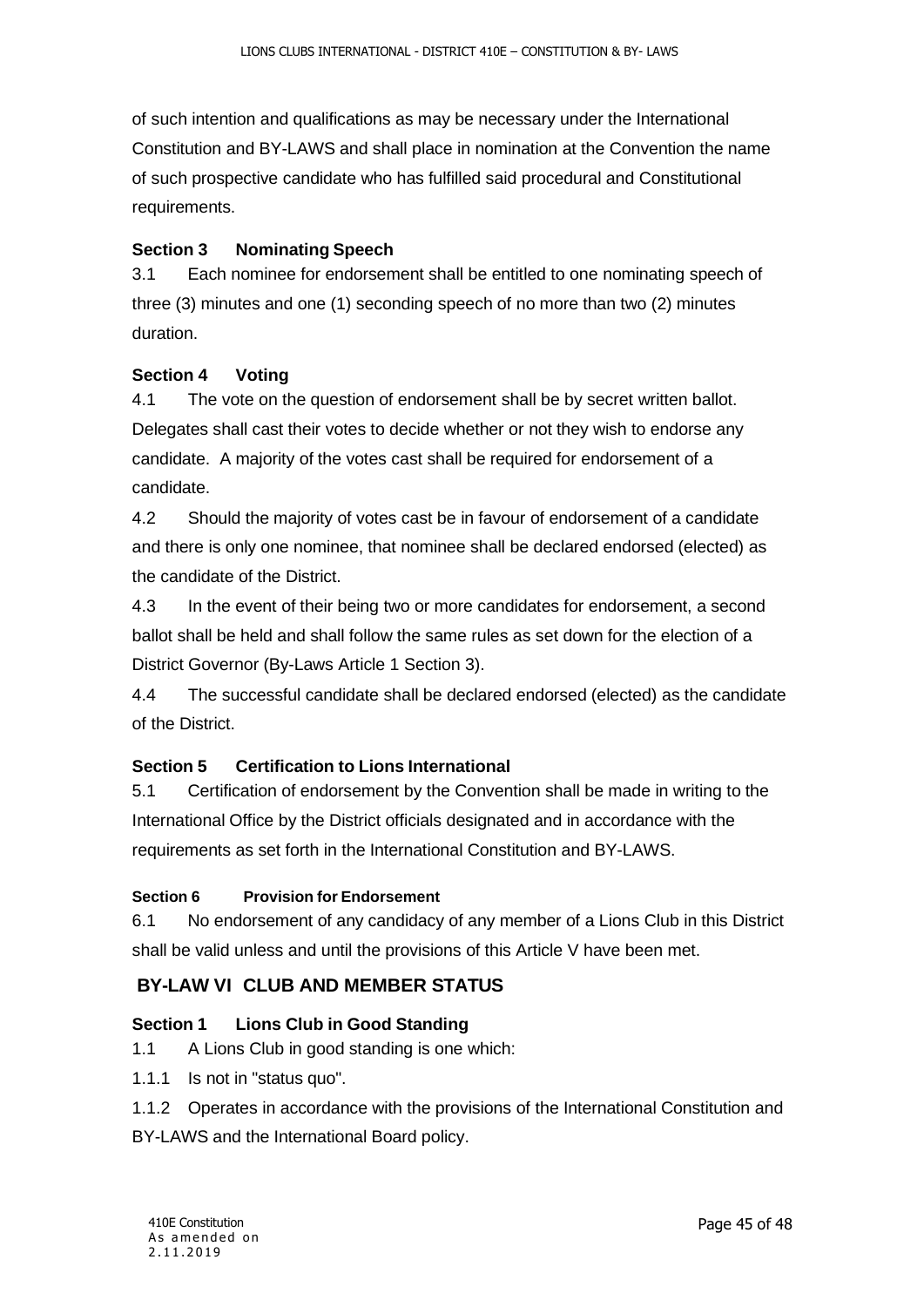1.1.3 Has paid all, including current International, Multiple District and District per capita taxes in full, except where bone fide disputes exist and which are accepted as disputes by the District Governor.

1.1.4 Has no unpaid balance/s of more than the Rand equivalent of US \$ 50, based on the exchange rate as determined by Lions Clubs International for the month preceding the District Convention, outstanding over ninety (90) days for any monies owing to Lions Clubs International, Multiple District 410, or District 410E, including dues, for merchandise, projects or otherwise, except where a bone fide dispute exists and which are accepted as disputes by the District Governor.

1.1.5 Any Club within District 410E which fails immediately to withdraw the membership of any member, who has been found guilty by a competent court of law or recognised similar forum or has admitted to fraud or theft or dishonest behaviour shall upon discovery by such club of any such conduct or, behaviour, be deemed to be suspended as a club in good standing in the District until it has given full force and effect to the withdrawal of the offending member's membership.

#### <span id="page-47-0"></span>**Section 2 Lion in Good Standing**

2.1 A Lion in good standing is one who: -

2.1.1 Has attended a new member orientation session

2.1.2 Has been properly inducted by a Lion President or a more senior Lion in accordance with the suggestions of Lions Clubs International

2.2.3 Has paid his/her Club, District, Multiple District and International per capita taxes in full and is not more than 30 days in arrears, except where bona fide disputes exist and are accepted as disputed by the District Governor.

2.2.4 Has no unpaid balance/s of more than the Rand equivalent of US \$ 50, based on the exchange rate as determined by Lions Clubs International for the month preceding the District Convention, outstanding over ninety (90) days for any monies owing to Lions Clubs International, Multiple District 410, or District 410E, including dues, for merchandise, projects or otherwise, except where a bone fide dispute exists and which are accepted as disputes by the District Governor.

#### <span id="page-47-1"></span>**BY-LAW VII FISCAL YEAR**

#### **Section 1 Fiscal Year**

1.1 The fiscal year of the District shall be from 1st July to 30th June inclusive, of each year.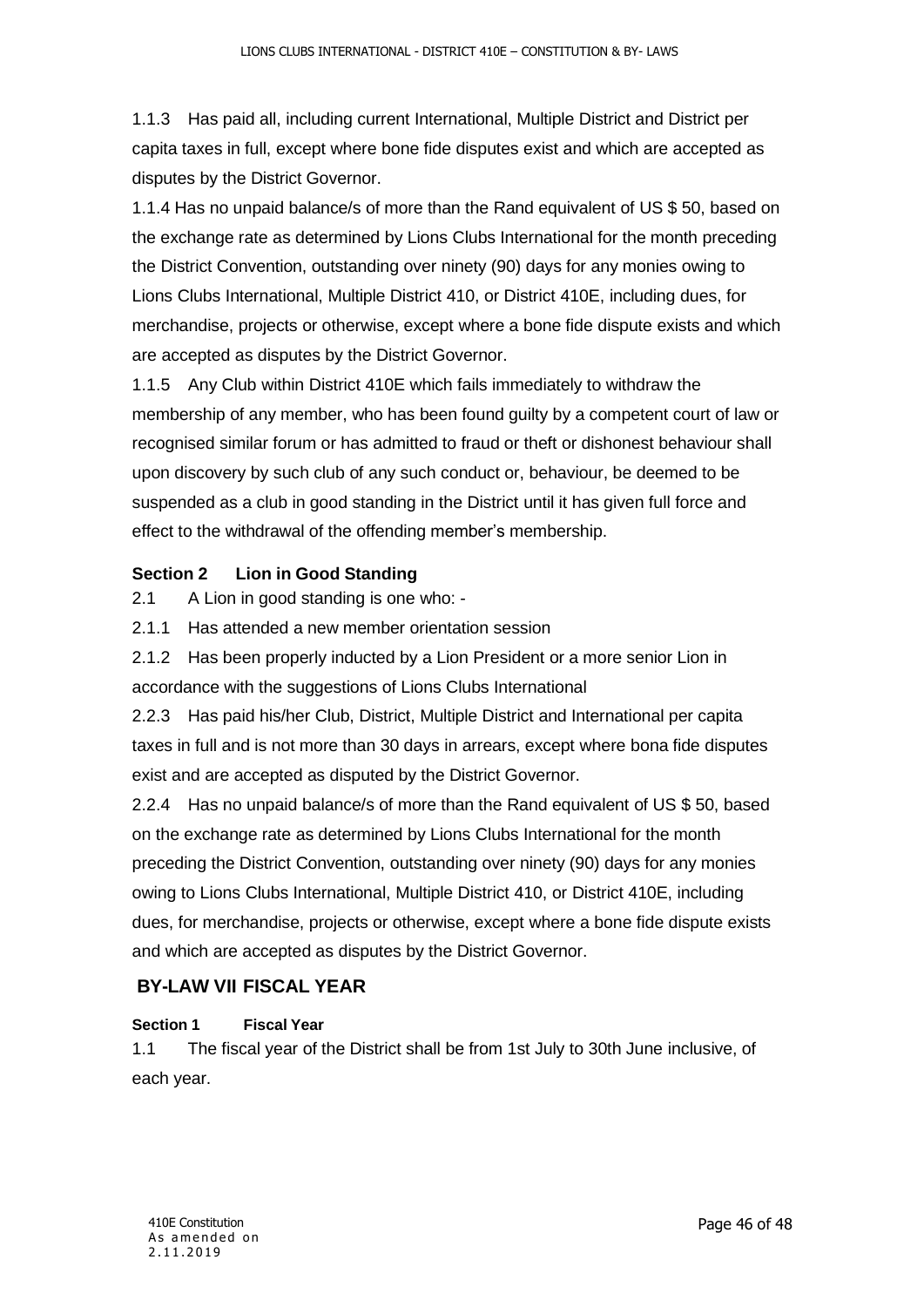#### <span id="page-48-0"></span>LIONS CLUBS INTERNATIONAL - DISTRICT 410E – CONSTITUTION & BY- LAWS **BY-LAW VIII CONVENTION RESOLUTIONS**

#### <span id="page-48-1"></span>**Section 1 Notice to Cabinet Secretary and Waiving Thereof**

1.1 No resolution shall be moved at a District Convention unless due notice in writing shall have been received by the Cabinet Secretary at least ninety (90) days before the annual District Convention.

1.2 The provisions contained in this Section, and in Article X Section 2 of this Constitution and Article 1X Section 2 of these By-Laws, may be waived by a two-thirds (2/3) affirmative vote of the registered delegates present in person.

#### <span id="page-48-2"></span>**Section 2 Report Required**

2.1 No resolution shall be moved at a District Convention unless reported by the Committee on Resolutions, Constitution and By-Laws.

#### <span id="page-48-3"></span>**Section 3 Notice to Clubs**

The Cabinet Secretary shall give notice in writing to all Clubs in the District of all resolutions of which he/she has received due notice in accordance with Section 1 hereof, and a report in terms of Section 2 hereof, at least thirty (60) days before the annual District Convention.

Amended at the District 410E Convention, ATKV Drakensville Resort, on 2 November 2019

## <span id="page-48-4"></span>**BY-LAW IX AMENDMENTS**

## <span id="page-48-5"></span>**Section 1 Voting Requirement**

1.1 These By-Laws may be amended only at a District Convention by resolution reported by the Committee on Resolutions, Constitution and By-Laws at such Convention and adopted by a two-thirds (2/3) affirmative vote of the registered Convention delegates present in person.

## <span id="page-48-6"></span>**Section 2 Voting Restriction**

2.1 No amendment in terms of Section 1 hereof shall be voted upon unless it shall have been circulated in writing to each Club in the District together with notice that it will be voted upon at the next District Convention.

2.2 Such notice shall be given by the Cabinet Secretary at least thirty (30) days before the date of the District Convention.

## <span id="page-48-7"></span>**Section 3 Amendments to be Effective**

3.1 An amendment shall take effect at the close of the District Convention at which it is adopted unless otherwise specified in the amendment.

## <span id="page-48-8"></span>**BY-LAW X COMMUNICATION**

#### **Section 1 Means Thereof**

Wherever it is stated in this Constitution that communication to Lions Clubs in District 410E must take place, it is accepted that the means thereof may be by posted mail, email, fax or any other commercially and widely available means. It shall be the

responsibility of any Lion who does not have access to the preferred communication